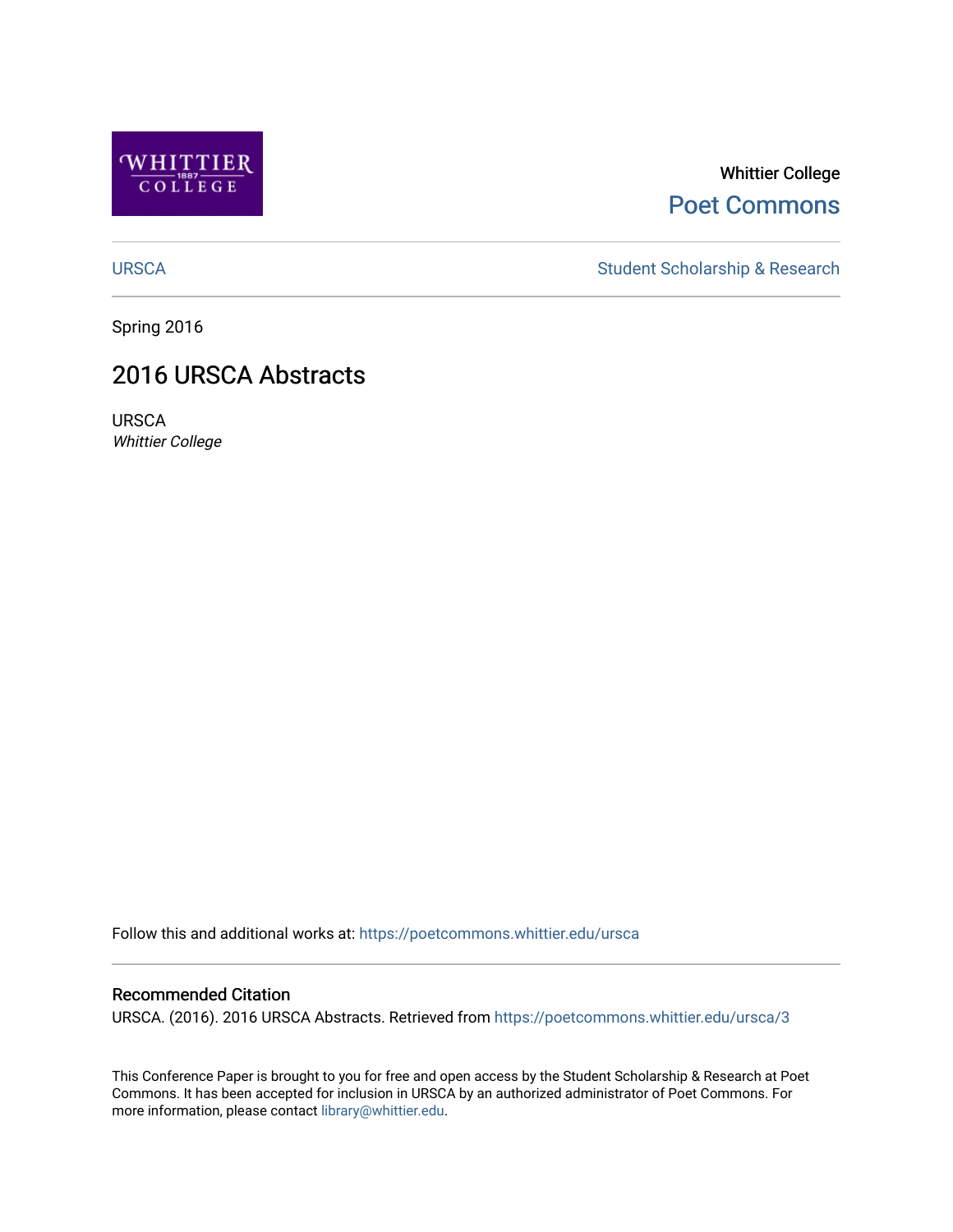# **2016 URSCA Abstracts**

# **Brianna Ahn**

### Effect of Organophosphate Pesticide Exposure on Neuronal Viability and Susceptibility to Neurodegeneration

Organophosphates (OPs) are a widely used and readily available class of pesticides and nerve agents that inhibit acetylcholinesterase (AChE), the enzyme responsible for the degradation of the neurotransmitter acetylcholine (ACh). The toxic effect of AChE inhibition includes hyperstimulation at cholinergic synapses, damage of neurons, and predisposition to neurodegenerative disorders. Prenatal or childhood exposure to OPs have also been found to be related to abnormal brain development, cognitive deficiencies, and other functional impairments. This study seeks to understand the acute effects of organophosphate pesticides—chlorpyrifos (CPF), dichlorvos (DDVP), and diazinon (DZN)—on differentiating PC-12 cell viability and susceptibility to oxidative stress. Analysis of cell viability using the MTS assay showed that all three pesticides have a dose-dependent influence on cell survival when PC-12 cells were exposed during their entire differentiation period. CPF concentrations over 25  $\mu$ M exhibited significant toxic effects (p<0.01). Whereas, significant toxicity levels for DDVP and DZN were determined at concentrations greater than 100  $\mu$ M (p<0.01). Additionally, stagespecific studies indicate that PC-12 cells are most sensitive to CPF, DDVP, and DZN toxicities at late stages of differentiation during neuronal synaptogenesis. When exposed to sub-lethal concentrations of CPF, DDVP, and DZN over the entire differentiation period, effects on susceptibility to H2O2-induced oxidative damage was also observed in the PC-12 cells. These results demonstrate that OPs adversely affect PC-12 cell survival and normal differentiation. Exposure to these pesticides also increases neuronal susceptibility to oxidative damage and may predispose individuals to neurodegenerative disease.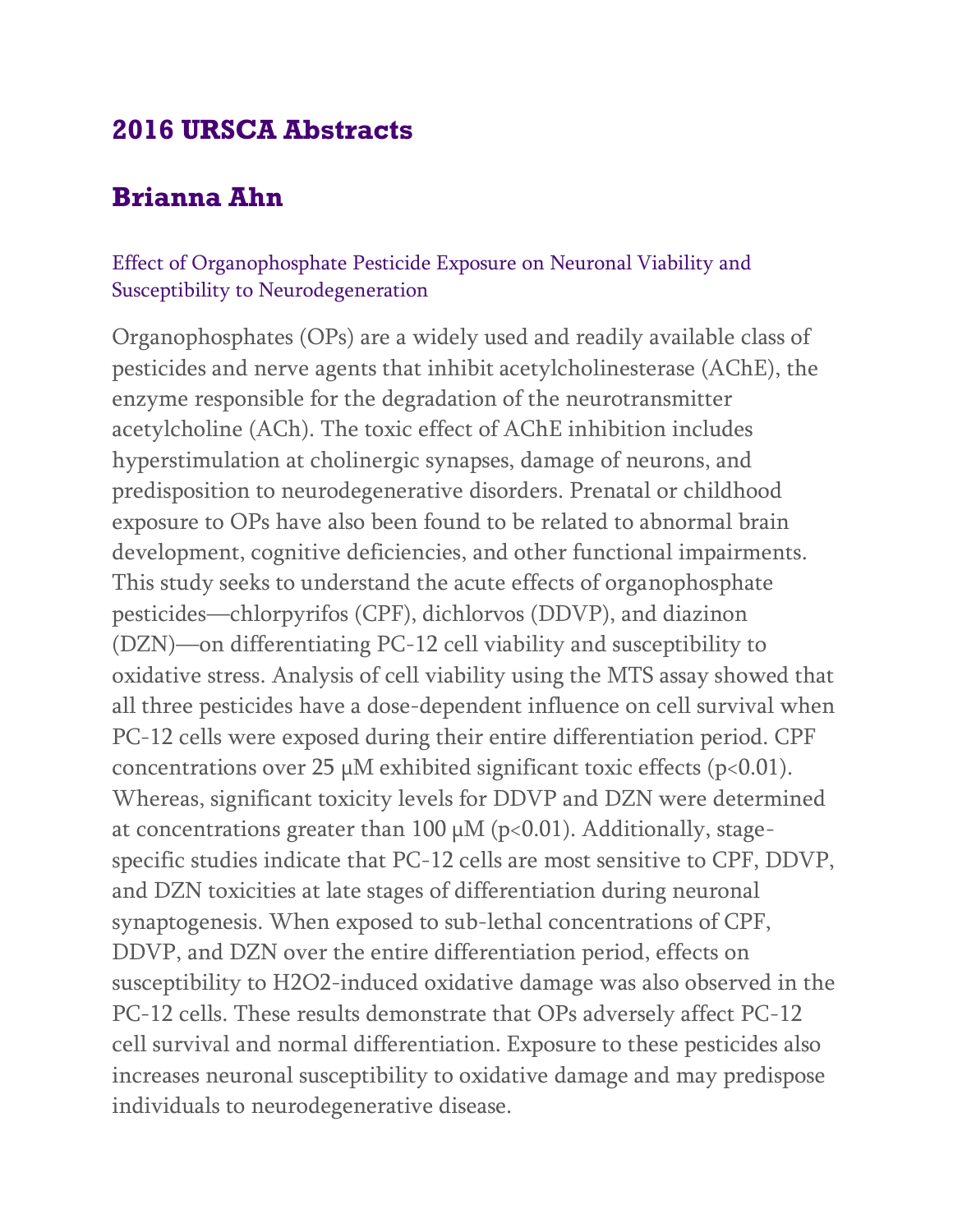# **Hunter Alexander**

### Vers une autre vie (Towards another life)

Death. The grand equalizer, yet it is also a part of the circle of life. Ahmadou Kouroma, one of the most influential African writers of the 20th century, discusses this concept of death and life in his work "The Suns of Independence." This presentation will examine the cycle of life of Fama, the main character and a member of the Malinké tribe, in order to explore the relationship that the Malinké have with death and how they go about celebrating and respecting it. First, we will look at the earthly rites, performed at every Malinké funeral, and their components in order to show the pomp and ceremony that accompany them, as the ceremonies can be quite grand. This includes the so called "griots", parties, food and animals. From there we will go into how animals are representative of the Malinké beliefs as well as how they relate to Fama so that we can highlight his fall from prince hood into the life of a beggar. Finally, we will examine the belief in reincarnation held by the Malinké, looking into the way that they see death positively, a new beginning. We will examine more closely how Fama embodies this belief to emphasize the journey that he takes. Life is a cycle. We feel both pleasure and pain, but death does not have to mean sadness, instead, it can be a joyful new beginning of life.

# **Julie Alvarez**

#### The Benefits of Sleep and Exercise on Percent Body Fat

A variety of Americans believe that in order to live a healthy lifestyle they should get the suggested eight hours of rest and exercise at least four hours a week. However, both of these variables may not be fundamental to complete a solid muscle to fat ratio. Americans are not fully aware of what they are ingesting during their meals. During the extent of twenty years, obesity has consumed the bodies of the occupants in America (Weaver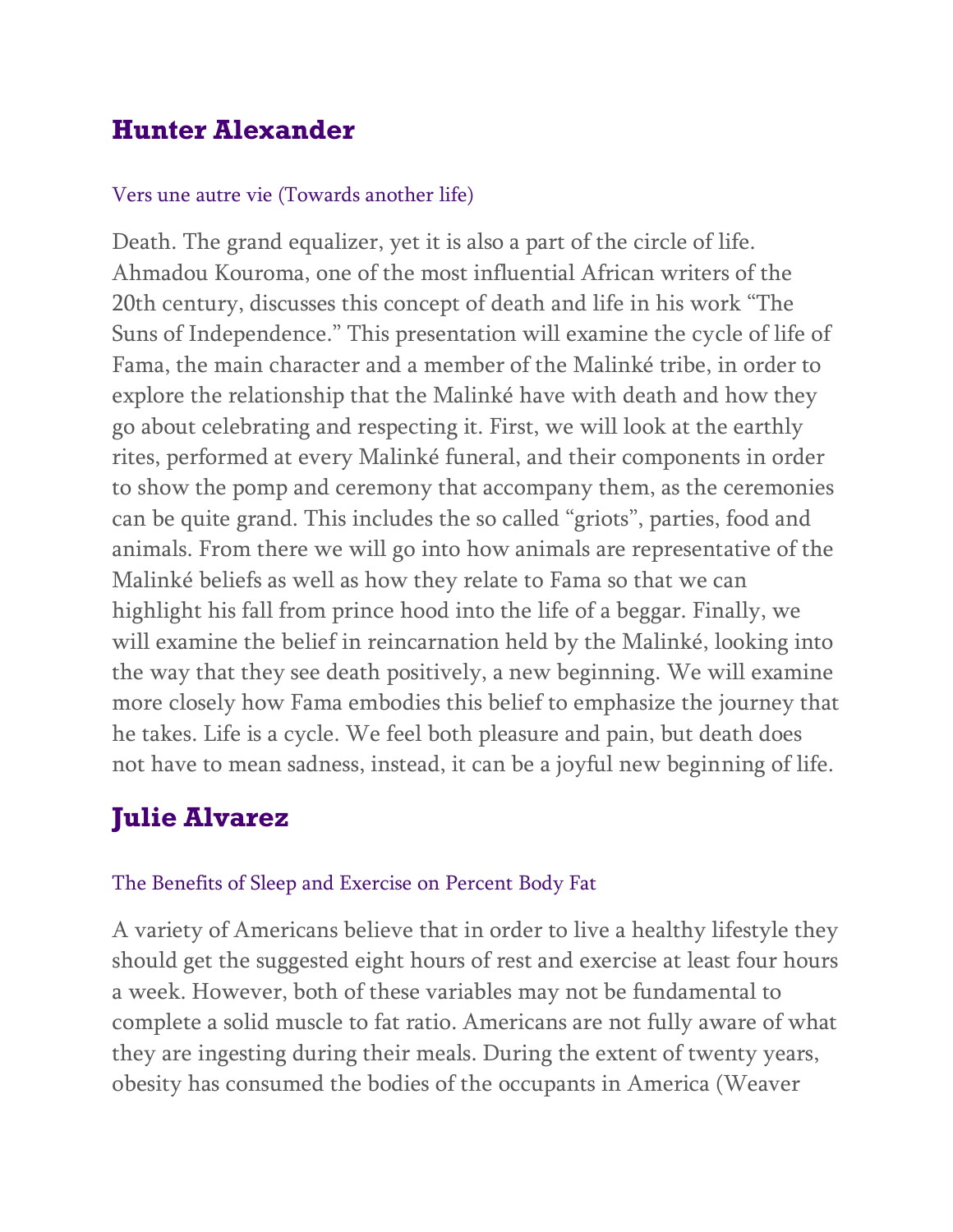Aaron et al, 2009). To reveal why this is happening, this study will utilize the Bod Pod machine to analyze the relationship between the hours of rest and practice of the muscle to fat ratio. The participants were twentyfour females of different ages, body types, amounts of sleep per night, and hours of exercise per week. All participants fasted for an eight-hour period and wore tighter and less clothing than usual. They were also surveyed on the amounts of hours they slept per night, hours they exercised per week, and their weight. Through experimentation with the Bod Pod, we were able to conclude how the hours of sleep and exercise affected the percent fat mass and percent free fat mass. The final analysis can be utilized to prove the validity to use the Bod Pod to calculate whether or not there exists an epidemic of obesity within the United States, and possibly across the globe.

# **Joseph Anderson and Imelda Castro**

### The Effects of Stress on Blood Pressure and Heart Rate in Pre- and Post-Stress Environments

Stress is a known factor for a physiological response such as an increase in blood pressure and heart rate. This study analyzed how blood pressure and heart rate is impacted from a pre-stress to post-stress environment. These responses are regulated by the sympathetic nervous system; the primary function of this system is to initiate the fight or flight response in an effort to maintain homeostasis. These responses can affect homeostasis by altering the heart rate, blood pressure, and the production of adrenalin. Aside from these major changes, there are smaller changes such as the release of stress hormones which regulate homeostasis during smaller, less life-threatening events when these responses are triggered. Public speaking is a common event that can create an increase of stress on the speaker which is also referred to as situational stress. Participant's blood pressure and readings were taken in days prior to their presentation to have a baseline reading for a pre-stress environment. The participants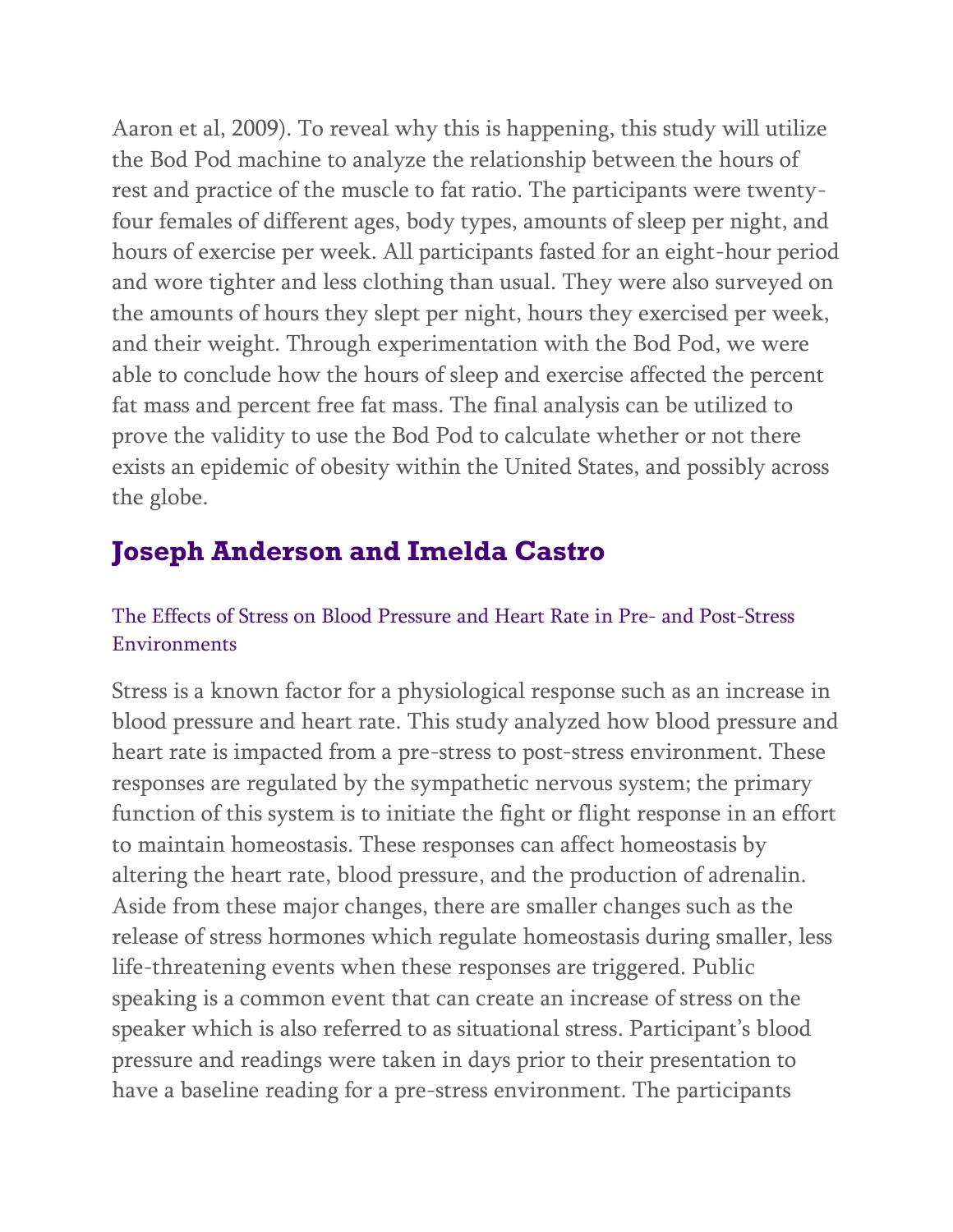then delivered an oral presentation where their readings were taken at the conclusion of their presentation and these readings were classified as post stress. We hypothesize that there will be an increase in both blood pressure and heart rate due to being exposed to a stressful environment. Both heart rate and systolic blood pressure increased in the raw data within the majority of those who presented with heart rate increasing on average of 73.5 bpm to 92.4 bpm and systolic blood pressure increasing on average from 128.4 mmHg to 145.6 mmHg. After conducting T-tests, our data suggests that the change in heart rate is not statistically significant however, the change in systolic blood pressure is statistically significant due to the data yielding a confidence ratio higher than 95 percent. This data suggests that the fight or flight response is activated when stress is introduced, but since public speaking does not require increased oxygen demand to the muscles, blood pressure increases due to the stress hormones of adrenaline and cortisol being released within the blood in response to this situational stress.

# **Krissy Arechiga**

#### Divorce and Macroeconomic Instability

Divorce rates in the United States have fluctuated over the past several decades and variation in divorce rates is common across states in any given time period. Variation in the economy's macroeconomic performance has coincided with the observed variation in divorce rates; thus, the link between divorce and macroeconomic instability has been a topic that has received considerable attention. While there have been many empirical studies on the topic, the methodologies that researchers have employed and the reference periods they have examined have resulted in differing results. The analysis presented here extends the related empirical research by looking at the effects of state unemployment rates, growth in gross state domestic product and inflation rates (measured at the national level) on state divorce rates. The analysis uses panel data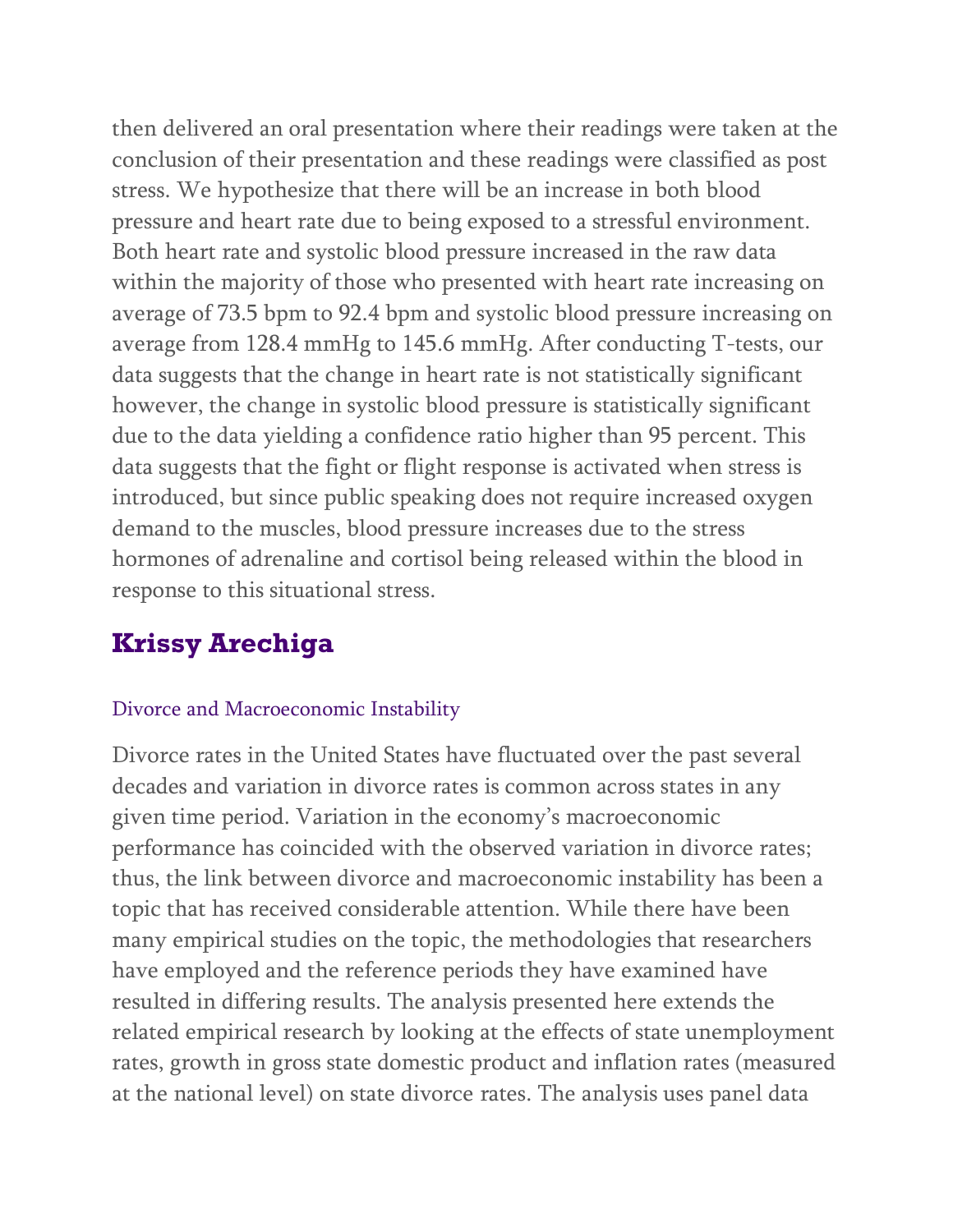from five points in time (1990, 1995, 2000, 2005, and 2010) to analyze whether macroeconomic instability has any effect on divorce rates. A linear regression model is employed and both state- and time-fixed effects are accounted for. I conclude that there is a significant and robust negative relationship between state unemployment rates and divorce rates. National inflation rates, on the other hand, are robust and positively associated with divorce rates. Gross state domestic product is not found to be a significant determinant of divorce rates. However, the estimated relationships are statistically significant only when state and year fixed effects are controlled for. These results add to the existing literature by analyzing three macroeconomic variables and providing greater insight on the influence that these factors have on divorce rates.

# **David Arellano**

### Contracts: The Effects on Major League Baseball Player Performance

Major League Baseball (MLB) contracts are a cause of concern for owners and organizations involved with the signing of professional baseball players. Unlike other sports leagues, such as the National Football League, MLB contracts are distinct in the fact that the salaries are guaranteed regardless of performance or amount of games played. Although performance bonuses are often included within a player's contract and treated as an incentive to perform above expectations, they are negligible when compared to the guaranteed contractual amount. As a result, effort is questioned when players perform below expectations, and they are frequently criticized of engaging in opportunistic behavior due to the lack of incentives after signing a multi-year contractual agreement. Although this behavior is assumed to be widespread throughout Major League Baseball, it may be a common misperception due to availability bias as the most prolific players are criticized of engaging in opportunistic behavior. However, this behavior may not be representative of MLB players that do not garnish as much media attention or fan following. To thoroughly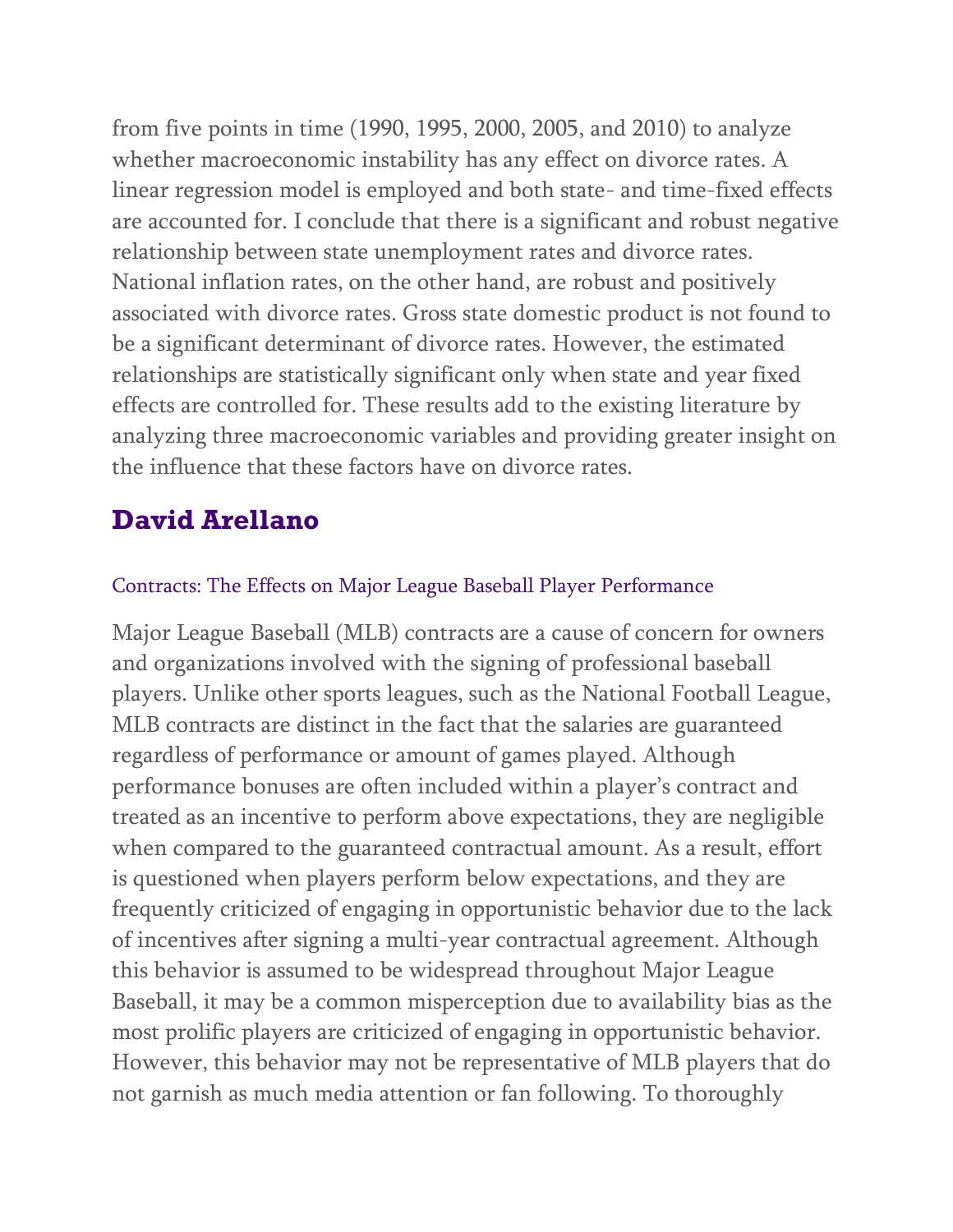analyze opportunistic behavior, most commonly referred to as "shirking," this study uses panel data for MLB players from the 2005-2009 seasons to determine whether professional athletes engage in opportunistic behavior with regards to the players' contract status and performance level. This study examines player performance prior to free agency, following free agency, and for players who are under team control, which includes players who are ineligible for free agency and who are signed to a multiyear contract. Opportunistic behavior is derived by the regression of the various performance measures, which includes OPS, OPS+, WAR, and wOBA, as a function of age, age2, games, playoff appearance, and controlling for the players' position and contract status. The results substantiate the perception of opportunistic behavior and provide insights that are useful for application within the labor market.

## **Sansanee Arunpoolsap**

#### Effects of Oregano Oil on Bacteria

Many bacteria today have become resistant to antibiotics. Oregano oil contains carvacrol [2-methyl-5-(1-methylethyl) phenol] and thymol (2 isopropyl-5-methylphenol), which are shown to have anti-bacterial and anti-fungal properties. This study aims to investigate the effects of oregano oil on gram-positive and gram-negative bacteria. According to previous research, these compounds disrupt bacterial cell membranes causing them to change shape and lose functionality. This experiment used two pathogenic foodborne bacteria as the gram-negative and gram-positive bacterial models, respectively: Escherichia coli and Staphylococcus aureus. Both types of bacteria were cultured on SOC media agar plates at 37°C. A disk diffusion method was used to determine the zone of inhibition. E. coli and S. aureus were treated with dilutions of oregano oil and changes to colony numbers were determined. The results show that the number of colonies of both gram-positive and gram-negative bacteria decreased after being exposed to oregano oil. The T-test was performed and the p value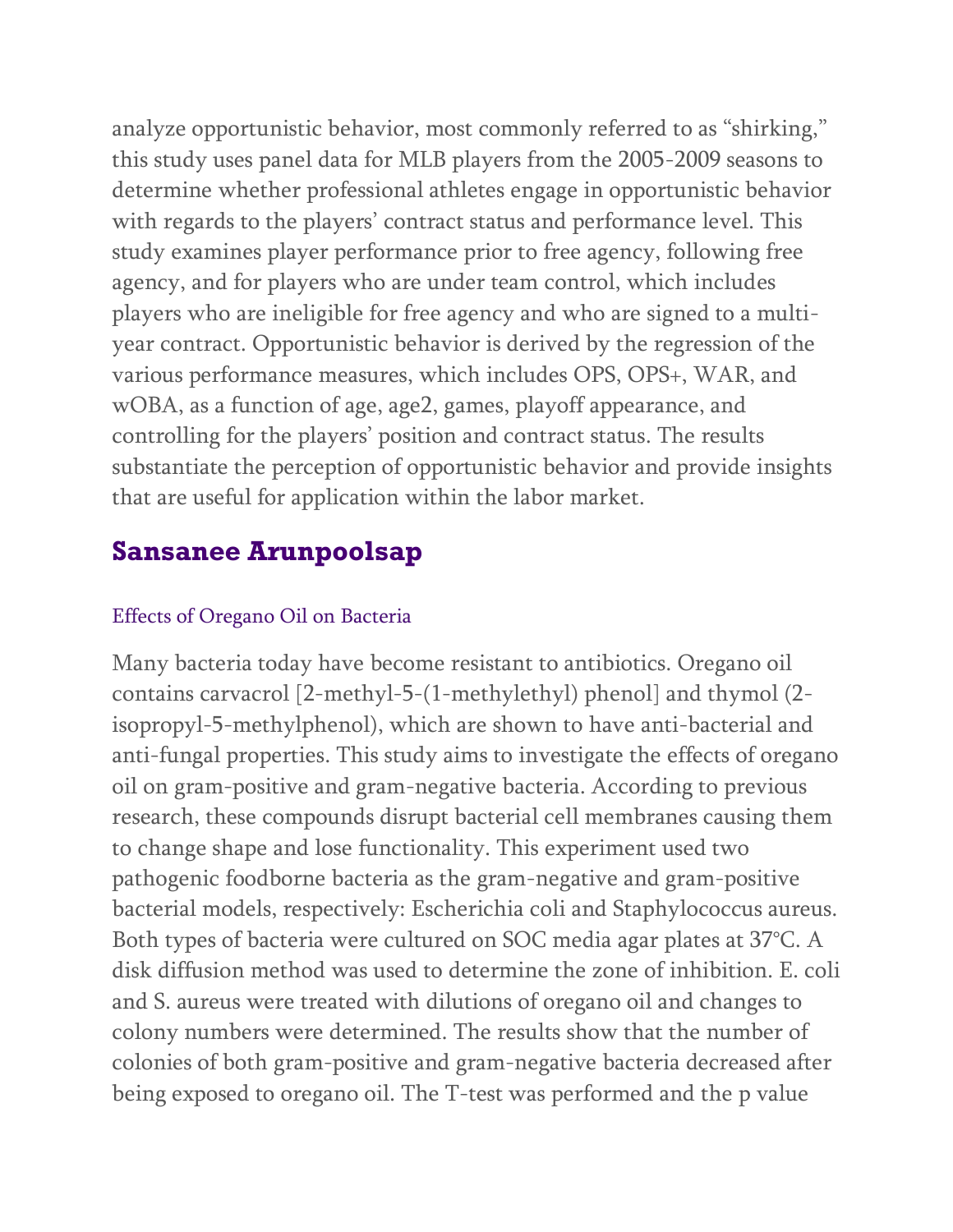was calculated to be 0.002 which means that the difference was statistically significant. Gram-positive bacteria were statistically more susceptible than gram-negative bacteria ( $p<0.05$ ). This suggests that oregano oil is effective in killing bacteria and can be used as a natural treatment for infection.

## **Alex Bedolla**

### Neural Regions of Significance in Gestural Communication of Native Deaf Signers: An fMRI Study

The purpose of this study is to investigate the neural regions associated with gestural communication in native deaf signers who use American Sign Language (ASL). Both ASL and pantomimes engage the manualmotor system in the brain, but only the former engages the linguistic system. Utilizing functional Magnetic Resonance Imaging (fMRI) to map the relationship between ASL recognition and production, and pantomime recognition and production. Participants in our study viewed videos of actions (e.g., person using a hole puncher, whisking in a bowl) and signs/ASL representing the actions. Participants either performed a recognition task or a production task. For the recognition task, videos were presented in pairs and participants had to indicate whether or not the pairs of videos matched (i.e., videos were both ASL or gestures, or a combination of ASL and gestures). For the production task, participants either gestured the action or they produced the sign for the action. This study found that recognition and production of gestures produced activations in bilateral middle and superior temporal gyri, inferior frontal gyrus, and left inferior parietal cortex. Additionally, we found overlap of recognition and production of gestures in area Spt in the left hemisphere, a region previously implicated in sensory-motor processes in language. A comparison of recognition of gestures with recognition of ASL yielded greater activation in bilateral superior temporal and middle temporal gyri. Finally, we found greater activation in inferior frontal cortex and the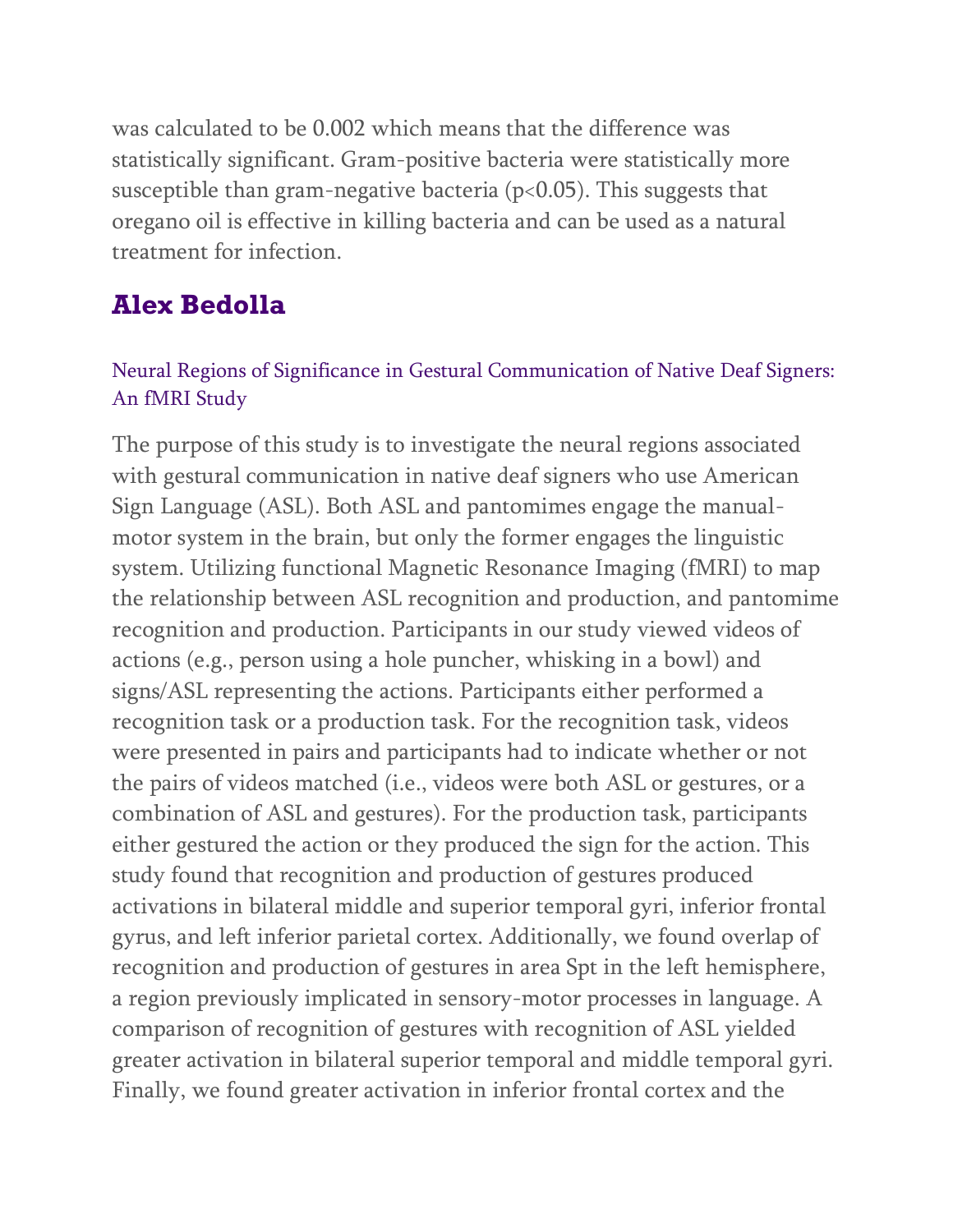insula associated with the production of gestures compared to the production of ASL. Our results suggest that manual gestures used nonlinguistically recruit neural regions commonly engaged in language processes.

### **Anders Blomso**

#### Inclusion, Exclusion, and Ideological Frameworks

Where, how, and why, does inclusion occur? On whose terms? Across which borders? Inclusion, and its opposite, exclusion, are definitional exercises that occur within and often remake preexisting ideological frameworks. This panel works from the micro to the macro, examining issues related to inclusion and exclusion, first in the Hindu tantric text, the "Hymn to Kali". By examining the place of this hymn within preexistent Hindu theological and philosophical frameworks, we will understand that tantric practices integrate many practices and seek to include or unify the individual practitioner in the salvific state or realm of the goddess Kali. Next, research on the experiences of LGBTI individuals in Cape Town, South Africa, illustrates how Christian and Muslim groups have negotiated inclusion and exclusion in their social life, and to what end. This paper contests the notion that religious and queer identities are insoluble by asserting that recent years have seen an uptick in inclusive practices by churches and mosques. A third paper explores how political leaders are affected by ideological frameworks in their decision to try to include in their political agendas different regions in global politics. This final paper asserts that President Richard Nixon's posture towards South East Asia was heavily influenced by the ideological framework established during the Cold War, by examining primary documents that detail his trips to Thailand, Burma (Myanmar), and Indochina (Laos, Cambodia, and Vietnam), with special attention to his ideas about Communism. Overall, this panel looks at different methodological (textual, ethnographic,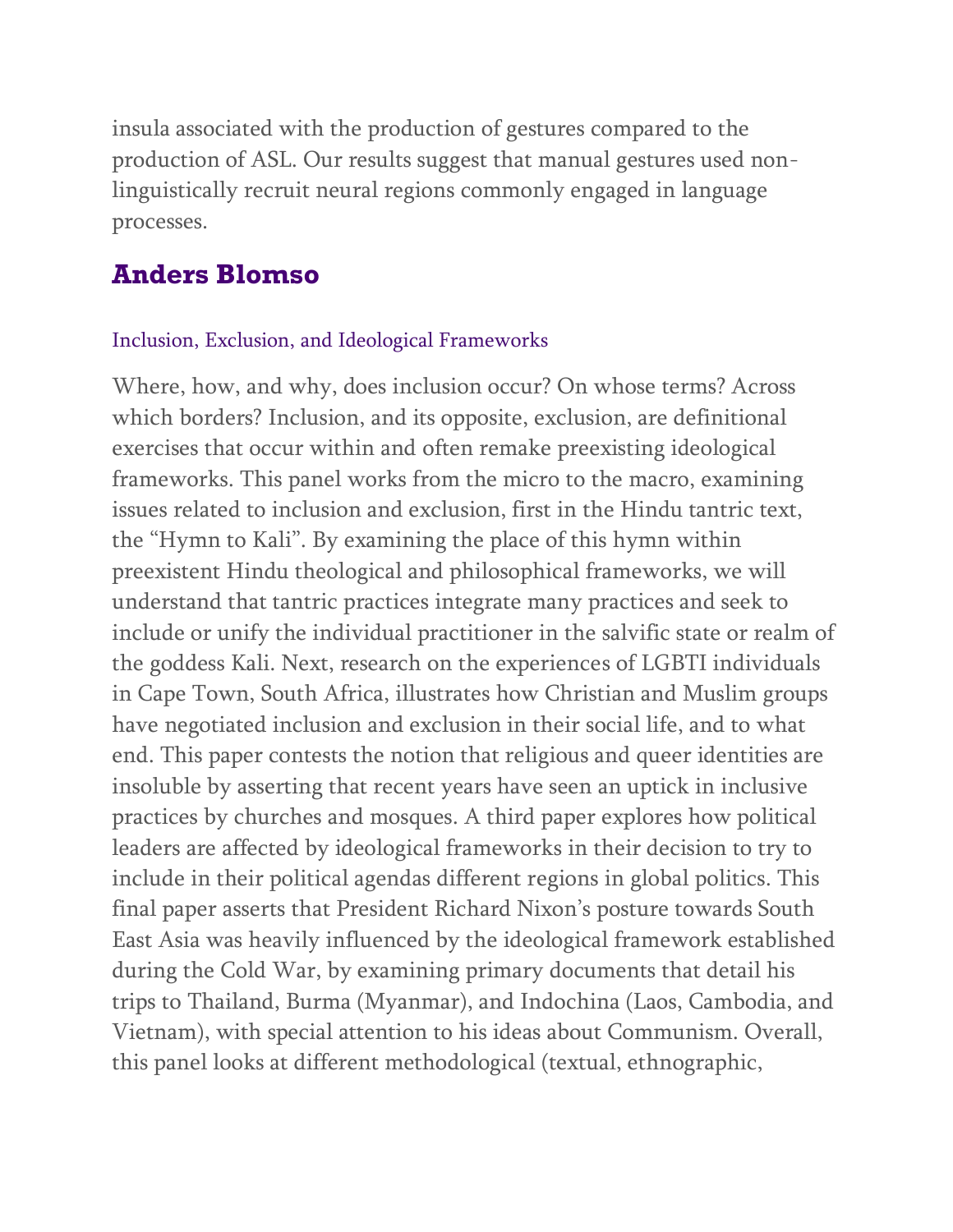political) and theoretical approaches to ideas and practices of inclusion and exclusion across disparate ideological frameworks.

### **Marcell Blow**

#### Community-Law Enforcement Cohesion

The aspect of community policing implementation is a key theory to a way to reduce crime as well as improve the community-law enforcement cohesion. Tensions between law enforcement officers and the communities they police have increased in the recent years. We need policies and programs that bring police and communities together to reduce this tension and fight crime. With my research question being, which crimes do the methods of community policing have the most effect in the fight against crime and building stronger relationships between law enforcement and the society? This study was administered on a police department residing in a suburban city in southern California. Qualitative data consisted of interviews and observations. Statistical data of the criminal offenses in the community was the quantitative analysis. The accumulation of data was used to find correlations to officer opinions of most prominent offenses in their community they police, the amount of action they spend interacting with the communtiy through programs and if there are programs in place to combat the rise of certain criminal offenses. Research suggests that successful programs change the perceptions that police have of youth, from seeing them as targets to appreciating them as community assets. Also, increasing communication and transparency between police and community members enhances cooperation and trust. Most research focuses on community responses to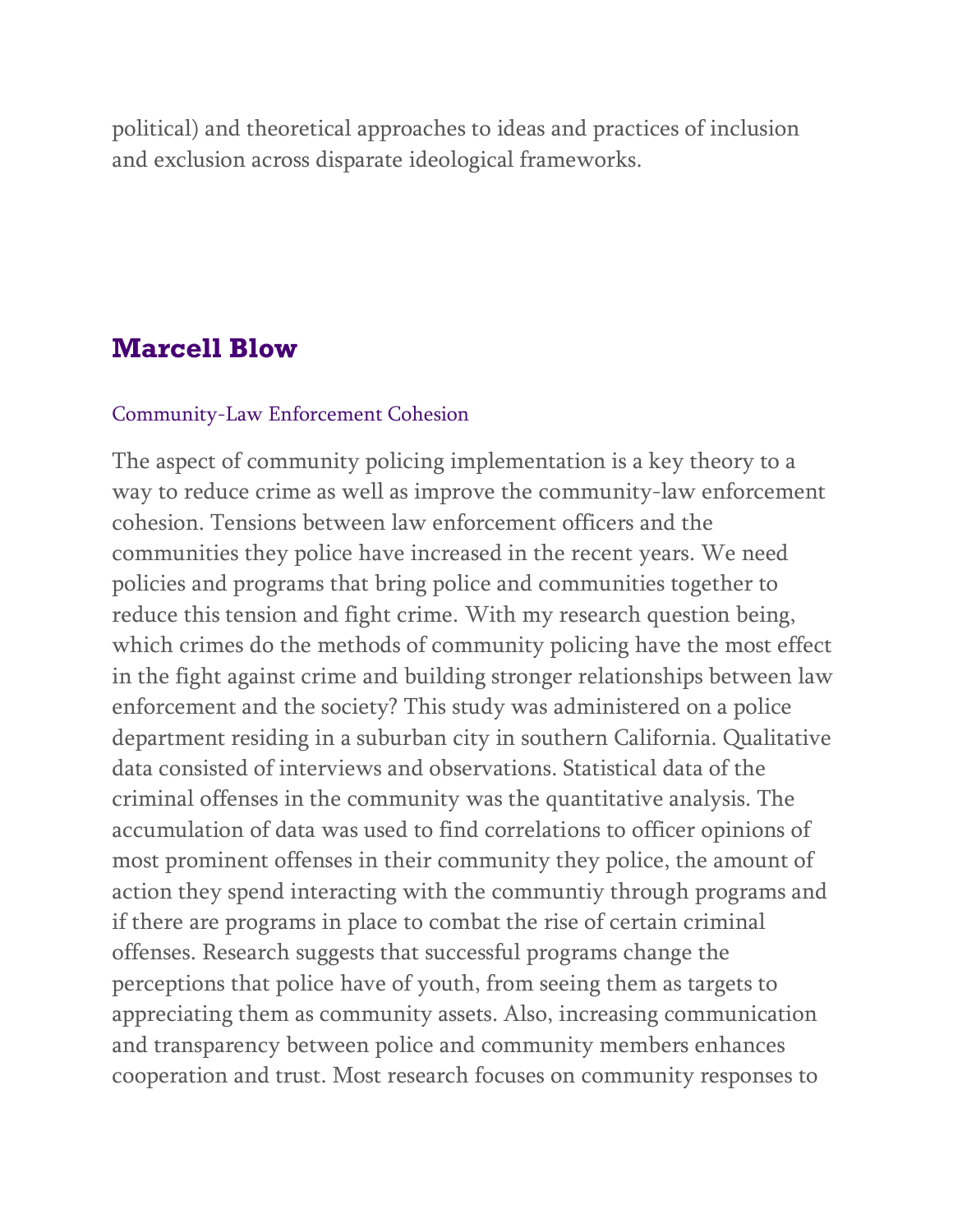law enforcement. My research examines how police officers perceive the communities they patrol and which programs or policies they believe would work best to reduce crime and increase police-community cohesion. In agreement with the literature the findings reveal that this department is understaffed, as well as there is a lack of community programs through the department as a result of budget cuts. In addition to the officers feeling the community has a lack of education to what goes into the officers' daily duties. The findings of this study are influential because now we can make strong correlations based off of statistical data compared with what the officers are experiencing. It is apparent that law enforcement needs to invest in educating the community as well as provide proactive programs for the youth of the community.

## **Amanda Cabanilla**

### Form, Function, and Structure: Online Dating While Fat

Fat acceptance movements within the US have become more visible in recent years, coinciding with increasing use of the Internet, which has become a crucial mediator of our social and romantic lives. The Internet has provided a new platform for the formation of romantic relationships, with as many as 23% of Americans aged 25-34 entering into marriages and long-term relationships through online dating (Pew Research Center). How do online dating sites both commodify and fetishize fat women's bodies while simultaneously creating a space for their liberation and recognition as legitimate objects of desire? To what extent can online users achieve social and sexual liberation within the parameters made available to them on niche dating websites? Similar to ongoing debates about pornography, feminists question whether fat women can challenge normative beauty ideals by intentionally sexualizing their bodies within a society plagued by unequal gender power dynamics and the sexual exploitation of women. Anonymous profiles were created for two mainstream and two niche dating websites/applications and 15 male and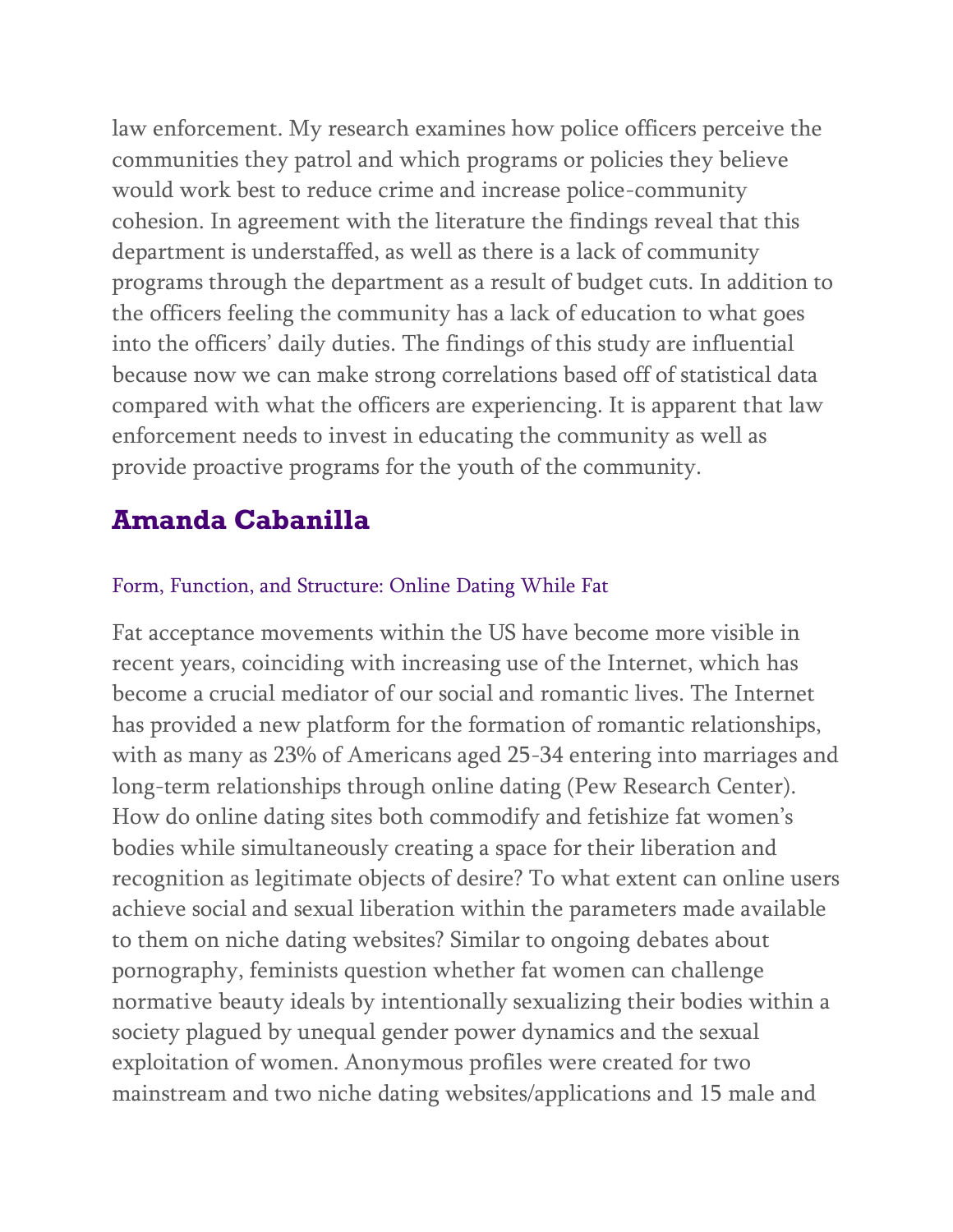15 female profiles that met predetermined criteria were sampled from each dating platform. An analysis of the form/structures of niche online dating websites for individuals seeking "big beautiful women" suggests the replication of social biases against fat women embedded within the websites in the form of questions indicative of the popular depictions of fat women as undesirable. Furthermore, mobile dating applications also impose additional structural limitations on the formation of users' online identities not found in web-based dating sites. A content analysis of the free-form response sections within user profiles suggests site users are failing to challenge the structural impositions placed upon them, instead seeming to conform without significant resistance. Niche dating websites perpetuate fat stereotypes through the overt sexual fetishization of female subscribers, suggesting deliberate efforts to maintain popular images of the paradoxically hyper-sexualized undesirable fat woman waiting to fulfill male fantasies. Authentic self-expression online is significantly curtailed by the rigidity of digitized hegemonic gender norms and power relations.

# **Valeria Cabral**

#### The Battle Between being a Soldier or being a Woman

Before the 1940s when women were attending schools for the first time and being involved in sports, society questioned their competence and demonstrated concerns regarding how these involvements would affect their reproductive system and take away from their female duties. Similarly enough, when women began enlisting in the military in the 1940s their intention to join the military was questioned. When joining the military, women were believed to join with the intention to look for a husband, find multiple sex partners, or simply try to be male. However how often do we see men being questioned on their reasons to join the military? Men are often getting praised and celebrated for wanting to join because they will be defending their country and the values of justice, equality, and freedom. Interestingly enough, women who wish to do the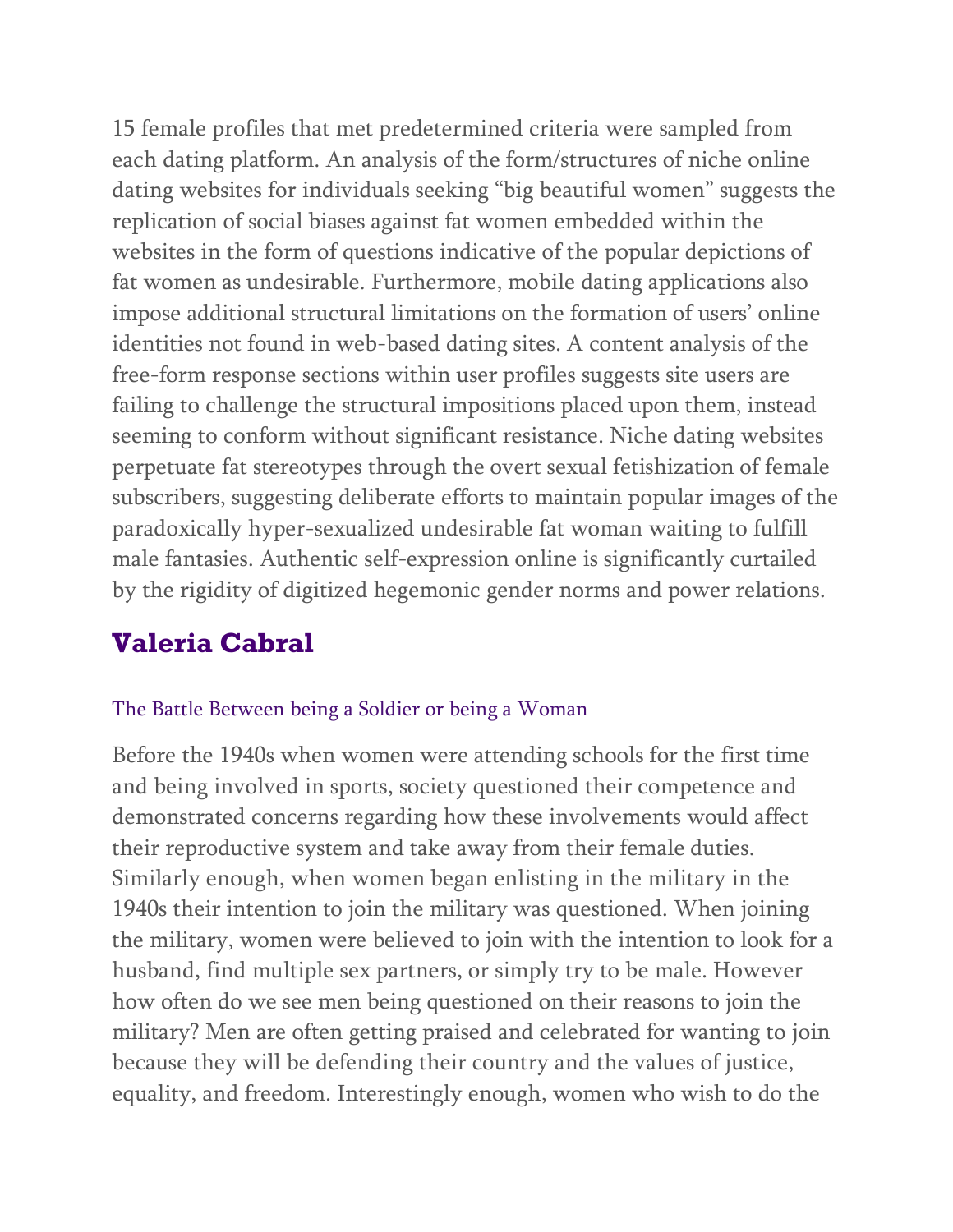same are denied the freedom to do so and the equal treatment they deserve for also being soldiers fighting for our nation. Melissa Herbert, Assistant professor of Sociology at Hamline University in Minnesota, wrote the book titled, Camouflage Isn't Only for Combat in which she explains how women who enter male-dominated areas are often confronted by societal expectations concerning what makes a "real woman". Often, the idea of this "real woman" does not involve her carrying a weapon, sleeping in foxholes, and not showering. In this paper, I will demonstrate how despite the advancements women have made in society, and in gaining access to military positions, women still face gender discrimination and have to prove their competence as soldiers, while also maintaining their femininity as women. Considering the growing number of women still entering the military to this day, it is important to ask the following, can women be both women and soldiers at the same time, if the military holds justice, equality, and freedom as its core values, then why is it that women join with the fear of inequality and unjust treatment?

# **Emily Cadena**

### LatiNO Student Left Behind? Why Latino Males Are Not Graduating from College

Based on the 2010 Census, Latinos are the fastest growing ethnic group in the United States, and the group is projected to be driving the American work force in just a few short years. However, a concerning anomaly has recently been discovered: Latinos are struggling the most with educational attainment, making them the least likely demographic (especially males) to attend and graduate from college. This paper presents research from 10 interviews with Latino men to examine factors that impeded their capability to attend and/or persist in college. Specific factors examined were family support, financial responsibilities and concern, and encouragement from peers and educators. Unlike previous research, this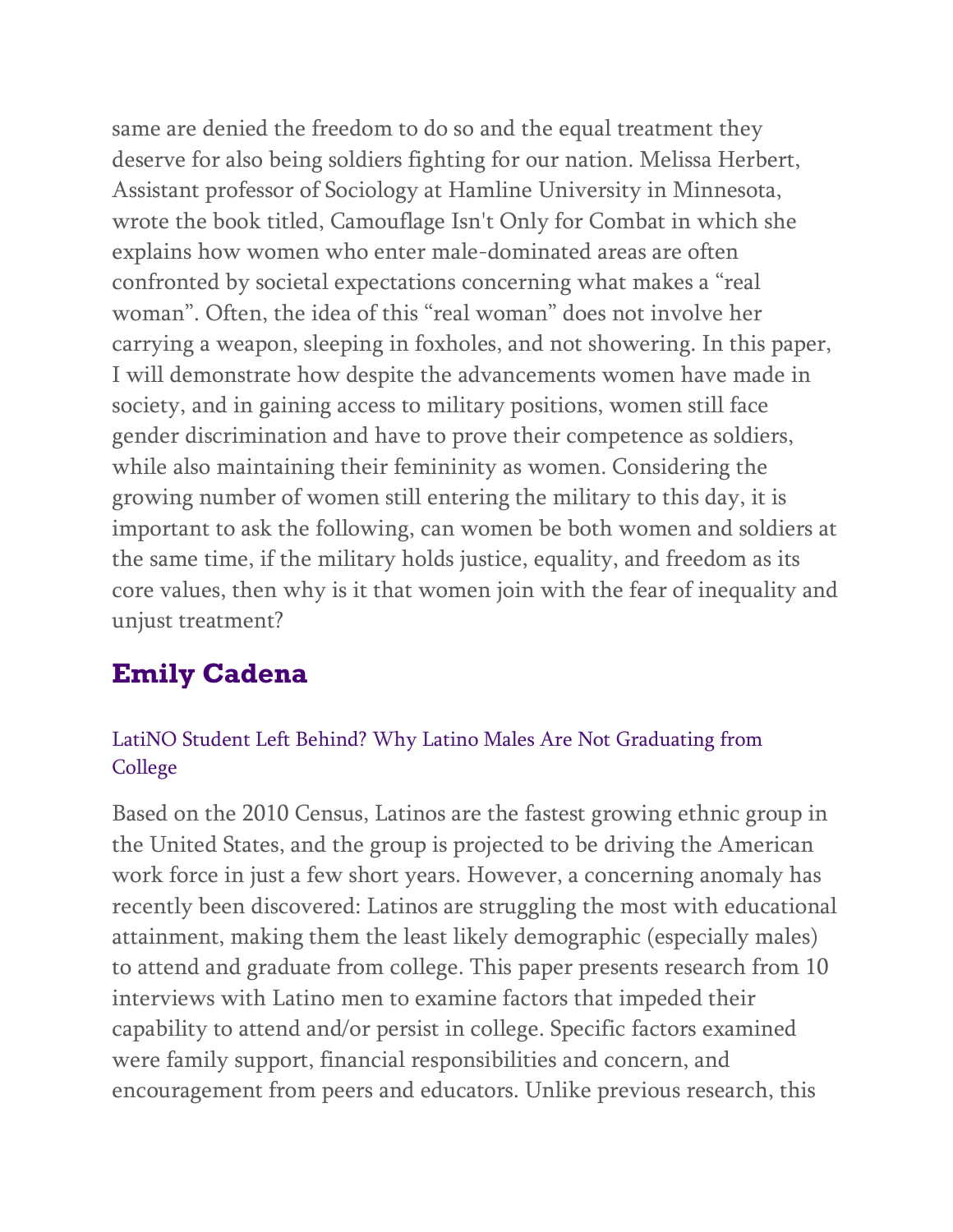paper will thoroughly explore father-son relationships, and how various dynamics of such may so heavily influence a Latino male's decision to attend college or not. Data were analyzed using accordant qualitative research. Findings suggest that of all factors explored, the lack of parental support, in terms of having no knowledge about financial aid, the application process, or the American college system itself contributes the most to Latino males not attending or graduating from college. Suggestions for further research are provided.

## **Scarlett Cazares**

### The Function of Social Networks in the Daily Lives of People Experiencing Homelessness

At the start of 2014, The United States had an estimated 578,424 people experiencing homelessness. In 2015, there were 44,359 people experiencing homelessness in Los Angeles County alone. This study seeks to understand the function of social networks in the daily lives of people experiencing homelessness. Research was conducted in a suburban city just outside of Los Angeles. It uses primarily ethnographic methods, including field observations and interviews to understand the ways social capital and recovery capital work in the lives of people experiencing homelessness; as well as what kinds of relationships they have with each other and with "support networks", which are crucial to transitioning out of homelessness, as well as coping with day-to-day life. It is important to note that much of the research focus thus far has been on youths and substance abusers who are already in shelters. With the focus on demographically similar groups, these studies lack the understanding of the interactions between members of these groups. Additionally, research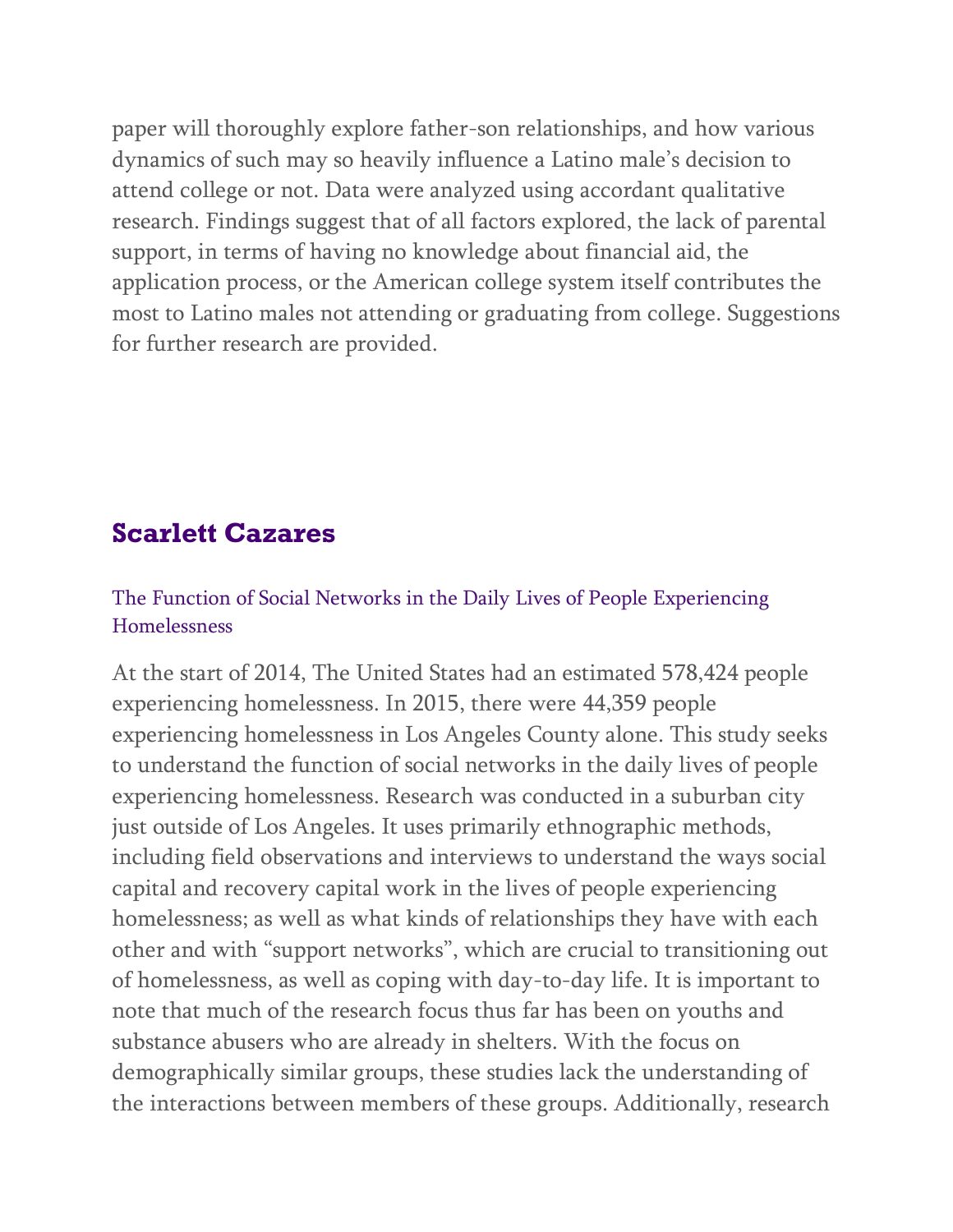has predominantly been conducted in urban areas, excluding the experience of suburban homelessness. Matching the literature, findings include the cultivation of resourceful relationships which have resulted in access to services, as well as the utilization of social networks to enhance self-esteem. My research also draws attention to a concept I call "trust networks" which are comprised of people with whom the safety of self and possessions are presumed. Ultimately this study provides an understanding of the social lives of those that experience homelessness in our communities; and the ways in which social networks can aid the alleviation of homelessness as a social problem.

# **Allison Cox**

### Lights, Camera, Female Action: Exploring the Media's Depiction of Women's Activism in the Arab Spring in Egypt

This paper will examine the roles women played in the "Arab Spring," revolutionary uprisings that occurred across northern Africa with specific emphasis in regards to female activism in Egypt. As many of the North African societies were changing, through similar means of protest and civil unrest to achieve governmental and societal advancement, the uprisings in Egypt in particular used media as a means of achieving social and political change. This paper will analyze how women were portrayed within the media as icons and symbols of their gender. Through the use of viral videos, social media, and news media, women were able to expand outside of their homogenous representation and claim a sense of agency within this historical movement. However, the roles that they held within the revolution proved to be significantly different from their societal roles post-uprising.

# **Nicholas Creason**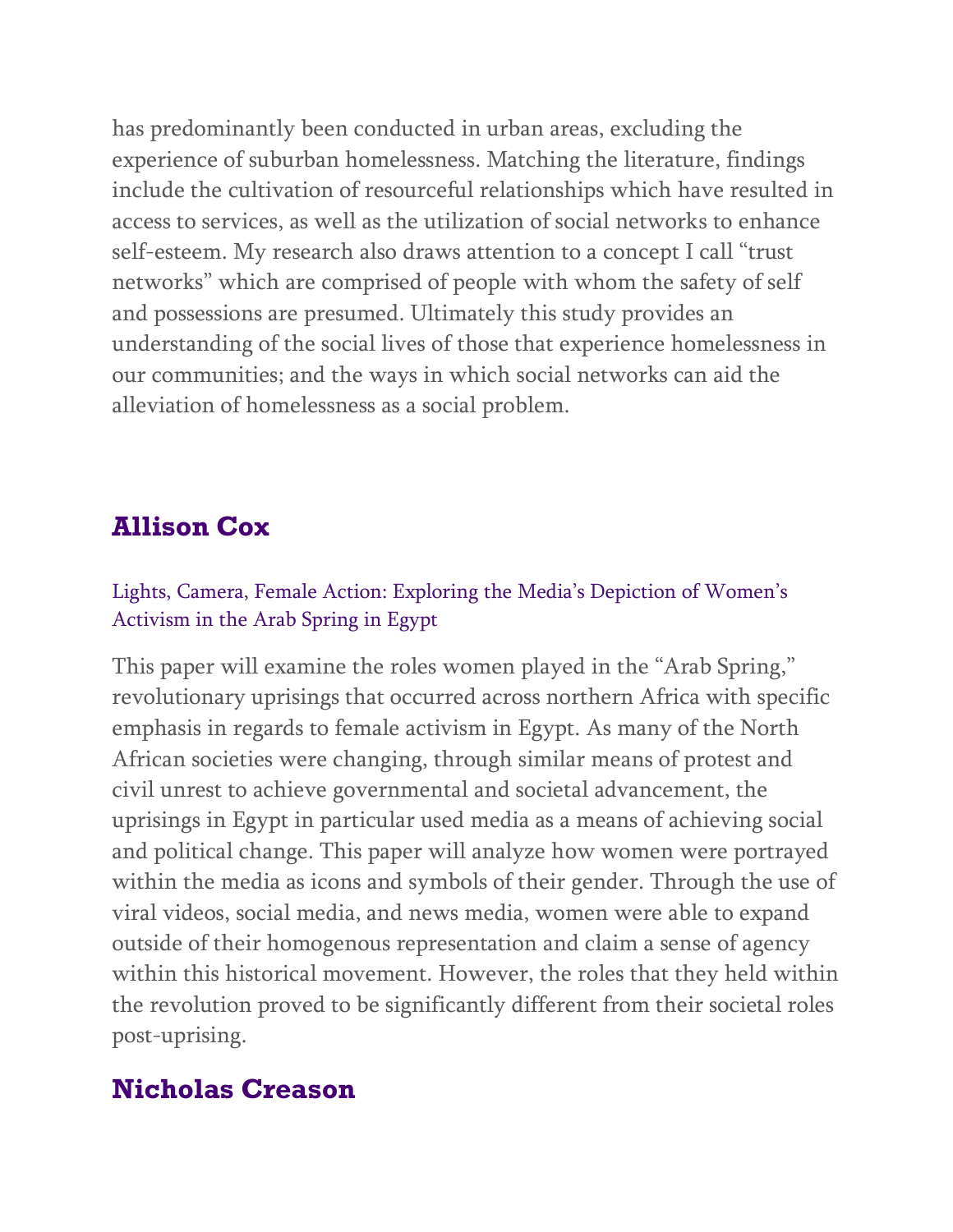#### Novorossiya, Crimea and Russian Irredentism

This paper will investigate Russian irredentism with a focus on the region called Novorossiya as well as Crimea. These regions, which lay outside of Russian Federation but were once part of the Russian Empire and its successor the Soviet Union. They seem to hold a special significance in the minds of some ethnic Russians both outside and inside Russia as being an integral part of Russia. I will draw on newspaper accounts as well as on literature to examine the views and goals of the ethnic Russians who wish for these territories to be part of the Russian Federation, as well as the policy goals of the Russian government. My paper will draw conclusions about the reasons for not just the conflict in the Ukraine but also similar conflicts that exist in other former Soviet Republics such as Transnistra in Moldalva.

# **Samantha Cruz**

### A Turn Around the Garden: Julia Margaret Cameron's Critique of Garden Imagery in Tennyson's "Maud" and "The Gardener's Daughter"

I analyze three photographs posed and taken by the 19th-century photographer Julia Margaret Cameron in 1867-1868 which are titled after lines from Alfred, Lord Tennyson's poems "The Gardener's Daughter" and "Maud." Both poems by Tennyson use garden imagery in order to create an idyllic space where the woman is sequestered and safe from the increasingly industrialized world beyond the gate. Cameron challenges these Victorian gender conventions by reclaiming the image of the garden. In Victorian society, women were expected to straddle the line between childlike innocence and matronly decorum. Julia Margaret Cameron, being aware of the contradictory expectations of women, sets out to show a progression through her own understanding of the garden, moving from praise to criticism. In "The Rosebud Garden of Girls" (1868), Cameron utilizes the physical closeness of her models as well as her characteristic blurred focus to create an idyllic and ethereal landscape in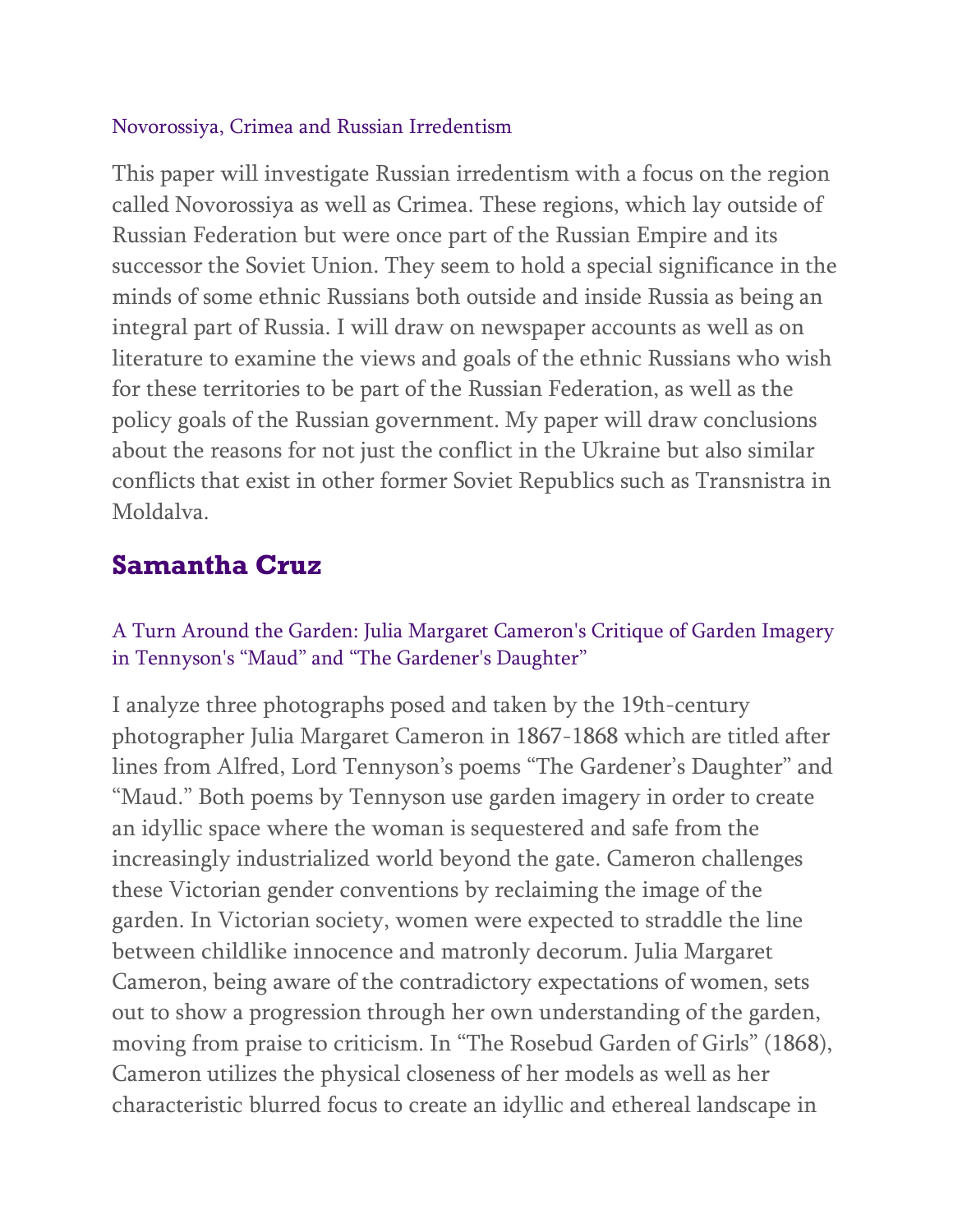which the girls enjoy each other's company. This dreamlike quality celebrates the garden as a female space allowing for female friendship apart from male influence, a parallel to the closeness of the female flowers inside Maud's garden described in Tennyson's poem, "Maud." However, in "The Gardener's Daughter" (1867) titled after the Tennyson poem of the same name, Cameron moves towards questioning the garden, suggesting the space is inherently unsafe because it allows the male to gaze in and idealize the female, just as the narrator does to the gardener's daughter in Tennyson's poem. Cameron does so by again blurring the landscape that lies beyond garden gate in the photograph, creating a feeling of unease in the viewer as the negative space looms threateningly behind the maiden within. Cameron's criticism of the garden culminates in her The Passion Flower at the Gate (1868), in which her subject is much more dynamic, showing an anxious expression and gripping the garden gate in desperation. Cameron makes use of sharp angles and lines in order to portray the garden as suffocating and menacing because it confines the woman, an image in direct opposition to Tennyson's idyllic descriptions in "Maud." By critiquing the garden, Cameron establishes herself as a worthy female artist who ultimately rejects Tennyson's male representation since it perpetuates harmful ideas of what a woman should be.

# **Russell De La Rosa**

#### Hitler's Consorts: A Study of German Women in Nazi Germany

This study will investigate the interactions, treatments, and involvements of German women within The Third Reich during World War II. With the general, under-representation of women within the social structure, this study seeks to illuminate the harsh, patriarchal ideologies of the Nazi regime that was forced upon the German women during the pre-war and war periods. I will also offer the argument that German women were stigmatized within a strong patriarchal society, promoting the idea that Nazi nationalism was really heterosexism during World War II. Generally,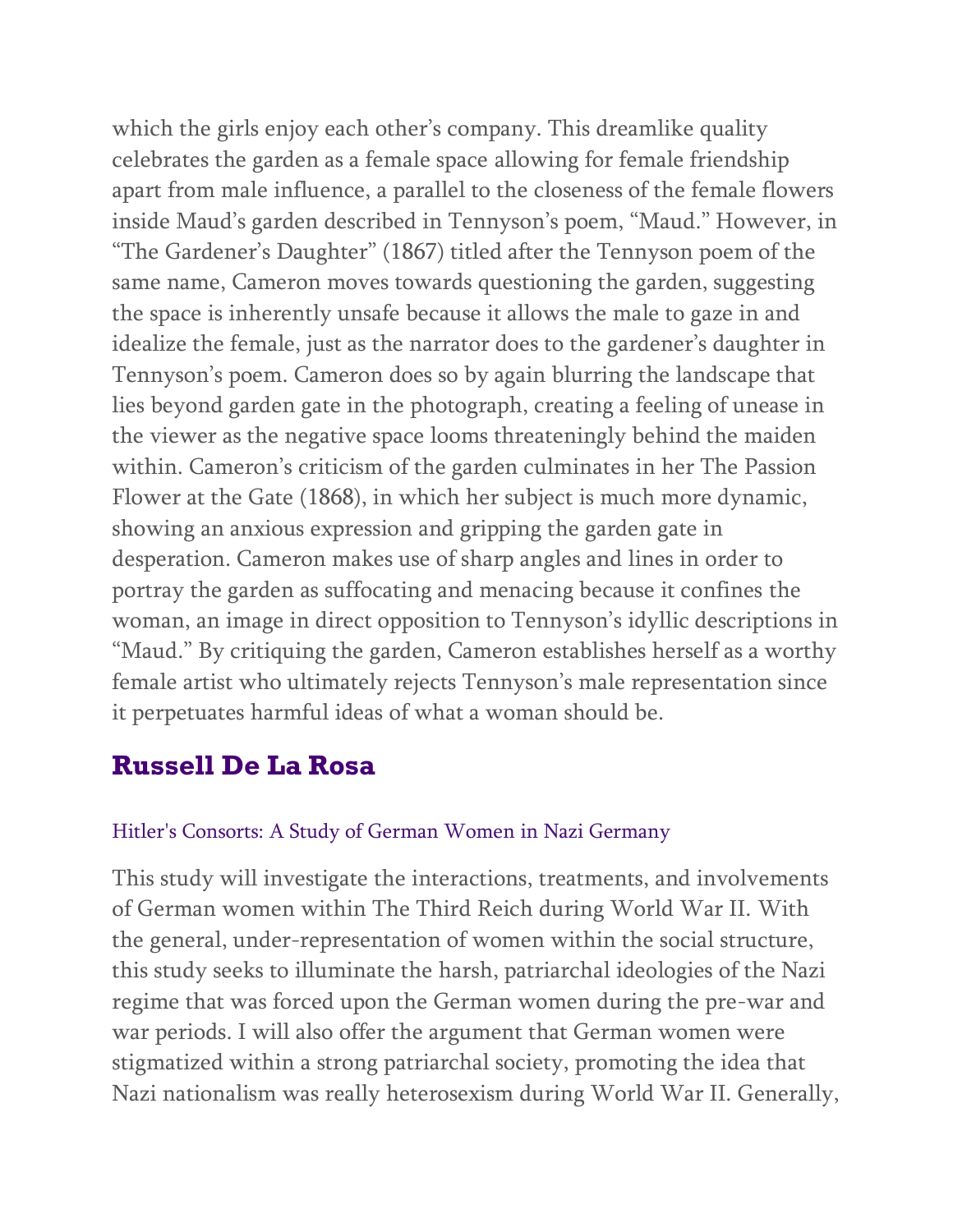German women were limited in their involvement in the Nazi regime and were expected to stay home with the children while the soldiers were away from home. On the other hand, there were also German women who were very active within the Nazi regime that promoted the party's ideologies, as well as promoted the visual of the "ideal German woman" in the eyes of the Nazi regime. As recent studies show, with the increasing conflict and the heat of war, women took a more active role in the Nazi regime during war-time that included work as secretaries, nurses, and even guards. Although the women were able to take more of an active role to somewhat "level the playing field" with the male soldiers, they were still restricted to what Adolf Hitler allowed them to do. Lastly, we will also explore the war crimes German women faced from enemy soldiers during wartime, as well as the acts of female genital mutilation that occurred upon German women that were deemed unfit to further the progression of the Aryan race according to Hitler's Third Reich.

# **Tana Duong**

College Admission Rates: Examining Correlation Between Externalities and Household Influences to Higher Education Admittance Outcomes in the State of Washington, 2000- 2010

The pursuit of higher education is often associated with overall success in pursuing a career professionally as well as building the foundation for a promising livelihood. Yet the process of attending college has grown in prestige and with that, the pursuit of higher education now consists of greater barriers and commitment through standardized testing and centralized scoring systems. This suggests the conditioning of each individual student, as well as that of members in the student's household, and additional factors such as upbringing and accessibility to resources may largely influence whether one attends college. Therefore, utilizing survey data collected by the University of Washington, this work examines the relationship between the likelihood that a student applies to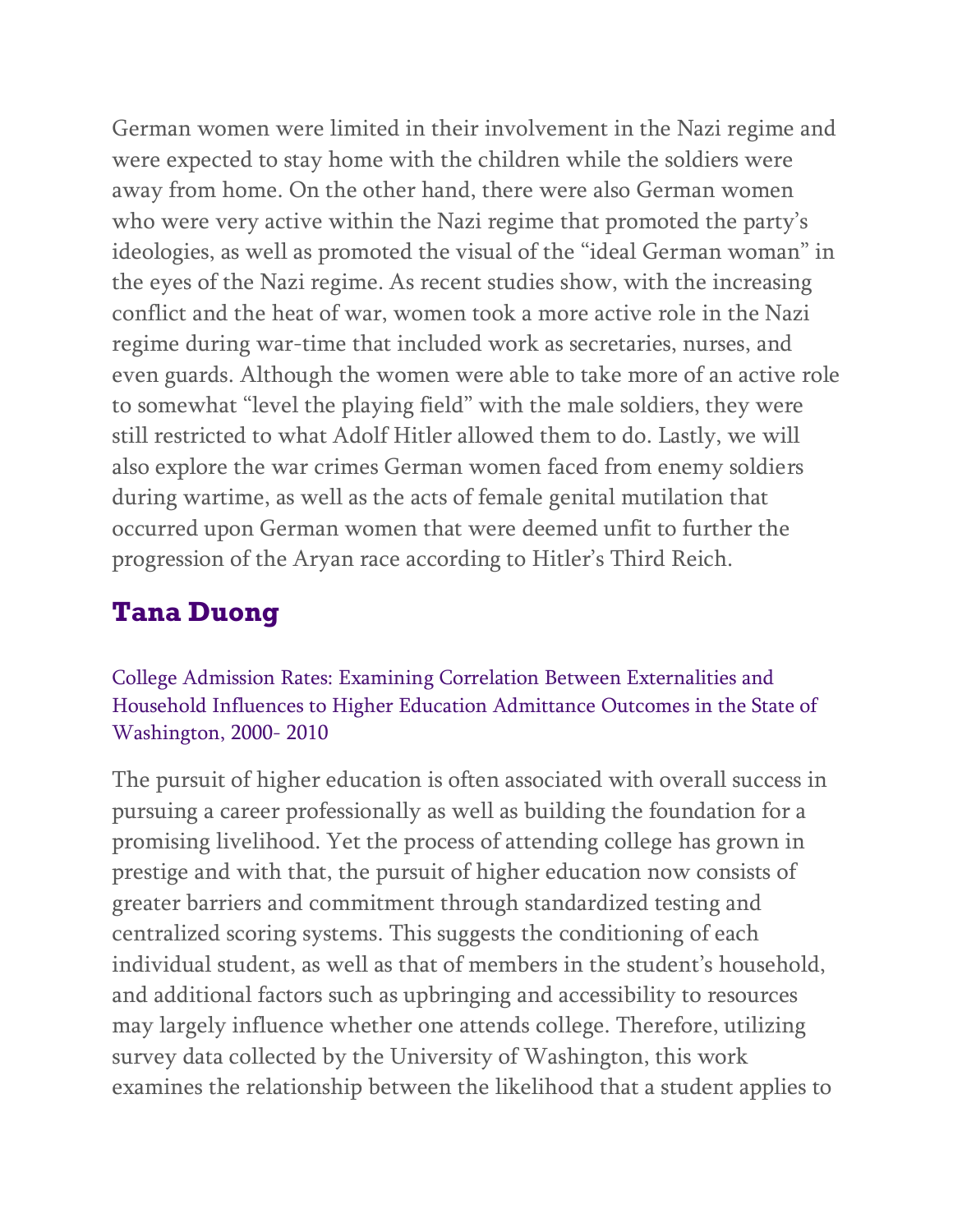college and the corresponding likelihood that s/he is accepted to college. Several surveys were conducted between the years 2000 and 2006. In total, data are available for more than 10,000 subjects who reside in all regions of the State of Washington. Thus, this paper utilizes state-level data to isolate the determinants of the pursuit of higher education by high school seniors. The analysis identifies strong correlations between participant's gender, extracurricular activity, and upbringing when determining the outcome of college admission acceptance. Understanding the influence of factors that contribute to either the decision of applying to college as well as the rate of acceptance allows for greater encouragement and efficacy in the pursuit of higher education in future generations.

### **Samantha Ettinger**

### The Effect of El Nino on Greenhouse Gas Concentrations in the Los Angeles Basin

Greenhouse gases are naturally occurring gases in the atmosphere. However, the combustion of fossil fuels and agricultural practices have resulted in an increased concentration of greenhouse gases in the atmosphere. A surplus of greenhouse gases is a global concern due to the imminence of climate change and the overall warming of the planet which affects populations throughout the globe. On the other hand, the El Nino Southern Oscillation (ENSO) is the result of changing wind circulations that creates more precipitation in the Americas and less precipitation in the Western Pacific. The Los Angeles Air Basin traps pollutants such as greenhouse gases due to the inversion layers that often occur such as the Marine Inversion Layer and the Regional Subsidence Inversion. In this study, I collected Nitric Oxide (NOx) and tropospheric ozone concentration data (for the period 1997-2016) -specific to the Los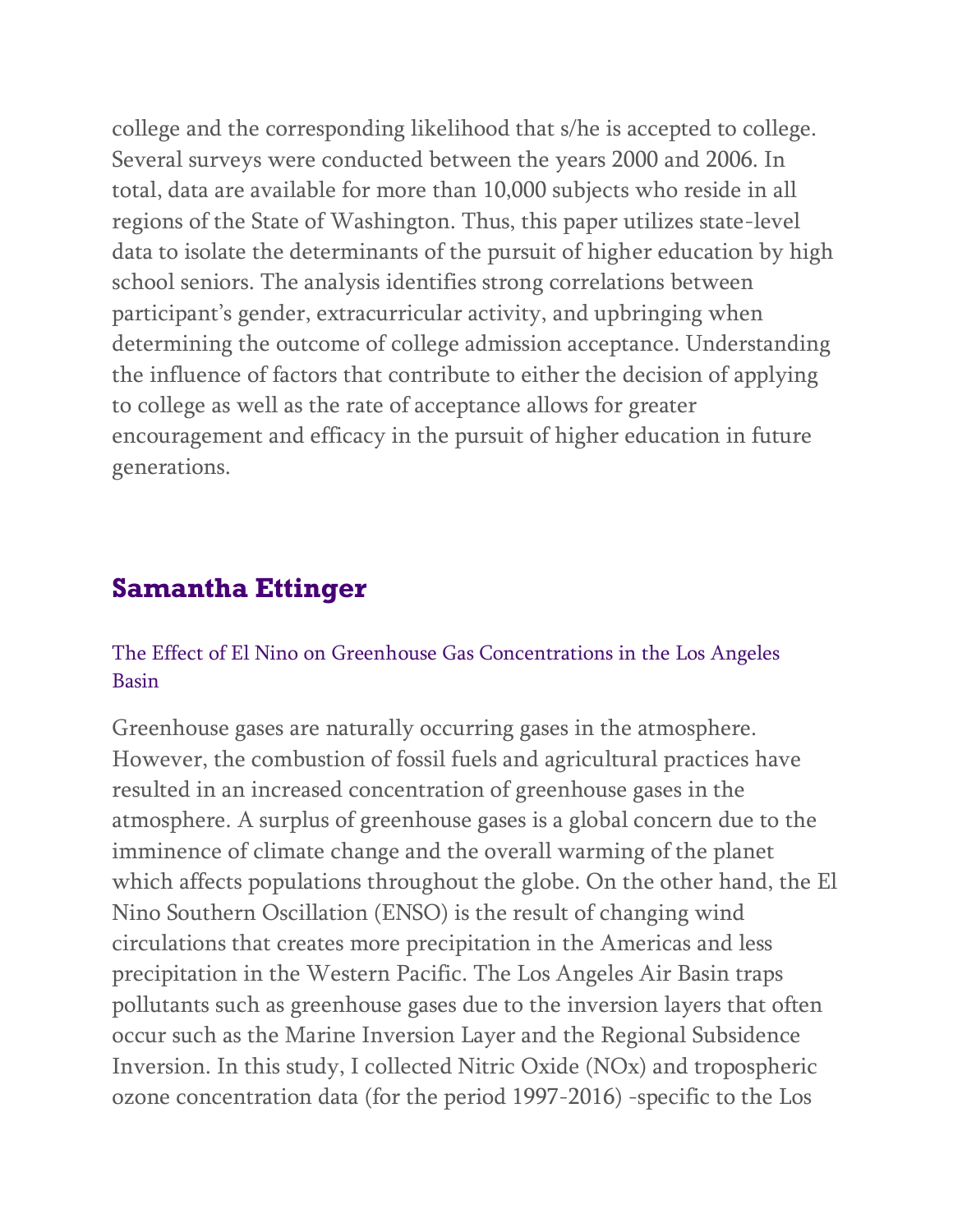Angeles Basin from the California Air Quality Resources Board. These concentrations were taken from a spectrometer in the Los Angeles Basin that recorded the highest concentration of specific greenhouse gas (nitric oxide or ozone) for that day. I also collected precipitation data from the California Air Quality Resources Board. Precipitation was measured hourly from the Los Angeles International Airport (33.9333 degrees N, 118.4 degrees W) and daily maximum concentrations were recorded by the spectrometer in millimeters. The data for both greenhouse gas concentrations and precipitation was grouped into wet months (October-April) and dry months (May-September) for comparison. Overall, decreased greenhouse gas concentrations both monthly and annually corresponded to higher amounts of precipitation in comparison to drier months and years (El Nino and Non-El Nino years). There was not a direct correlation between greenhouse gas concentrations and rainfall in the Los Angeles Basin, however, there was a decreasing trend. This suggests that pollutants that are normally trapped in the basin are uplifted due to the low-pressure system that is created with rainfall and are pushed eastward, as the general circulation of storms moves from west to east.

### **Alissa Fa**

#### Environmental Policy on Invasive Species in Hawaii

In this paper, I address the specifics of when and why certain environmental policies in Hawaii were enacted in regards to invasive species. I will emphasize the importance of these policies and how they have affected and will continue to affect the environment in question. The purpose of this research is to examine Hawaii's environmental policies in relation to the threat that invasive species, both plant and animal, pose to the fragile and unique ecosystem of the state. The topic of invasive species is growing increasingly important in Hawaii and more broadly, "invasive species" does not refer just to animals, but plant life and vegetation as well, which can affect economic, environmental, and societal health. To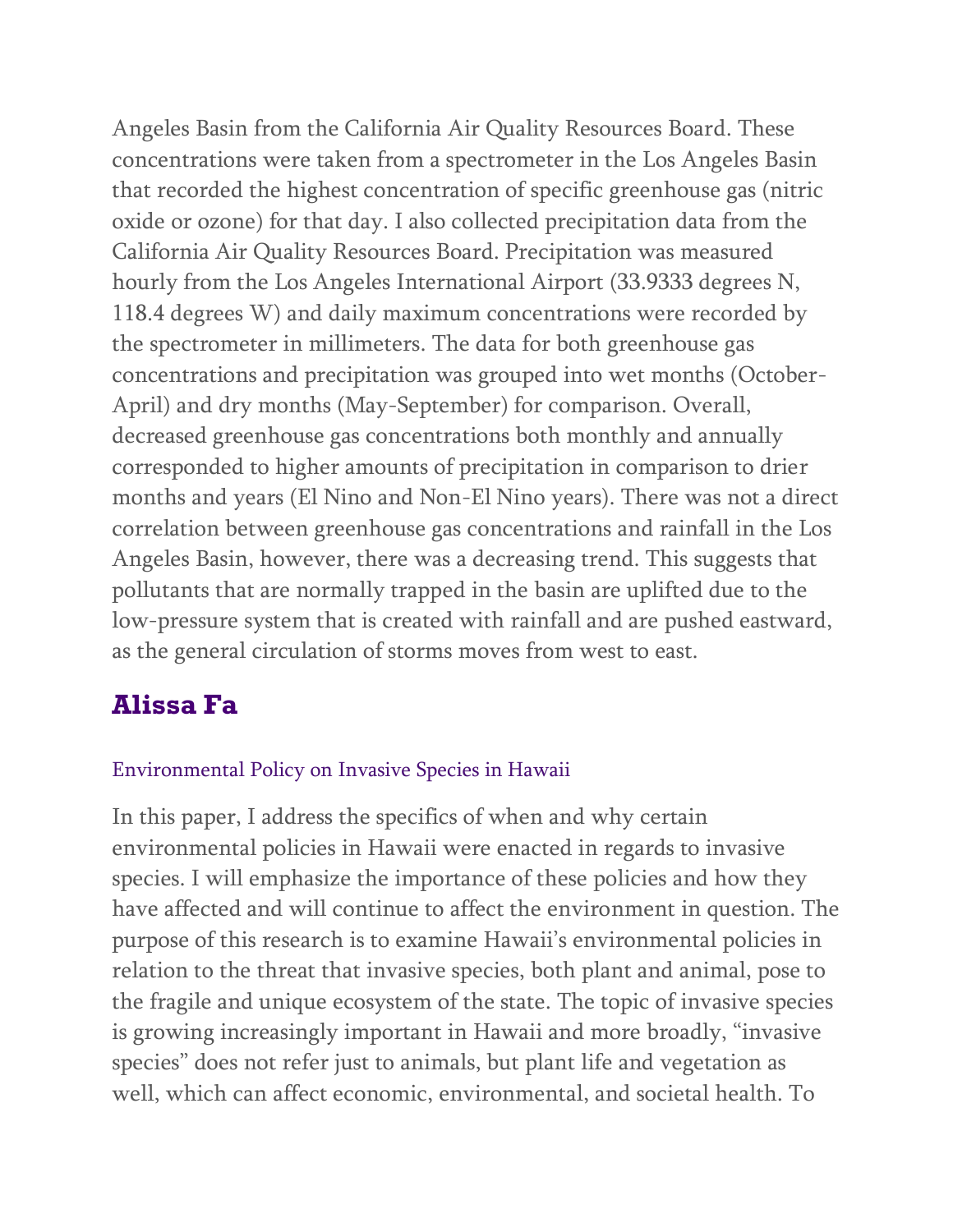support this research, I will examine and draw from various case studies of invasive species, as well as analyze how the state has utilized rules and regulations to contain and eradicate these problems. Drawing from legislative and state/government councils I will identify the policies and the reasons that they were enacted. I will support my research and findings using literature from State and Government resources. Due to previous cases of invasive species and the negative impacts they had on the state it was clear that a council be enacted for rules and regulation, as seen in recent years the action set forth for threats of invasive species have proven to be effective.

# **Gabriel Forbes**

### Un Handicap Transformateur: Grigris (2013) de Mahamat Saleh Haroun

The Chadian Director Mahamat Saleh Haroun deals with the topic of being handicapped in his 5th film, Grigris (2013). The purpose of this paper is to analyze how the main character is transformed by his handicap and from this, transforms others. It is a common belief that those who are handicapped also inherit a form of depression which is present within them for extended amounts of time. However, Grigris presents a different perspective which was that the handicap was not necessarily a hindrance. The movie presents a wide-ranging model for the physical and emotional characteristics of those handicapped. However, although he has a paralyzed leg, Grigris has a status in the community, a romantic relationship, and the glory of being a hero all because he is handicapped. First, we will consider how Grigris has a status in the community and how the handicap allows him to perform dance moves that others cannot. Next, we will consider his romantic relationship and link it to his handicap. Finally, we will consider his sense of community altruism and attribute it to his handicap. I will be conducting this presentation in French with a Power Point presentation.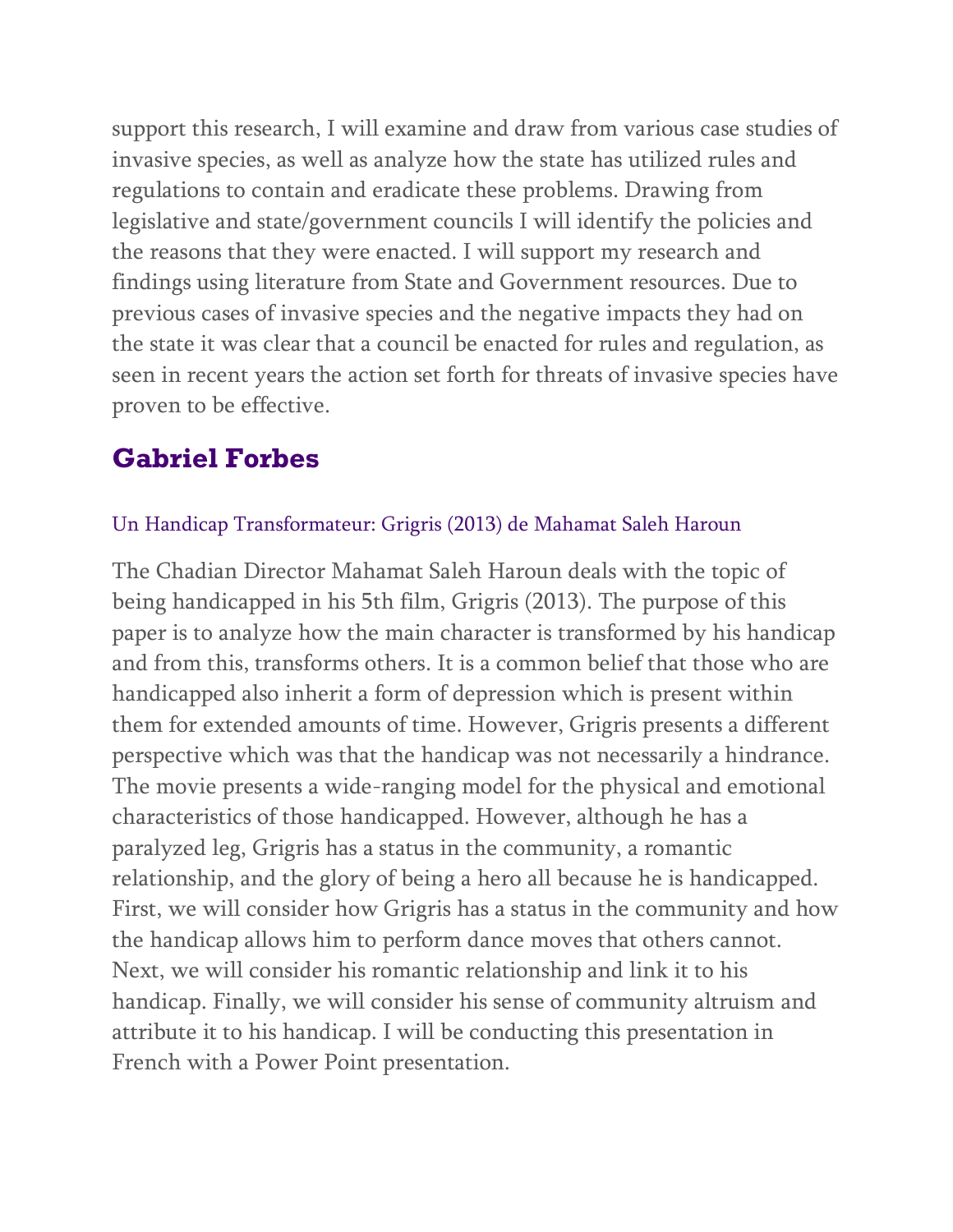# **Krystal Frith and Maria Lara**

#### Assembling and Improving upon a Prosthetic Hand using a 3D Printer

Through the Artemis program, we had the opportunity to print a prosthetic hand using a 3D printer. 3D printed prosthetic hands are less expensive and could achieve the same functions as a traditional prosthetic hand, but 3D printed hands have a difficult time at turning doorknobs and grasping smooth surfaced objects. There is not enough friction between the 3D printed hand and a smooth surfaced object because of the lack of palm lines, and the creases on both the palm and fingers. This led to our main goal which was to mirror the grip of the 3D printed hand to the grip of a real hand by determining the coefficient of static friction with different materials such as sandpaper, tire liner, grip liner, and sticky pads. The results would allow us to find the best suited material in order to enhance the grip of the 3D printed hand to allow it to lift and move objects easily. We found that the grip liner had the highest coefficient of static friction by laying a block on a smooth table surface, and in between the table and the block we tested each of the three materials using a pulley at the end of the table. Weights were hung on the end of the string to test the friction of the material by measuring the weights until the block started moving. After doing this, we used the formula  $\mu$ s=mh/mb, mb being the weight of the block and mh being the weight of the hanging mass, to determine the coefficient of static friction,  $\mu$ s. After printing the hand, we assembled the prosthetic hand and applied grip liner to the fingers and palm while improvising because the hand did not print adequately. Once the hand was assembled it was clear that the hand would be more functional than before the material was applied because it was able to lift objects because of the friction created from the grip liners.

### **Lauren Galantai**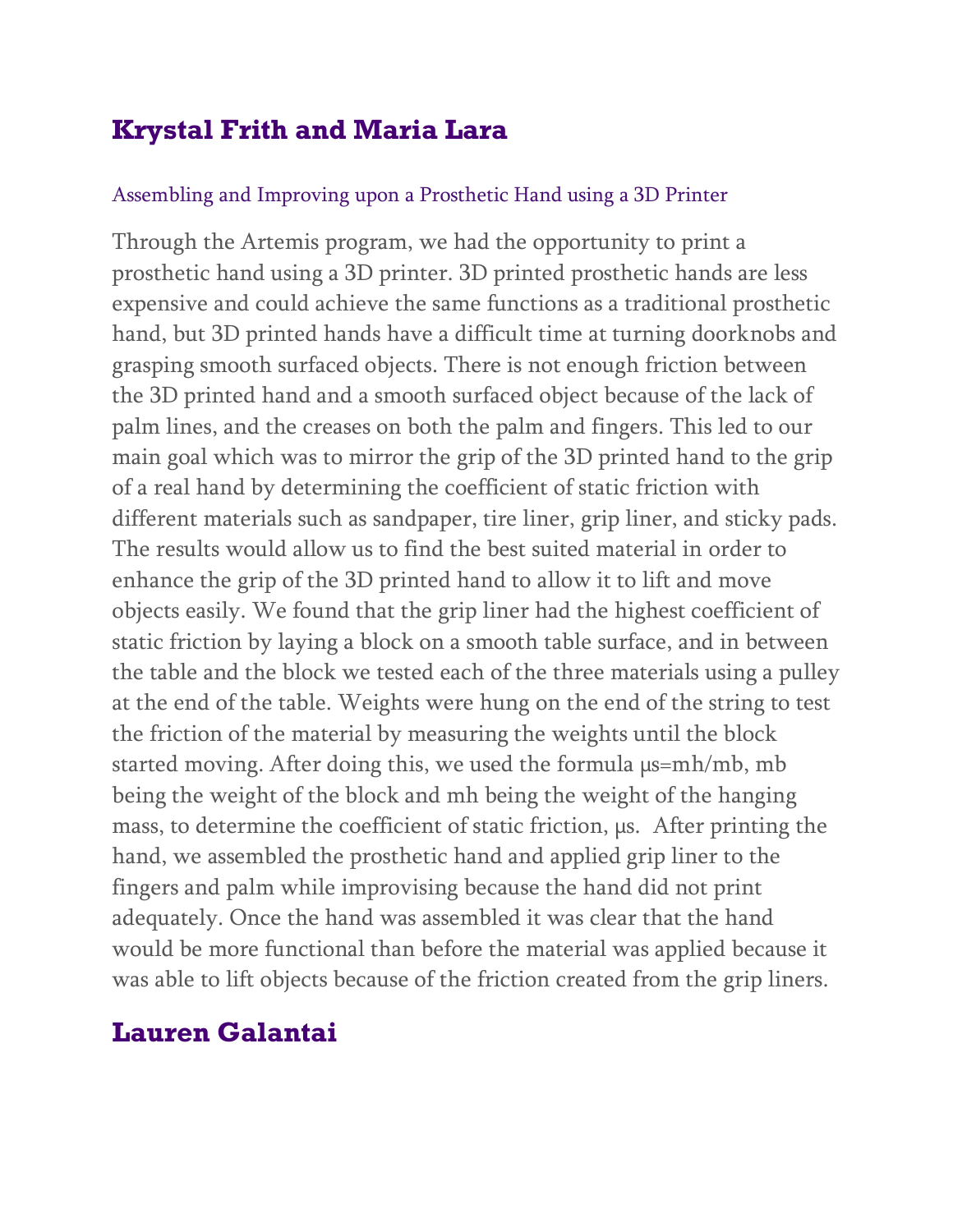### The Importance of Physical Activity and Nutrition Education during after School Care

In today's society, the obesity rate continues to increase among the youth population. Although the government has mandated healthy school lunch programs, there are still many times students are not eating nutrient dense items. In order to improve children's lifestyle choices, holistic interventions encompassing physical activity and nutrition education need to be implemented during after school care, and they must connect to the child's homelife. Once a week, for six weeks, I visited a local Whittier YMCA to facilitate the existing healthy eating and physical activity program. Through the implementation of the healthy lifestyle curriculum, the positive impacts of a nutrition program were seen through qualitative observations and interviews. Through student engagement in healthy lifestyle activities and parent engagement in maintaining a healthy household, improvements in both the student's and the family's attitudes and choices towards a healthy lifestyle were seen by all the staff members. Staff observed parents packing their children healthier lunches and snacks, the children began taking daily walks around the block, and by the end of the summer the YMCA took the children on a hike. To extend the knowledge of the importance of nutrition and exercise to more youth in the area, I have reached out to other organizations with the goal of implementing similar lifestyle intervention curriculum, constructed and implemented an experiment with a group of high school students regarding the importance of nutrition and exercise, and contacted local Whittier governmental agencies regarding this project and to share the results, so they may encourage other after school organizations to participate in this endeavor of healthy lifestyle education.

# **Azaria Garcia and Maryam Hami**

Correlation between Acacia Mearnsii growth, Prionium Serratum, and stream speed in the Western Cape of South Africa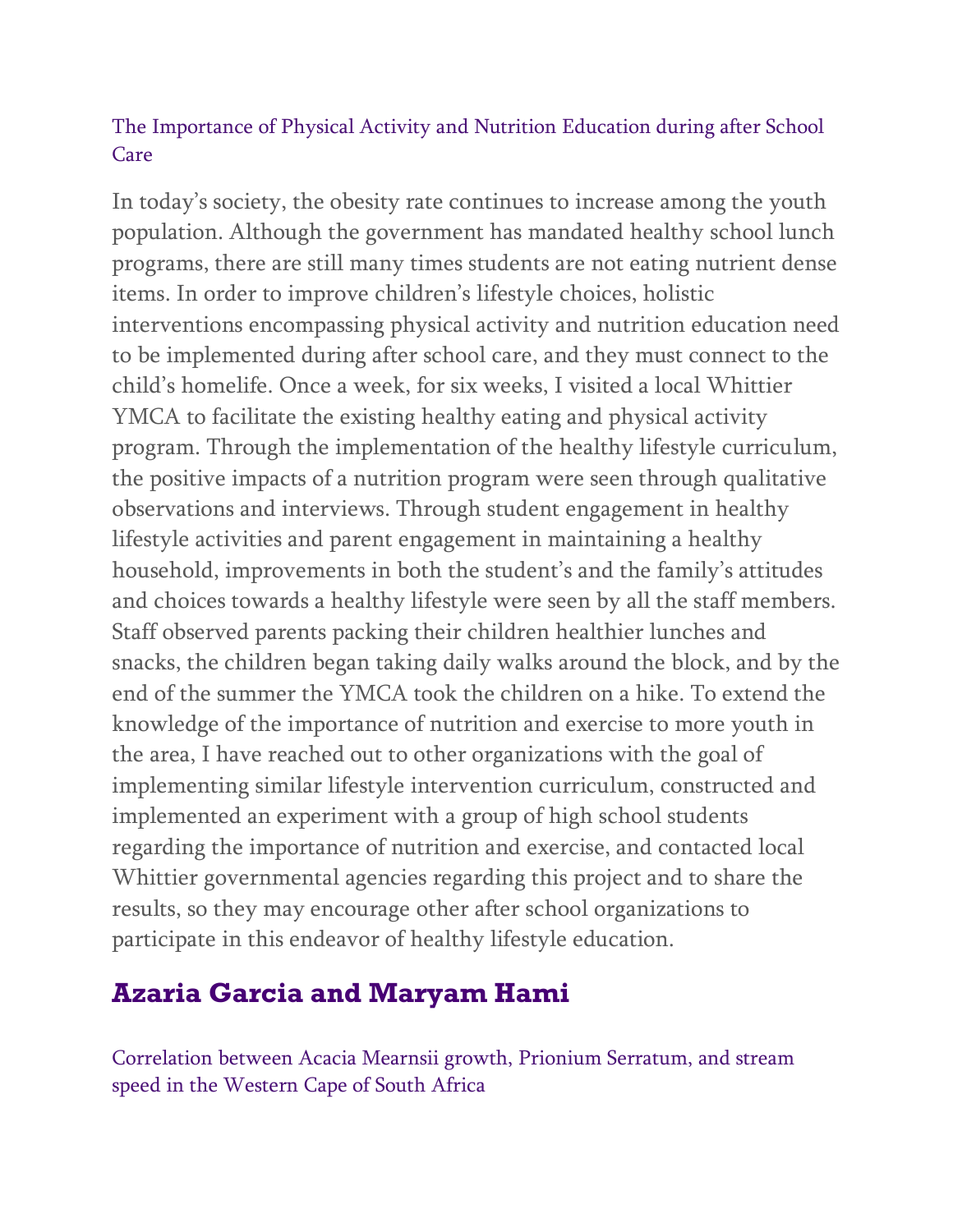Scientists have previously struggled with determining exactly what makes the invasive species Acacia mearnsii successful. We sought to discover if there is a relationship between the invasion of Acacia mearnsii, Prionium serratum cover, and stream flow. We predicted that the density of Acacia mearnsii along the Holsloot River in South Africa have an inverse relationship with stream power and the Prionium serratum cover. Riparian habitats in South Africa have been negatively impacted by the invasion of Acacia mearnsii. The increasing density of Acacia mearnsii along the Holsloot River, may reduce light availability for native species. Since flooding leads to the removal of native species along the riparian zone, we asked if this will cause an increase in the density of Acacia mearnsii. To answer this question, 3 transects along the riverbed in 3 different areas along the Holsloot River were used to first measure the ratio of the density of Acacia mearnsii and Prionium serratum. The transects went inland and were 3 meters long. The stream speed was measured directly adjacent to the transects on land using the tennis ball method. In these same areas light measurements were taken using a Decagon septometer. All the results indicate that there is a positive relationship between Acacia mearnsii, Prionium serratum, and stream power along the Holsloot River. So, where Prionium serratum stabilizes the streambank we see increased density of Acacia mearnsii.

# **Megan Garcia**

Standard Cardiopulmonary Resuscitation Efficiency Comparative to Active Compression Decompression Mechanical Devices for Cardiac Arrest Patients: A Meta-Analytic Review

We compared active compression decompression (ACD) mechanical devices and standard (STD) cardiopulmonary resuscitation (CPR) in cardiac arrest (CA) patients. Although active compression decompression is a popular treatment in medicine, there is controversy of the effect of ACD- CPR in comparison to standard CPR. This meta-analysis was to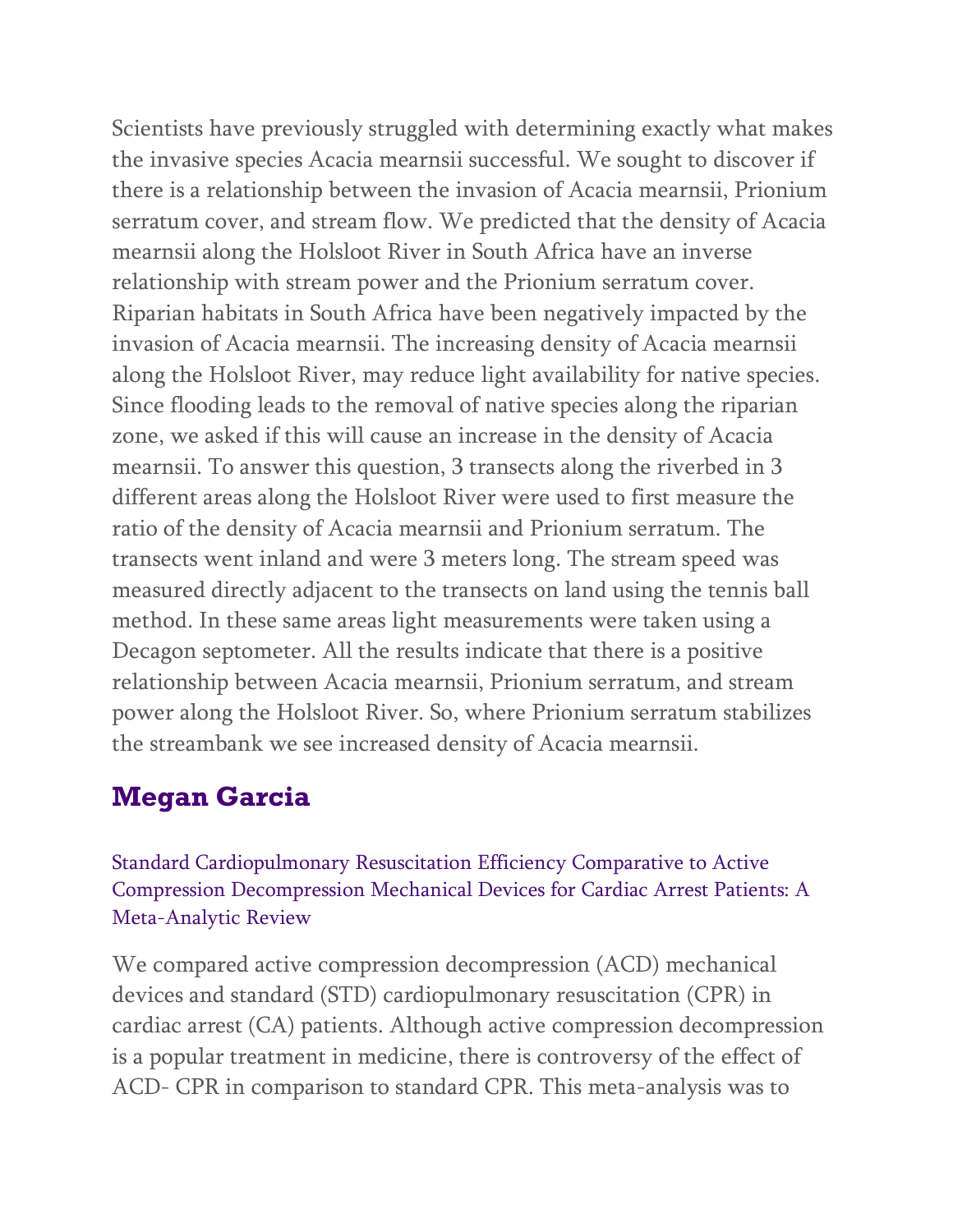study the effectiveness and safety of active compression decompression devices versus standard CPR when treating cardiac arrest patients. An electronic search for articles through various data bases, PubMed, EMBASE, Web of Science, Cochrane (papers of meta-analysis), etc. was conducted for studies reporting cardiac arrest patients who were treated with CPR. These random trials, published from January 1950 to August 2016, were searched using the phrase "standard cardiopulmonary resuscitation and active compression decompression cardiopulmonary resuscitation". Primary outcomes considered were the restoration of spontaneous circulation (ROSC) rate, survival rate pre- and post-hospital admission, and survival after 24 hours. Complications of CPR were considered to be secondary outcomes. The effects discovered in the included studies were calculated in accordance to the fixed-effects model and random-effects model. The  $I^{\wedge}2$  method was used to determine the statistical heterogeneity that is assumed in the random-effects model. Data was extracted from the 10 studies that met the criteria for this metaanalysis. The studies included 378 adult CA patients treated with the ACD-CPR and 373 patients with standard CPR. Out of the patients reviewed, 218 were out of hospitals and the other 317 were in hospitals. Three articles were identified as high-quality where the other seven articles had poor methodology. The ROSC rate, survival rate after 24 hours, and survival rate at hospital discharge determined that ACD-CPR is preferable to standard CPR, with a relative risk (RR) values of 1.32 (95% CI 0.92-1.90), 1.87 (95% CI 1.38-2.52) and 2.72 (95% CI 1.52-5.17). The survival rate to hospital admission and hospital discharge showed no significant difference between the two treatments, ACD-CPR and standard CPR, with values of 1.02 (95% CI 0.72-1.56) and 0.96 (95% CI 0.69- 1.34). The ROSC rate and the survival rate after 24 hours showed that ACD-CPR is more admirable to standard CPR. To hospital admission or discharge, there was no significant difference between ACD-CPR and standard CPR in terms of survival rate.

### **Tyler Garfield**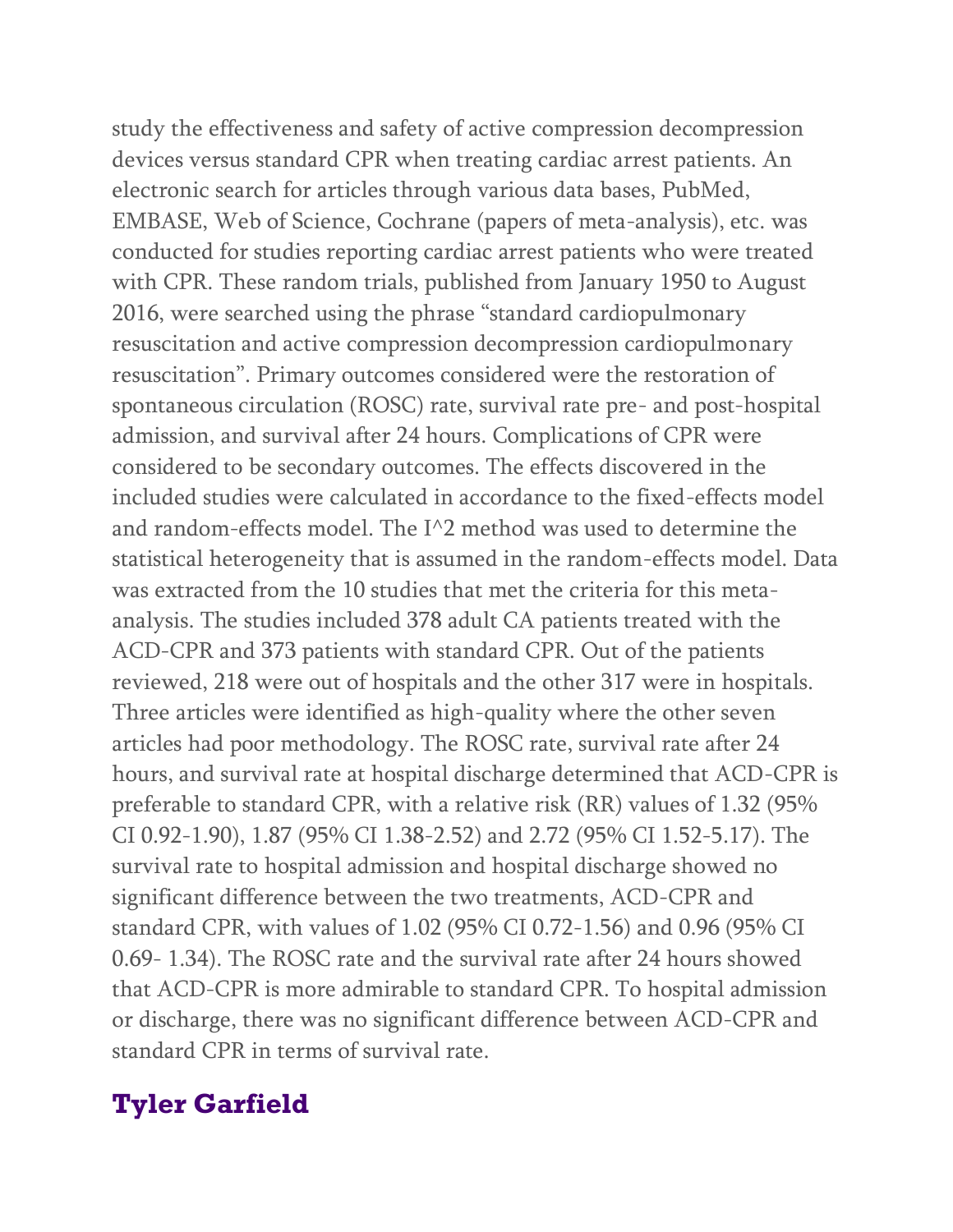#### PTSD as a Social Disorder

PTSD can be a serious stress disorder caused from the aftermath of a catastrophic event such as war. The focus of this research is to look at PTSD from a social aspect. Is PTSD a social disorder just as much as it is a psychological disorder? A great deal of research has been done in the past about how PTSD affects an individual's brain activity. But what has not been looked at specifically is how PTSD affects social interaction. People diagnosed with PTSD still have to go about their everyday lives, and this research targets how their social lives have been affected by the disorder. This is important because with the information gathered, it may pave the way to a better understanding of the disorder and how to better treat people with PTSD. In collecting information for this proposal, I interviewed several participants who have been diagnosed or suffered forms of PTSD and asked questions about their social and personal life. Most people who were interviewed were war veterans along with a few who have been through traumatic experiences in their life. The results were compelling: each person who I interviewed had struggled just as much socially as they did mentally and emotionally. These results were very consistent and support the logic that PTSD is in fact a social disorder.

# **Julia Giffin**

### Propaganda and the Women of the Soviet Military

This paper will examine the differences in the portrayal of female combatants in propaganda and reality, specifically focusing on women in the Soviet Military during World War II. While women made up a much smaller portion of the military than men, as the war progressed the number of women in the military increased, with some receiving the highest honor in the Soviet Military, Hero of the Soviet Union. Women faced many difficulties during their time in the Soviet Military that their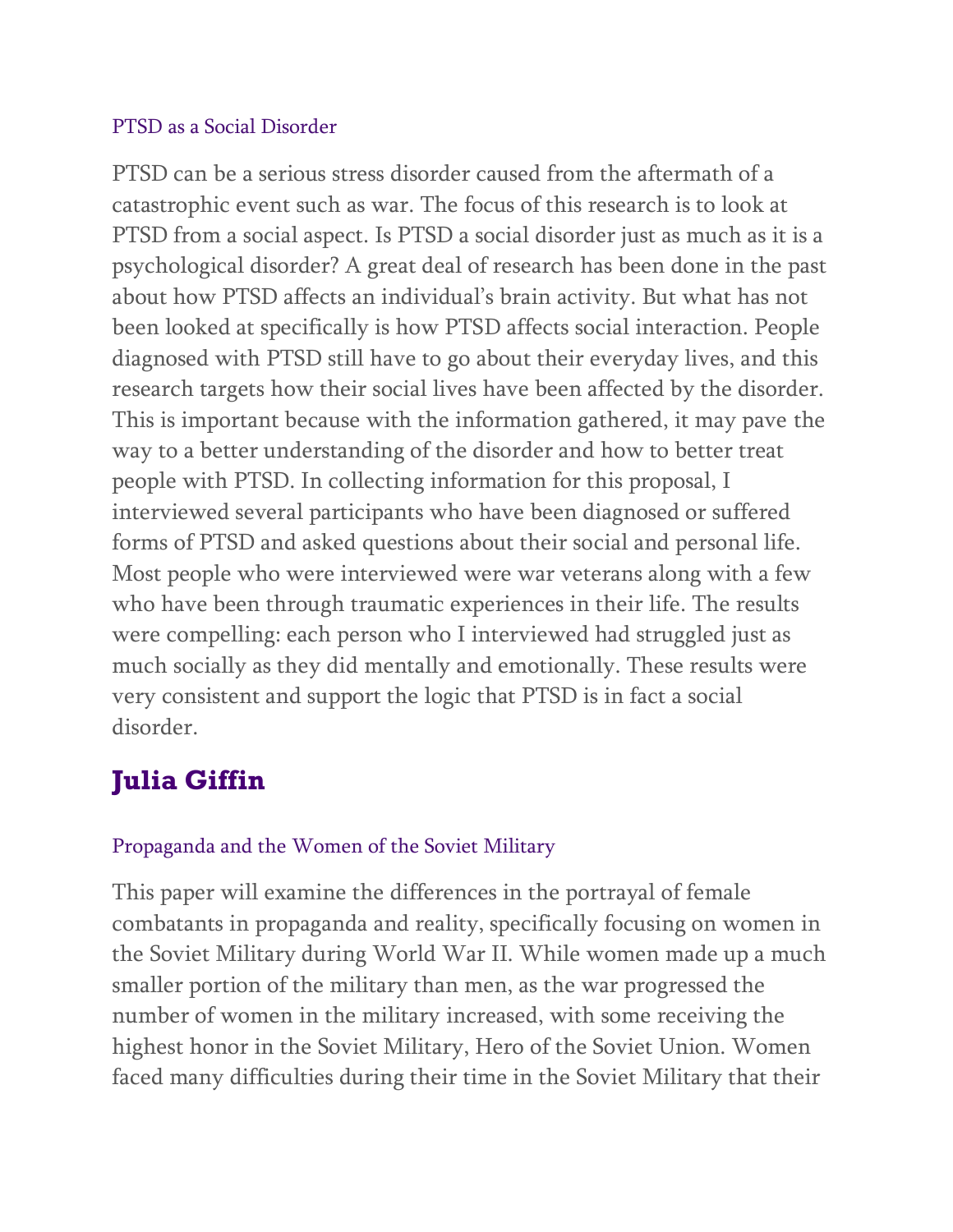male counterparts did not, but it did not stop them from having major successes on the battlefield. This paper will compare and contrast the depiction of women in the Soviet Military in propaganda and the reality these women faced, and what impact this difference made for these women, as well as societies view of them.

## **Terianne Hamada and Leslie Lien**

### Synthesis and Photophysical Studies of Lophine Derivatives with Polycyclic Aromatic Hydrocarbon Moieties and Electron-Donating Groups

Lophines (2,4,5-triphenylimidazoles) are of interest due to their luminescent properties, which can be utilized in fields such as bioimaging and optical data storage. 9-anthracenecarboxaldehyde and 1 pyrenecarboxaldehyde were used to prepare lophine derivatives with the polycyclic aromatic hydrocarbon moieties in the 2-position, in good yield. 9-anthracenecarboxaldehyde and 4,4'-dimethoxybenzil were used to prepare a lophine derivative with anthracene as the substituent at the 2 position and electron-donating groups on the aryl rings at the 4- and 5 positions. 10-chloro-9-anthracenecarboxaldehyde was used to prepare a derivative with the chloro-anthracenyl substituent in the 2-position. Photophysical properties of these lophine derivatives were examined in acetonitrile solution at room temperature. The absorption spectrum of the anthracene lophine had maxima at 254, 196, 346, 366 and 385 nm (values for e were 1.02×105, 1.08×104, 4.90×103 8.16×103, and 1.10×104 cm-1M-1, respectively), while the emission spectrum had a maximum 496 nm. The absorption spectrum of the pyrene lophine had maxima at 239, 280 and 374 nm (values for e were 5.29×104, 2.21×104, and 2.78×104 cm-1M-1, respectively), and the emission spectrum had a maximum at 366 nm. The absorption spectrum of the anthracene-dimethoxybenzil lophine had absorption maxima at 250, 257, 308, 355, 375, and 395nm (values for e were 1.29×105, 1.16×104, 4.40×103, 7.40×103, and 9.20×104 cm-1M-1, respectively), and the emission spectrum had maxima at 540nm. The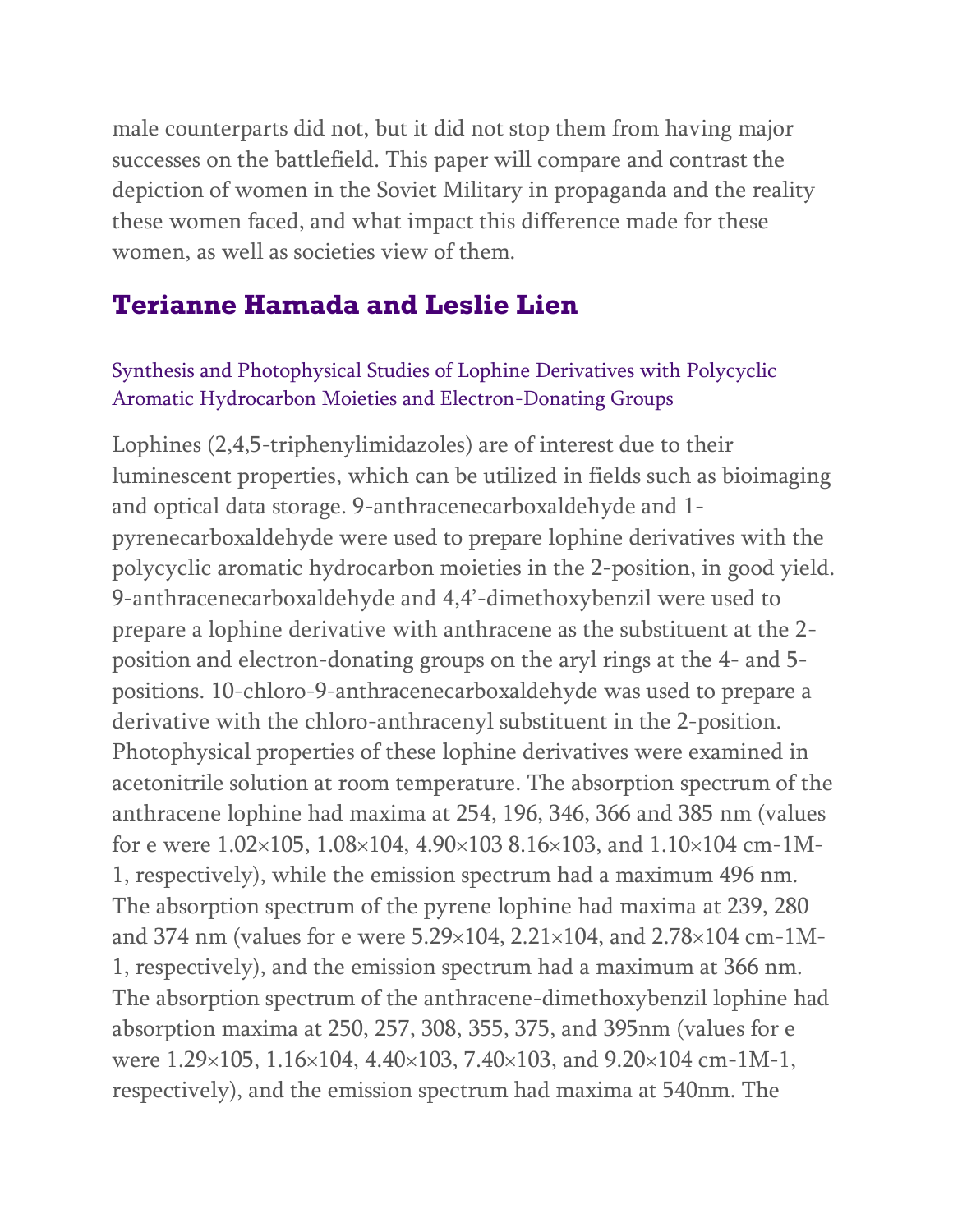absorption spectrum of the chloro-anthracene derivative had absorption maxima at 250, 257, 308, 355, 375, and 395nm (values for e were 7.84×104, 8.51×104, 6.80×103, 3.70×103, 7.40×103, and 9.00×103 cm-1M-1, respectively), and the emission spectrum had maxima at 381 and 527nm. Excited state lifetimes and fluorescence quantum yields at room temperature were determined for all compounds.

### **Brittany Hedderson Moses**

#### Preventative Measures and Coping Techniques for Athlete Burnout

Athlete burnout is a phenomenon that has been studied for decades and several different theories have been used to explain its origins. Although, this review will present different approaches to burnout, each theory understands burnout as a manifestation of specific responses to stress. Athlete burnout is generally and most often defined as withdrawal from a formerly enjoyable activity and characterized by physical and emotional exhaustion, reduced sense of accomplishment and sport devaluation (Raedeke & Smith, 2001; 2009). Burnout is found among competitive athletes of all ages, sports and cultures and can be experienced as varying levels or as a complete withdrawal from a sport (Coakley, 1992; Smith, 1986). Although research on the prevalence of athlete burnout has not been extensive, the need for a review is imperative because of the troubling effects burnout has on an athlete's well-being (DeFreese & Smith, 2014; Lundquist & Sandin, 2014). Recent literature has presented conflicting results concerning identity as a potential risk factor and protective measure against burnout (Brewer, Van Raalte, & Linder, 1993). Considering these discrepancies, a literature review is necessary to critically analyze the current research and examine the reasons for varying results. This review will also update the knowledge base on the importance of mental skills as coping techniques to prevent and mitigate the effects of stress related to athletic performance (Khodayari, Saiiari &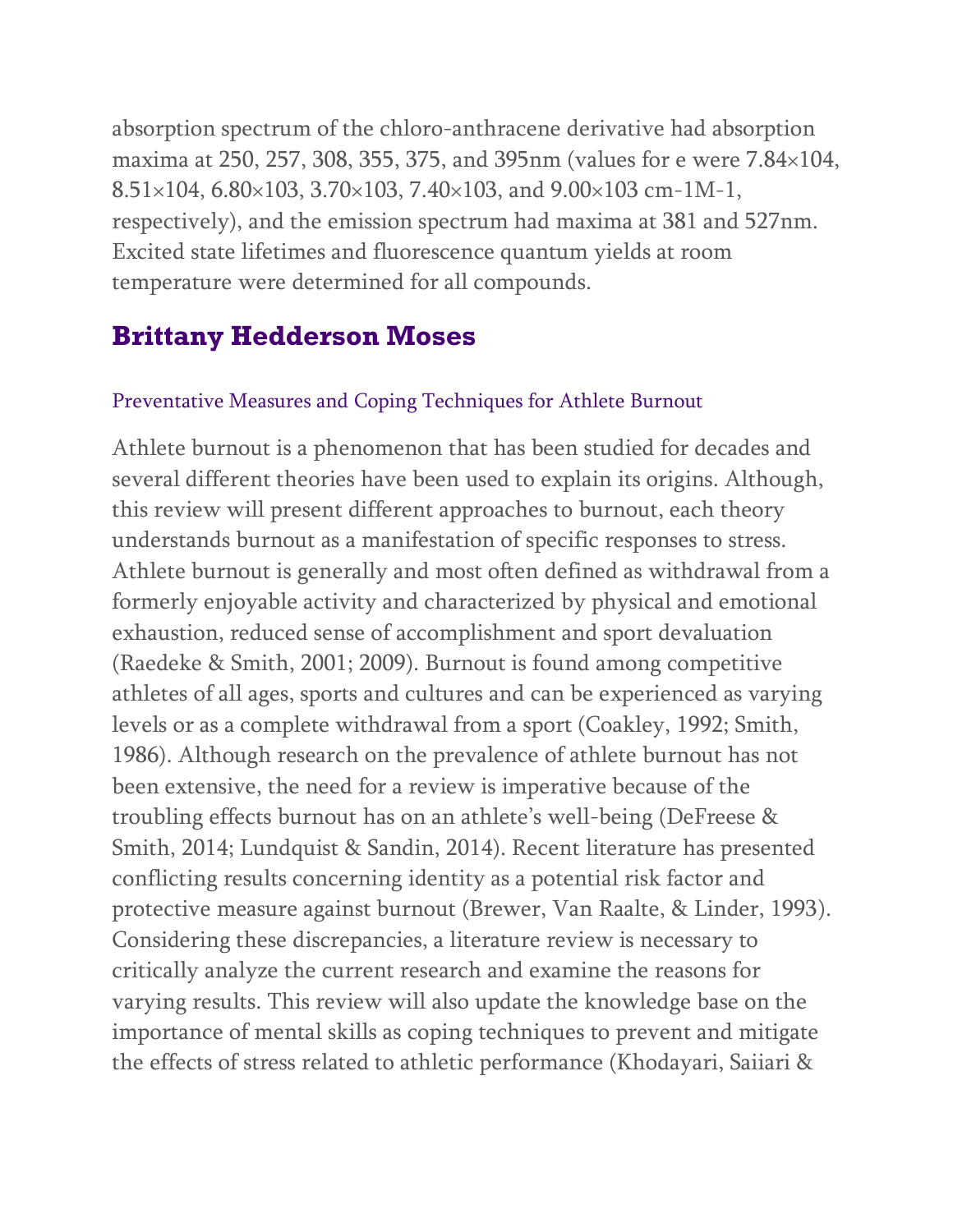Dehghani, 2011). Conclusions and future directions are identified as well as implications for professionals to protect the mental health of athletes.

### **Eric Hinwood**

### The Encaged Partridge and it's Flight: Madame Brouette (2002) by Moussa Sene Absa

Madame Brouette (2002), directed by Moussa Sene Absa, is a feminist film that has a unique look at the Senegalese culture regarding the abuse of women by focusing on a woman entrepreneur who is trying to empower herself and her friends to overcome the three main ways in which they experience oppression: physically, mentally and legally. The purpose of this essay is to discuss the Senegalese cultural issues that the film uses to further the plot and to demonstrate how the protagonist attempts to overcome some of the aforementioned issues, as well to highlight the relationship between our protagonist and a caged partridge. The main character, Mati "Mrs. Wheelbarrow", commits many actions, both objectively good and evil depending on the perspective of the observer, to fight the physical oppression of her country's culture, especially regarding Ndaxte, and interaction between Naago and herself. First, we will focus on physical oppression, using the interaction between Biraan and Ndaxte, and between Mati and Naago, while also touching on cheating, drugs, and money in order to bring these problems to light. All physical wrongs and physical oppression are discussed in this section, along with what Mati has done to combat them and ensure her freedom. Next, we will discuss all the mental oppression and wrongdoings and how Mati trys to change the minds of others through her own actions and ideas. This section focuses on problems with how men look at women, the pressure to have children, and problems with social classes. Finally, we will debate the ways that Senegal has created legal problems for women, because in the film it is made extremely clear that it is very difficult, nigh impossible, for a woman to open a business, to have security in life, and to earn money to use for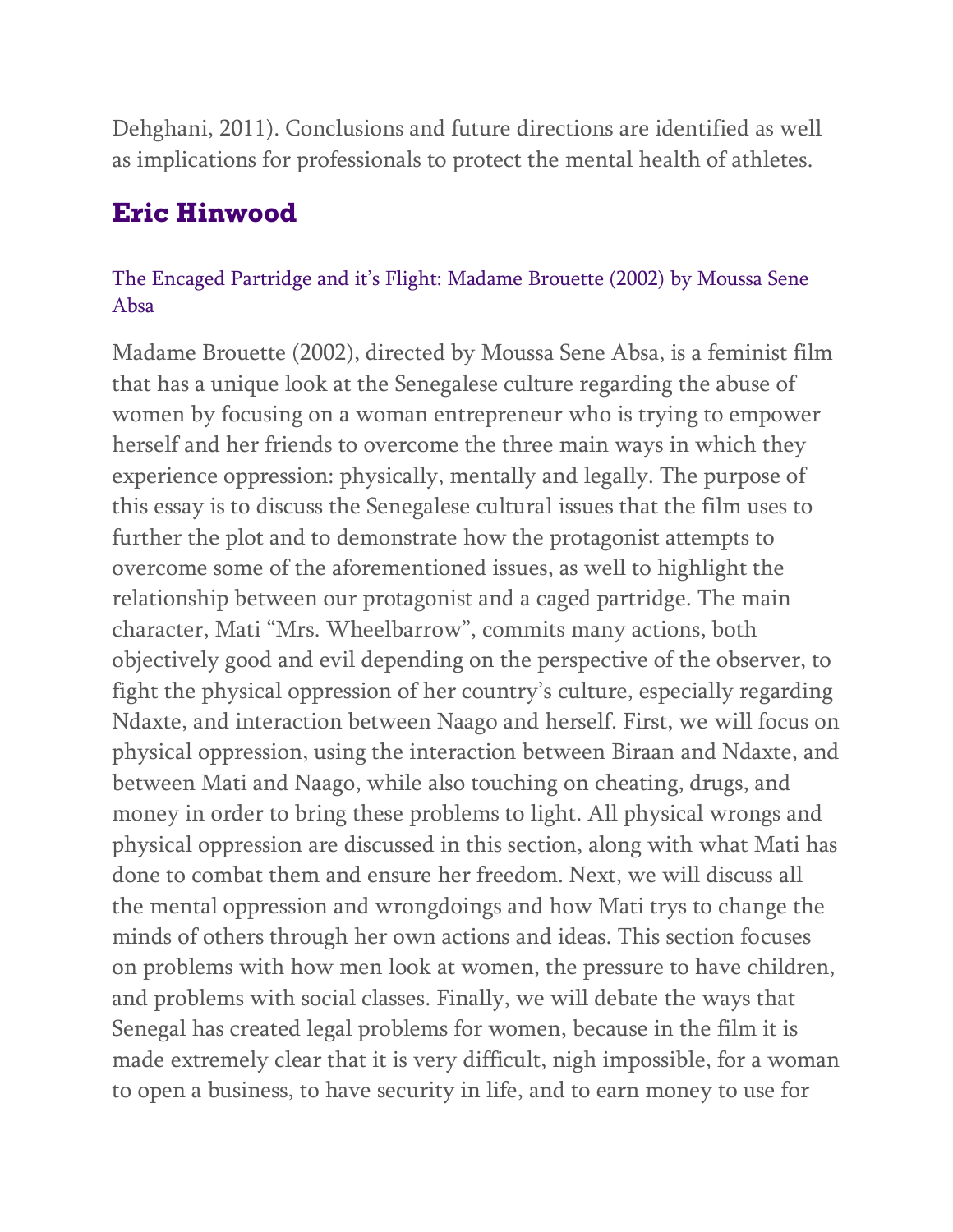her own needs and desires without a man. The partridge, similar in various ways to Mati, begins this film in a cage. Their similarities will be revealed in each part of this essay. This presentation will be in French.

### **Hailey Holmgren**

#### Behavior and Social Development of Maltreated Children in Foster Care

Many studies have looked at how maltreatment relates to behavioral development and school performance as well as foster care and behavioral development and school performance, but not much research has been done on children in foster care who have experienced maltreatment. Since many children who are in foster care have experienced maltreatment, this literature review focuses on how both of these adversities affect behavior and school performance specifically during early childhood and middle childhood, and slightly into early adolescence. This literature review questions if children facing these adversities are more likely to have lower school performance and higher risk behavior compared to their peers not in the foster system and non-maltreated. It is examined if interventions can increase school performance and decrease risk behavior. This research found that children who are in foster care and are maltreated show more externalizing and internalizing behavior problems as well as difficulty in school. Interventions have helped these children when they are implemented during transitional periods of their lives. If more knowledge is available about this vulnerable group of children, they may be less likely to show risk behaviors and have higher school performance.

### **Emily Iniguez and Maria Rea**

#### Wrong Integration Done Right

Dr. Bill Kronholm, in his article, "Integration By the Wrong Parts", gives detailed explanation of how to solve a calculus integration problem by using the "wrong parts". The term of "using the wrong parts" refers to the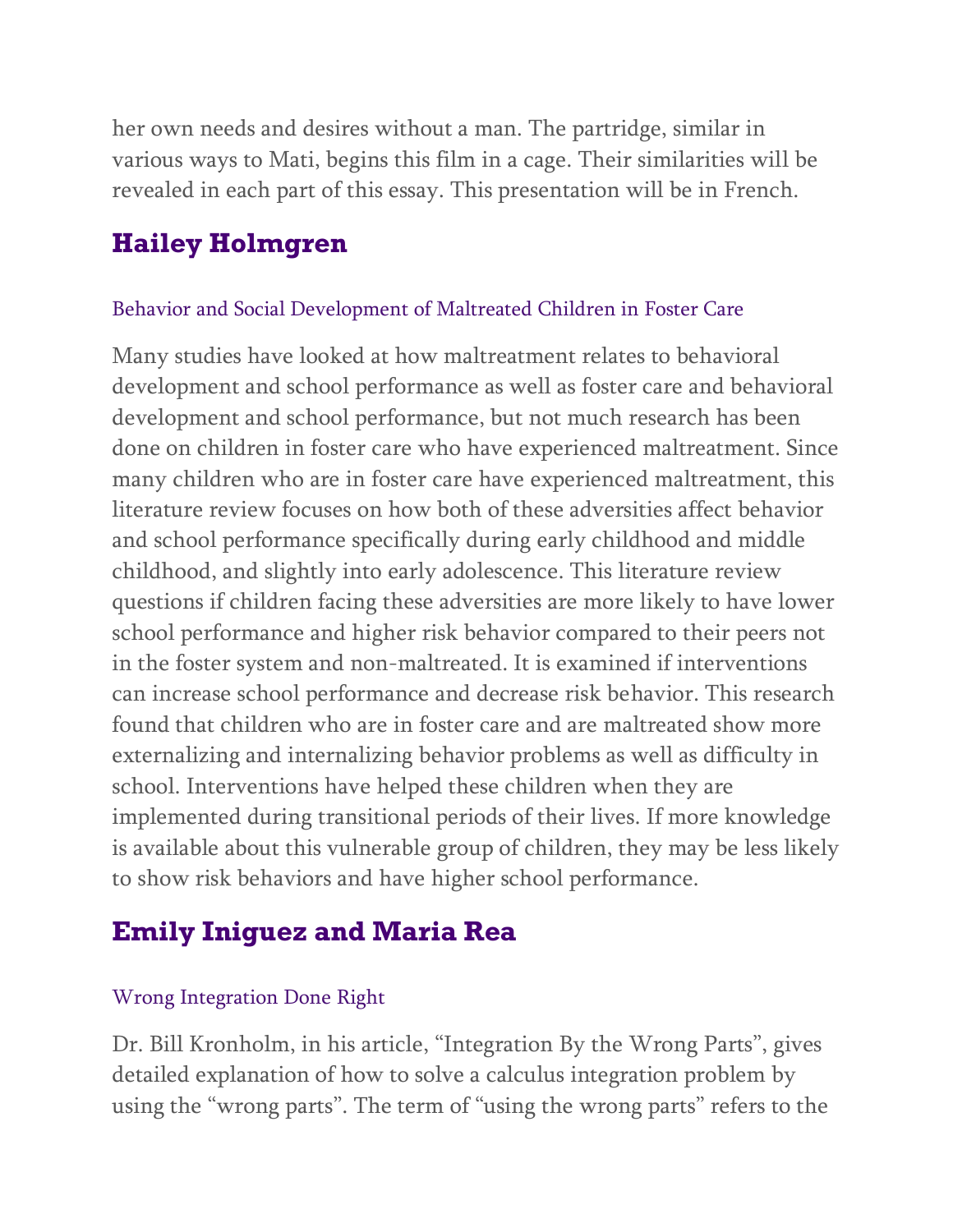manner by which integrating by the incorrect parts allows for a simple function to be expanded into a longer and more intricate equation, resulting in a more condensed product utilizing the Taylor Series. This theory was tested with different integral equations and the results were astounding. Kronholm's theory is proven in this experiment by showing that the mathematically correct manner of evaluating a mathematical statement is not always the only way of solving for its product; in fact, the use of the incorrect parts could produce more accurate results. Interestingly enough, although the integral that was evaluated turned into a long and complicated equation, it was able to be condensed much more easily than by attempting to evaluate it utilizing the correct procedure. If the correct procedure was used, this would have never produced a simplified anti-derivative that was being solved for. This experiment proved that solving an equation incorrectly may actually yield a much ``nicer'' looking product.

# **Alyse James**

### Minority Groups in the Punk Scene: Before there was Punk, there was a Band Called Death

My research is centered on minorities in the Punk Rock Scene. The punk rock scene was in response to normative mainstream culture, but even in the Punk Scene, minorities (racial minorities, women, non-gender binary identifying etc.) were underrepresented. My objective was to showcase these underrepresented bands, as well as to showcase the white, male, cis gender, and heterosexual privilege that still remains, even in the punk scene. This was a final project for my Sociology of Punk Rock Class. I watched a documentary called Afro Punk at Garret house and James Spooner the director of the film, after the screening said that Maurice Mitchell who was featured as the lead singer in the band Cipher, was now one of the leaders in the Black Lives Matter Movement. That sparked my interest, because I think there is a strong correlation between Punk Rock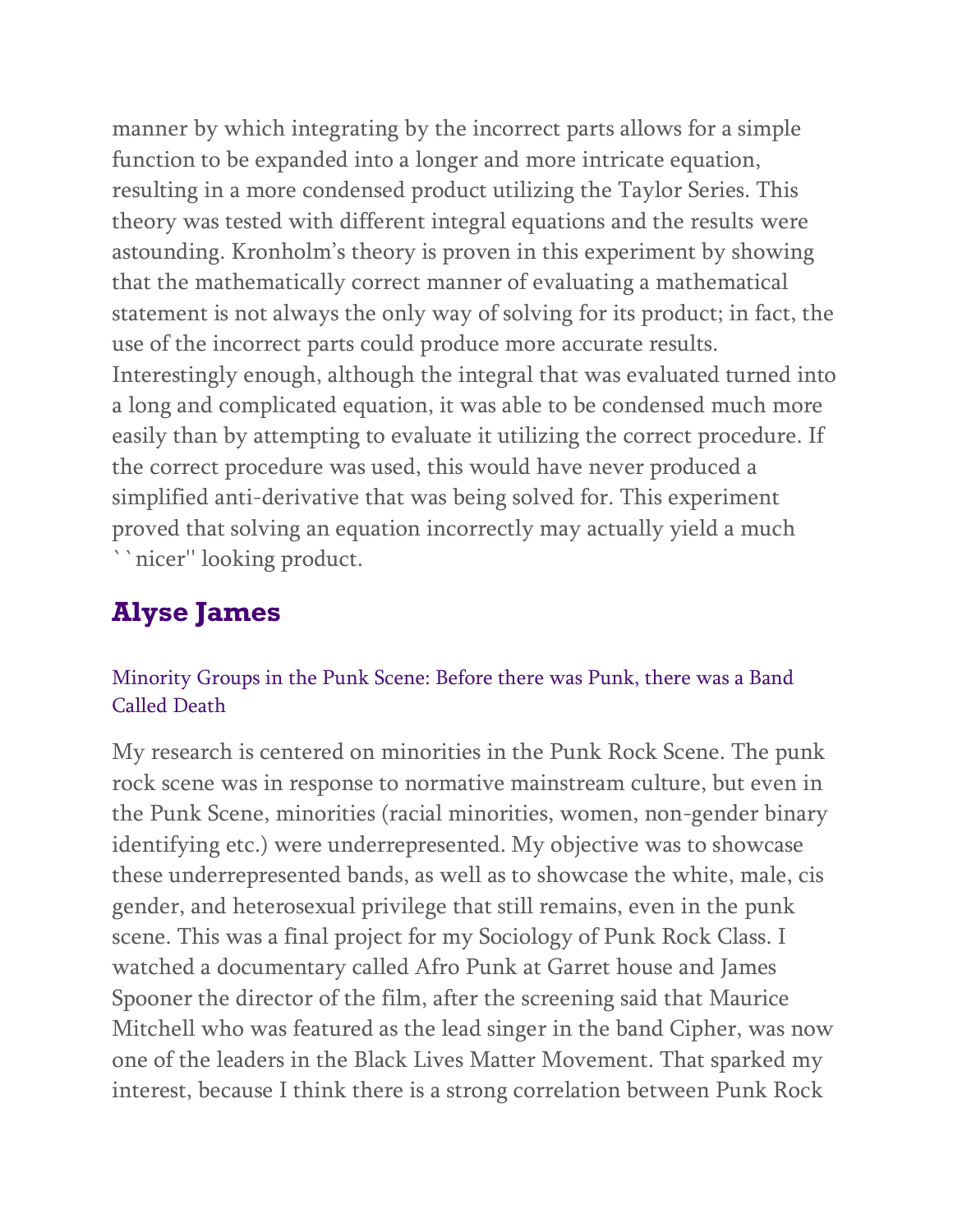and Social Movements. The Riot Grrrl movement was formed out of the Punk Rock Scene. I was able to get in contact with Maurice, and asked him a number of questions about his experience in the Punk Rock Scene, and his views on the lack of minority representation in the scene itself. From the research I conducted I found that in order to change the dynamics of Punk Scene to make it less oppressive to marginalized groups, you'd have to restart the scene all together. My research poses the question, "Is Punk even punk?" If the punk scene is supposed to be a safe space for those who don't fit in the main stream culture, then why are marginalized groups still fighting for representation in the punk scene?

### **Alexandra Jimenez and Laura Smith**

### The Impact of S-Nitrosocysteamine on F508Del CFTR Protein Expression, Maturation, and Function to the Cell Surface

Cystic fibrosis can be a devastating disease having the ability to shorten the lifespan of a patient. There are 30,000 people in the United States that suffer from cystic fibrosis today. F508del is the most common Cystic Fibrosis Transmembrane Regulator (CFTR) defect. Though there have been advances in discovering pharmaceutical targets for Cystic Fibrosis, there are no ideal treatments for correcting the F508Del CFTR protein to the cell surface. The existing drugs and methods used to treat F508Del CFTR still leave patients at risk of advancing to severe lung disease and death. S-Nitrosoglutathione (GSNO) is currently being tested for its potential to treat F508Del CFTR in patients. S-nitrosocysteamine (CA-SNO), S-nitroso-Coenzyme A (CoA-SNO), and S-nitroso-L-cysteine (L-CSNO) have also been found to be F508Del correctors in a previous study. These s-nitrosothiol signaling molecules increase the expression, maturation, and function of the F508Del CFTR. The goal of the current study is to get a better understanding of the mechanism of action that the molecules use to correct F508Del CFTR. Specifically, western blot was used to observe the effect of different concentrations of CA-SNO and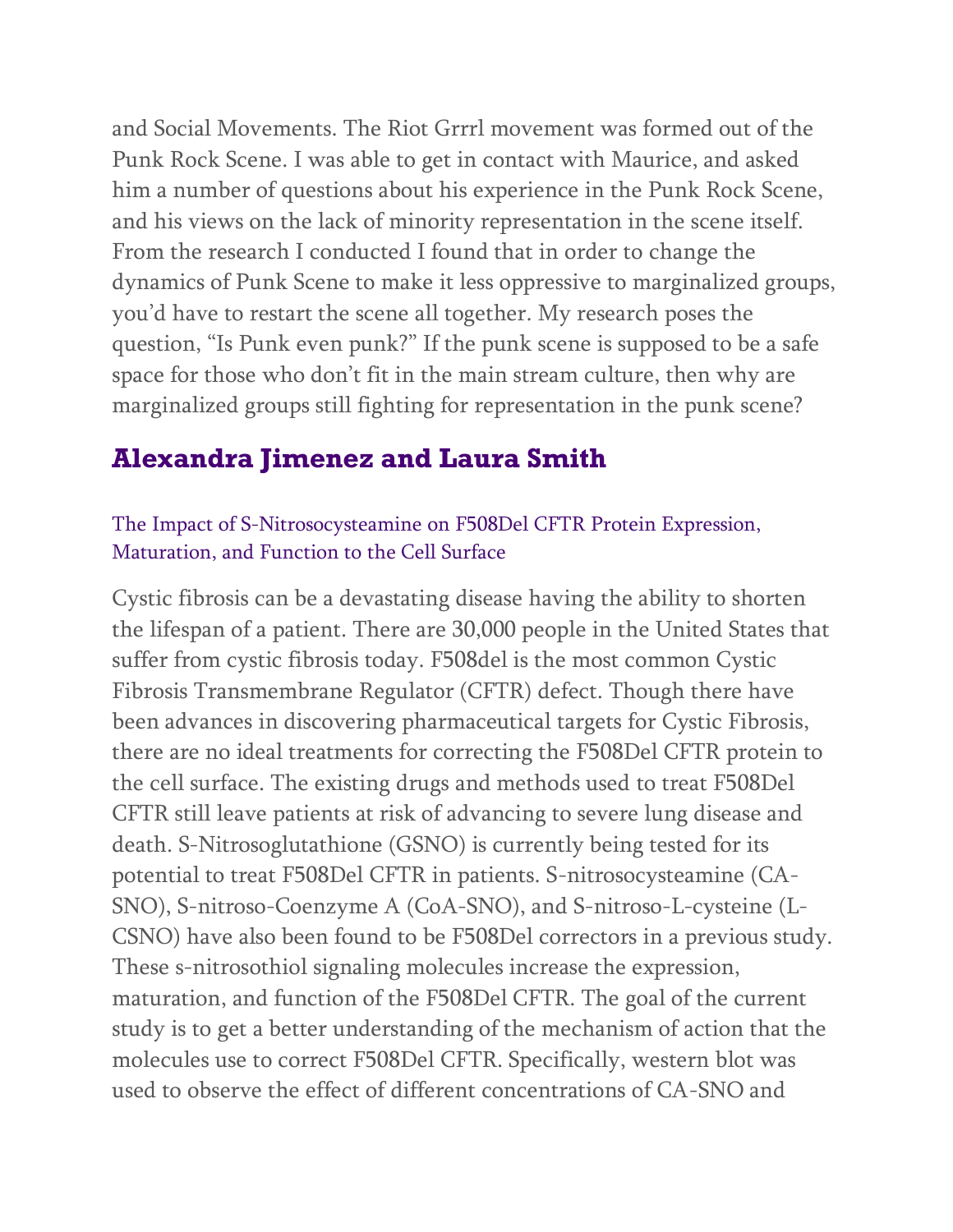Vertex 809 on the CFTR maturation of Wild Type CFBE-410 CF cells and CFBE-410DeltaF Cells. Overall, the western blots for CFBE-410 CF WT cells and CFBE-410 DeltaF Cells showed the possibility that CA-SNO works with Vertex 809 to enhance their effects on delF508 CFTR expression at the ER. Biochemistry, pharmacology, catabolism, transport, and synthesis of CA-SNO, COA-SNO, L-CSNO, and GSNO in the airway epithelium need to be further investigated.

### **Mathew Johnson and Brian Doyle**

### Engineering Stilbene and Azobenzene-Based Metal Organic Frameworks for Tailored Light Emission

Metal organic frameworks offer a degree of predictability in the topology of the resulting structures. The primary MOF geometry (i.e., the shape of the secondary building unit (SBU) from which the MOF is constructed) can be influenced by both the linker shape and the metal coordination geometry. The ultimate structure observed in the solid-state can therefore be predicted in ideal cases by considering typical metal ion and/or ligand coordination preferences. This can lead to the generation of homologous series, such as O. Yaghi's isoreticular IRMOF materials), and can allow materials properties that are influenced by the solid-state structure to be tuned in a rational manner. For example, we report here two distinct Znstilbene MOF structures that exhibit different solid-state emission profiles, resulting from important differences in stilbene-stilbene distances in the two different geometries. Varying the reaction conditions between stilbene dicarboxylic acid and zinc nitrate affords both 2D and 3D geometries, with the difference between materials (and, hence, in structure) clearly evident upon observing the luminescence color. Similarly, we reported changing the metal ion to give a series of isostructural 2D structures with the generic formula M3L3(DMF)2. Here, the observed luminescence is solely a function of the stilbene-stilbene geometry, not the metal. The emission spectra are similar, only varying in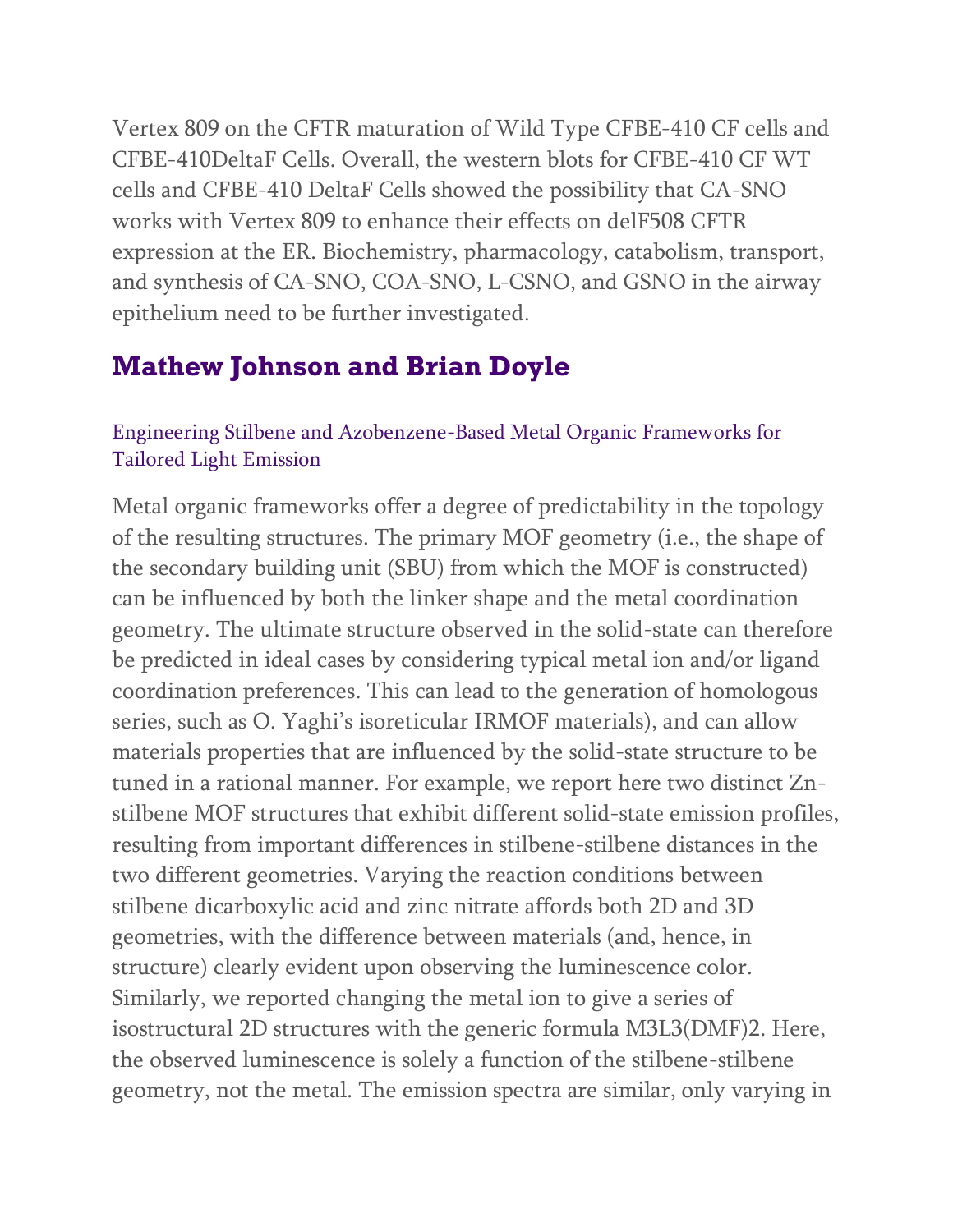intensity due to the presence of a quenching paramagnetic metal (Mn). Here we report on a novel phenomenon whereby we are able to modulate the secondary structure of a MOF (i.e., generate structures with the same SBU geometries but with different arrangements of these SBUs with respect to each other) through subtle variations of the ligand electronic structure by incorporating the linker azobenzene dicarboxylic acid. Theoretical and experimental results will be presented.

# **Julio Juarez**

### Indigenous Women's Encounter with "Feminism"

This comparative work examines indigenous women's range of involvement in indigenous movements, particularly those protesting neoliberal policies in Canada and Southern Mexico. Ranging from women's involvement in the front lines of the Zapatista movement, their involvement in the creation of the Nisga'a common bowl, or women's involvement in the Zapotec's struggle for autonomy. Exploring how place, colonial and postcolonial history, and identity shape indigenous feminism, while also exploring the distinctions, if any, between nationalism and women's agency in these movements and their relevance in the movement. All while taking note of the perceived gender roles that they face as women and as indigenous women. This work hopes to shed some light on feminist perspectives that separate themselves from traditional western feminist thought, but also looking for the similarities and how these ideas are implemented into the movements and to what extent that they have on women's participation and the effect it has had on the movements.

# **Hyesoo Kim and Stephanie Zamora**

Antibacterial Properties of Selected Herbs on Bacillus Megaterium, Enterobacter Aerogenes and Enterococcus Faecalis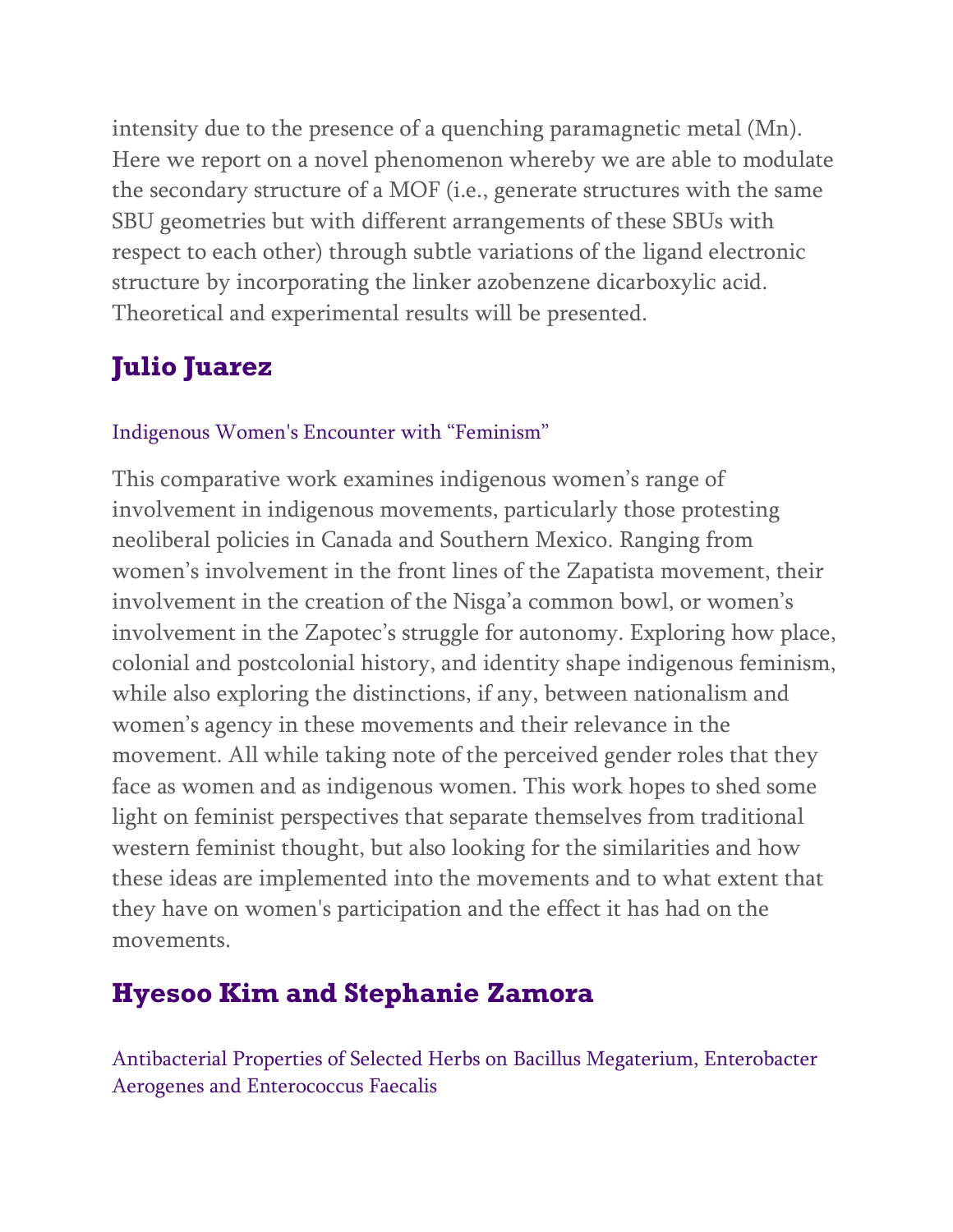Bacteria have developed antibiotic resistance creating the need for natural alternatives. Herbs, a class of natural products, have been shown to inhibit bacterial growth in various studies. In this study, antibacterial properties of seven herbs were tested on Bacillus megaterium, Enterobacter aerogenes and Enterococcus faecalis. The herbs in the study were extracted with methanol, filtered, roto-evaporated and dissolved in dimethyl sulfoxide (DMSO). Bacteria were grown in tryptic soy broth and incubated overnight. The samples were then diluted to match a 0.5 McFarland standard to ensure a fixed bacteria density. Samples were composed of 1500µL of diluted bacteria with 20µL of herb samples and incubated/shaken at 37°C for 45 minutes. The percent transmittance of each sample was measured at a wavelength of 625nm hourly until the control decreased to less than 50%. Percent inhibition was determined by normalizing the percentage transmittance of the sample at 50% of the normalized control. Bacillus megaterium exhibited the greatest inhibition with the herbs (41-67%). In contrast, Enterobacter aerogenes had an inhibition of 33-58%, and Enterococcus faecalis had an inhibition of 11- 27%. The minimum inhibition concentration (MIC) for catnip on Bacillus megaterium was 0.014g/mL. In the future, additional MIC values will be determined, and additional bacteria will be tested. This study has demonstrated the potential for herbs to be effective antibacterial agents.

# **Daria Kosmynina**

#### Biomarker Research for Behcet's Disease

Behcet's Disease (BD) is an autoimmune disease that originated along the Silk Road and is prevalent in Asian and Mediterranean countries. However, BD is a rare disease in western countries such as the U.S. and Spain. It develops from genetic and environmental factors and as a result, the immune system attacks self, causing symptoms such as oral and genital ulcers, skin and eye lesions, and joint disorders. Currently, BD does not have specific biomarkers that could guide doctors determine the disease in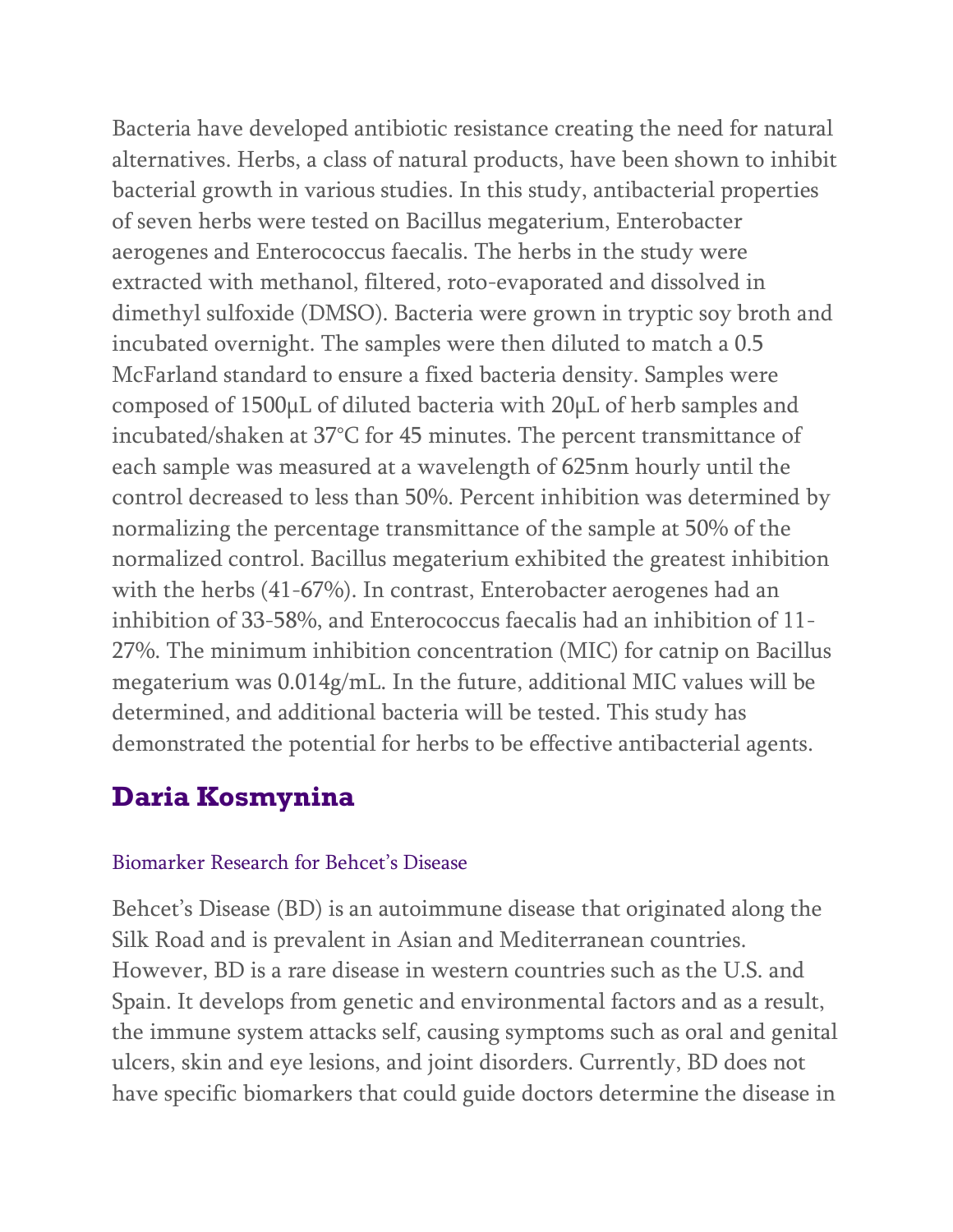patients. This summer, only serum from healthy patients was obtained and purified with Affinity Chromatography, and samples were tested with a Western Blot to identify impurities. The Magnetic Bead purifying technique was performed to isolate peptides from HLA that is bound to a mouse biotinylated antibody, to the constant region of the sHLA. Streptavidin is bound to magnetic beads, which bounds the biotin molecule, on the antibody; the peptides are then removed from this complex by elution with 0.1% FA. After a Western Blot was done, the bands were accurate except for the purified sHLA and purified antibody samples, which should have shown one band instead of two. This indicates that there was excess of antibody and sHLA that the Magnetic Beads did not capture. Once this method is optimized, the purified peptide samples will be sent to City of Hope for a Mass Spectroscopy analysis.

# **Nathan Landau**

### Can a GINI Stimulate Growth? Examining Effects of Income Inequality on GDP Growth Rates

Income inequality is a topic that has been heatedly discussed both within economies and on a global scale. While perhaps intuitively negative, with respect to the overall health of an economy, theories do exist that point to a positive relationship between income inequality and Gross Domestic Product (GDP) growth, though the majority of the existing literature on the topic concludes that high amounts of income inequality negatively affect economic growth. Economies realize GDP growth through increases in factor endowments (i.e., land, labor and capital), by qualitative improvements in existing factors, and by general technological advancement. For example, greater investment can lead to capital formation and job creation. Using a linear regression model and data for 106 countries that span the period from 1980-2014, this project examines the relationship between income inequality, as measured by GINI Coefficients, GDP growth rates, while controlling for other determinants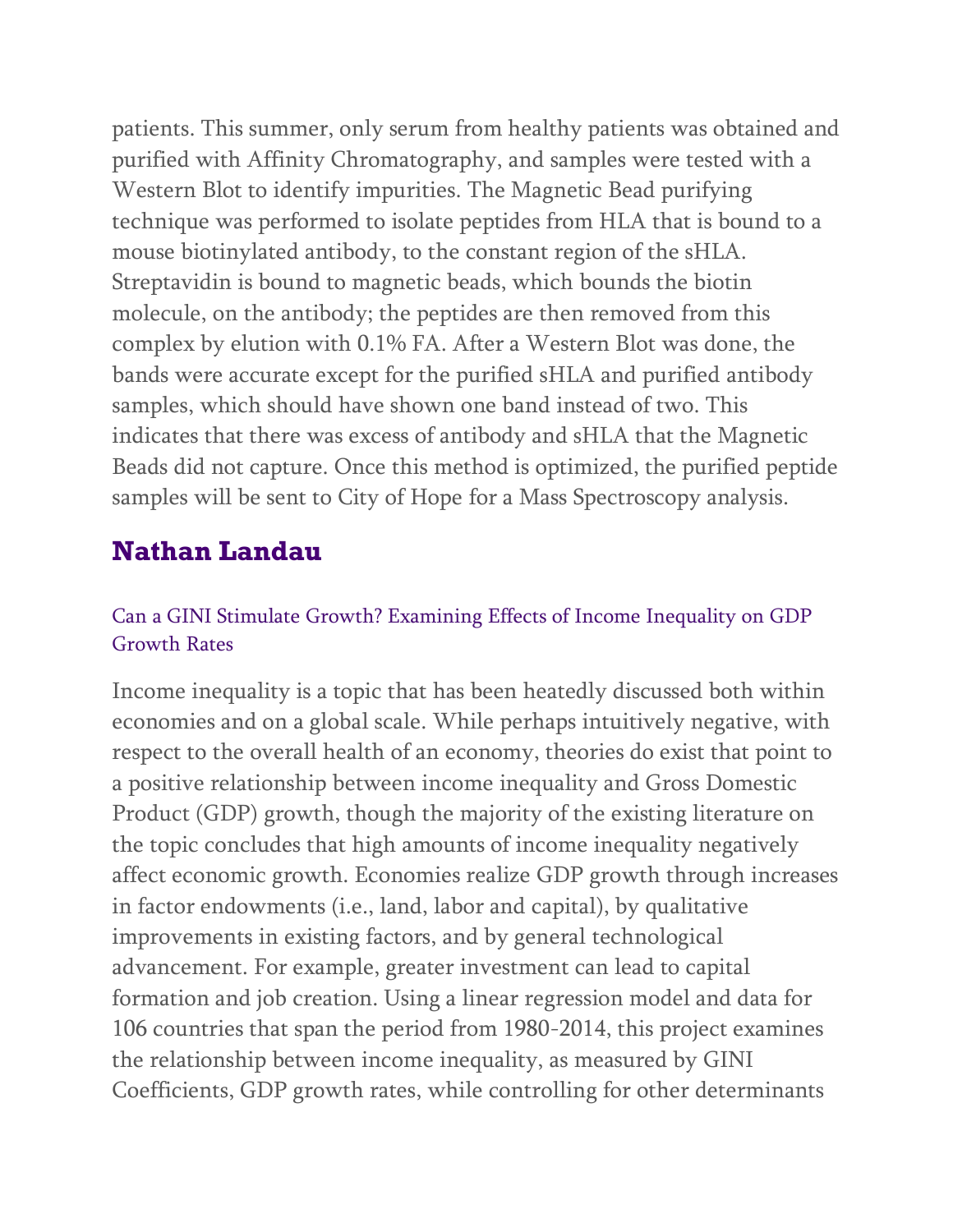of economic growth. The relationship is examined generally and for country cohorts that correspond to World Bank income classifications. The relationship between inequality and growth is important, especially for developing countries, as their continued growth can be maximized by identifying the optimal, level of income inequality. The empirical analysis reveals a consistent negative relationship between income inequality and GDP growth rates over the time period examined. Thus, government policies should be geared towards reducing income inequality to realize higher rates of GDP growth.

## **Jimmy Lopez and Charisma Johnson**

#### The Effect of Exercise on Blood Oxygen Saturation, Heart Rate, and Blood Pressure in Athletes Compared to Non-athletes

There are notable benefits of exercise as it pertains to the overall fitness of the heart and the individual. Our research set out to understand the advantage and difference in the effect of strenuous exercise between athletes (AT) and non-athletes (NA) through a collection and comparative analysis of the blood pressure (systolic blood pressure/diastolic blood pressure mmHg), heart rate (HR beats/min), and blood oxygen saturation (SpO2 %) from 14 young adult individuals. We hypothesized based on previous trends and research that athletes (AT) will have a lower heart rate and blood pressure post exercise compared to non-athletes (NA) due to their increased level of fitness, accompanied by a decrease in blood oxygen saturation (SpO2 %) overall for both AT and NA. However, heart rate values recorded post-exercise significantly differed between the two groups as NA had a value of 84.38 beats per minute that surpasses the AT value of 78.66 beats per minute (P<0.05). As far as blood pressure, there was no significant difference of systolic pressures among both groups (P>0.05). On the other hand, diastolic pressure recorded after exercise showed a significant difference as the NA value of 98 mm Hg was considerably higher than AT at 79 mm Hg (P<0.05). In terms of SpO2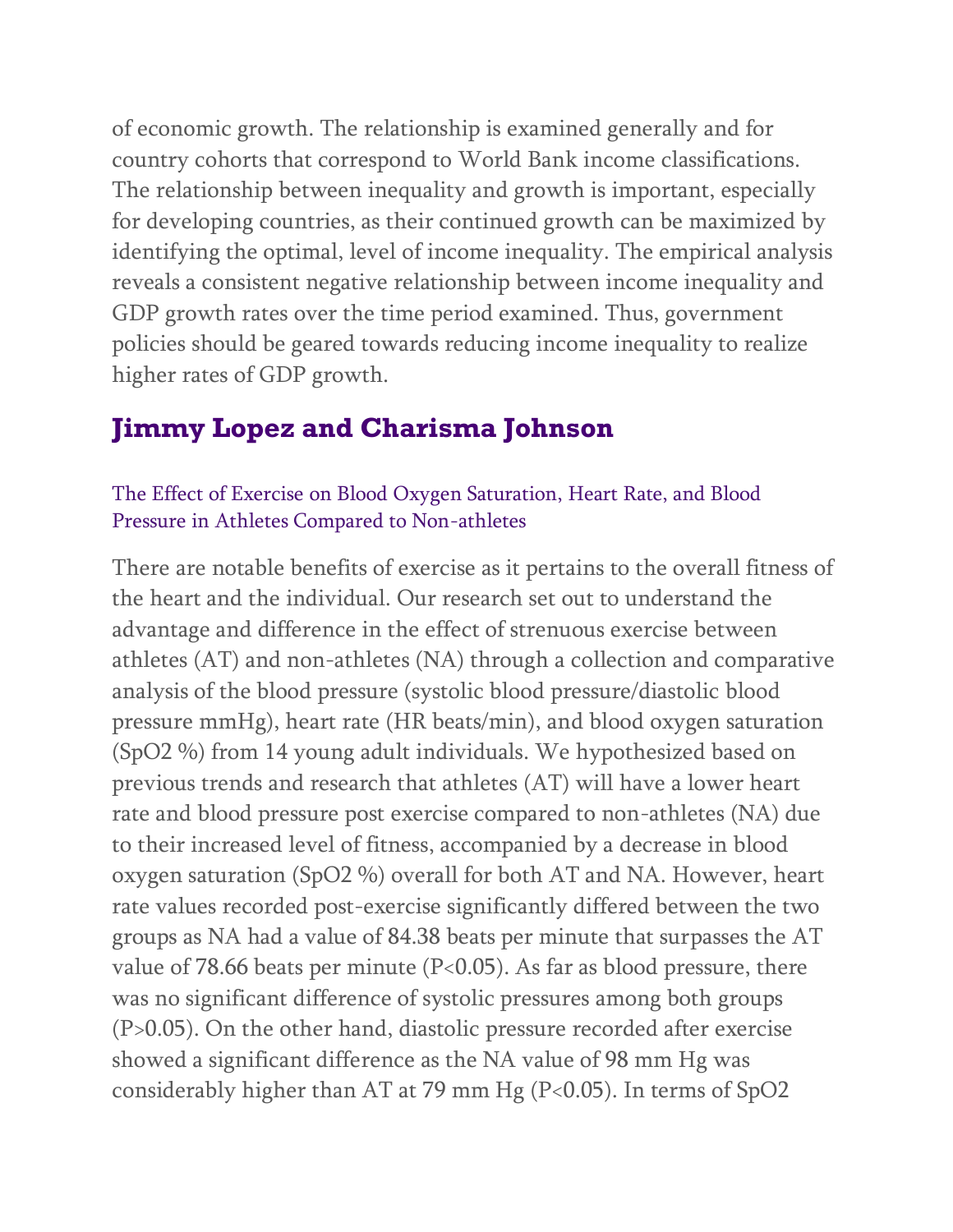there was a decrease among AT of 2%, yet an increase in NA of 1% following physical activity. Nonetheless, these changes were not significantly different (P>0.05). We were able to conclude based on the results that regimental physical activity has an impact on the overall level of fitness of the individual. Overall findings suggest that due to the effects of exercise regardless of being an athlete or non-athlete, the heart rate and blood pressure will increase while the blood oxygen saturation level slowly decreases, depending on fitness of the individual.

## **Joshua Lopez**

#### Lung Cancer Screening in Survivors of Previous Cancers

Lung cancer-screening with low-dose CT (LDCT) has been shown to decrease mortality in high-risk patients. The United States Preventive Services Task Force recommends LDCT for patients age 55-80 with at least a 30 pack-year history of smoking. Lung cancer screening in patients with a previous history of malignancy raises a complex set of issues. Patients with a previous history of malignancy may be at higher-risk for developing lung cancer. Those with a history of solid tumors are at risk of cancer recurrence or metastatic disease to the lung. It is unclear whether the same management strategies can be used in assessing nodules among these patients. We analyzed data from a database of lung cancer screening performed at a National Comprehensive Cancer Network designated comprehensive cancer center and identified all patients enrolled in the lung cancer-screening program who had a previous history of cancer. Patients were enrolled in the lung cancer-screening program if they met NCCN guidelines for screening and if their treating oncologist estimated their median survival to be greater than 5 years. Patients were excluded if they were already undergoing chest CTs as part of surveillance for their previous cancer. After a discussion of the risks and benefits of lung cancerscreening, patients underwent LDCT. Patients with negative scans underwent repeat annual LDCT. Management of all positive scans was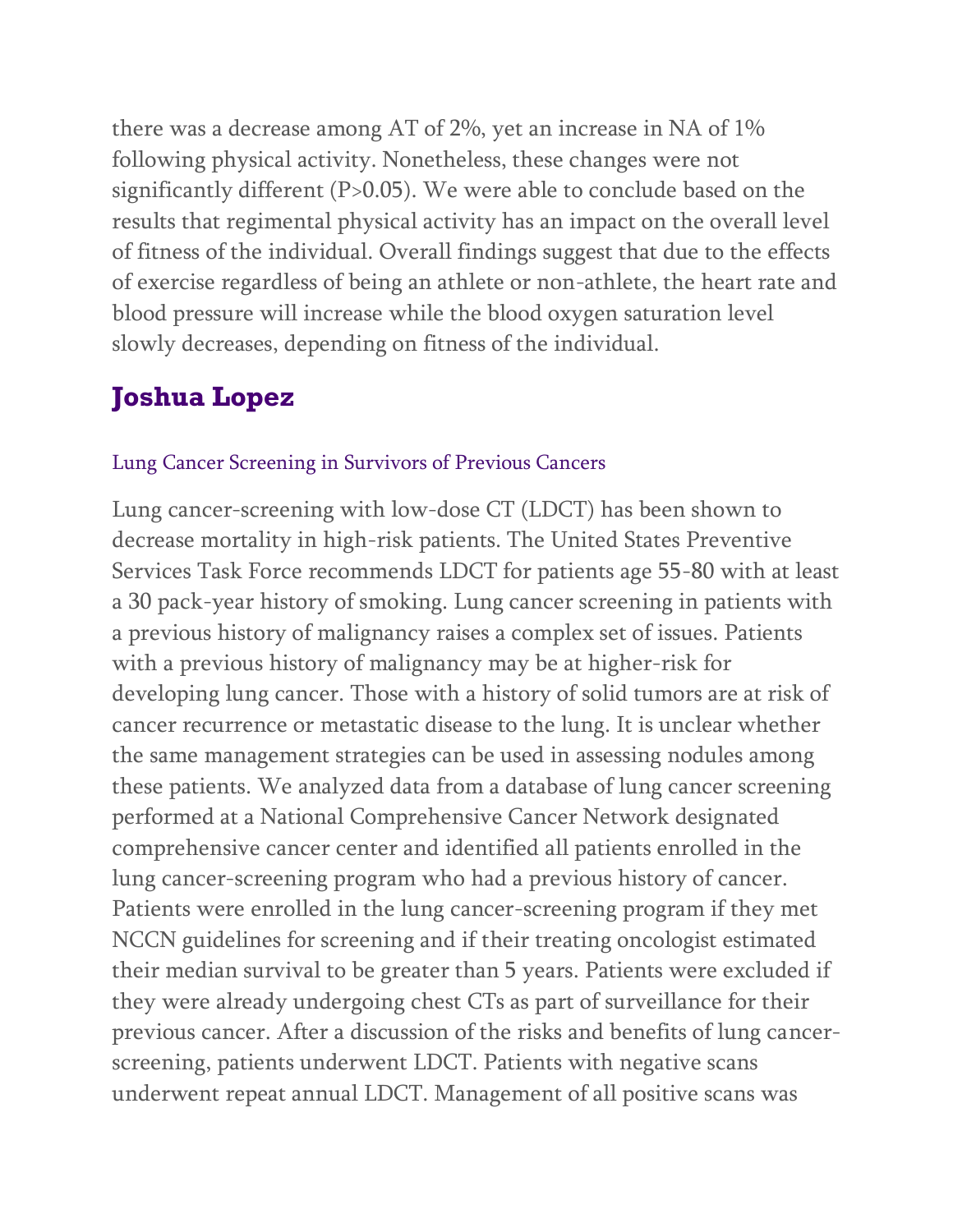determined in a multidisciplinary lung cancer-screening board. From 2012-2015, 142 patients with a previous history of cancer were enrolled in our lung cancer-screening program. The mean age of patients was  $65 \pm 9$ years. 58 (40%) were current smokers and the mean smoking history was 44 pack years. Breast cancer was the most common previous cancer diagnosis (51/142,30%) and prostate cancer was second (40/142,23%). 20 patients (12%) had a previous, remote history of lung cancer, but were not undergoing active surveillance. Of the initial scans, 89 (62%) were positive, with a mean nodule size of 8 mm. Among the positive scans, the vast majority 52 (58%) were Lung-RADS category 2. A total of 7 cancers were detected (5%)–6 new primary lung cancers and 1 metastatic melanoma. Patients with a significant smoking history who also have a previous history of malignancy may be at increased risk for development of lung cancer. Nodule assessment in these patients is more complicated due to the possibility of metastatic disease. In our experience, the diagnosis of a new primary lung cancer was much more common than the identification of metastatic disease.

# **Lindsey Macdonald**

### Assortative Mating and its Effect on Modern Household Income Inequality in the United States

Household income inequality has been rising in the United States since 1970. Only a portion of this inequality is explained by the underlying wage inequalities. A variety of other factors account for the remainder of the trend. Specifically, empirical evidence suggests that assortative mating has contributed to the rise in household income inequality; however, the impact of this phenomenon is debated and, thus, remains an open empirical question. Assortative mating is a mating pattern and a form of sexual selection in which similar individuals mate with one another more frequently than would be expected under a random mating pattern. With respect to household inequality, this pattern may have implications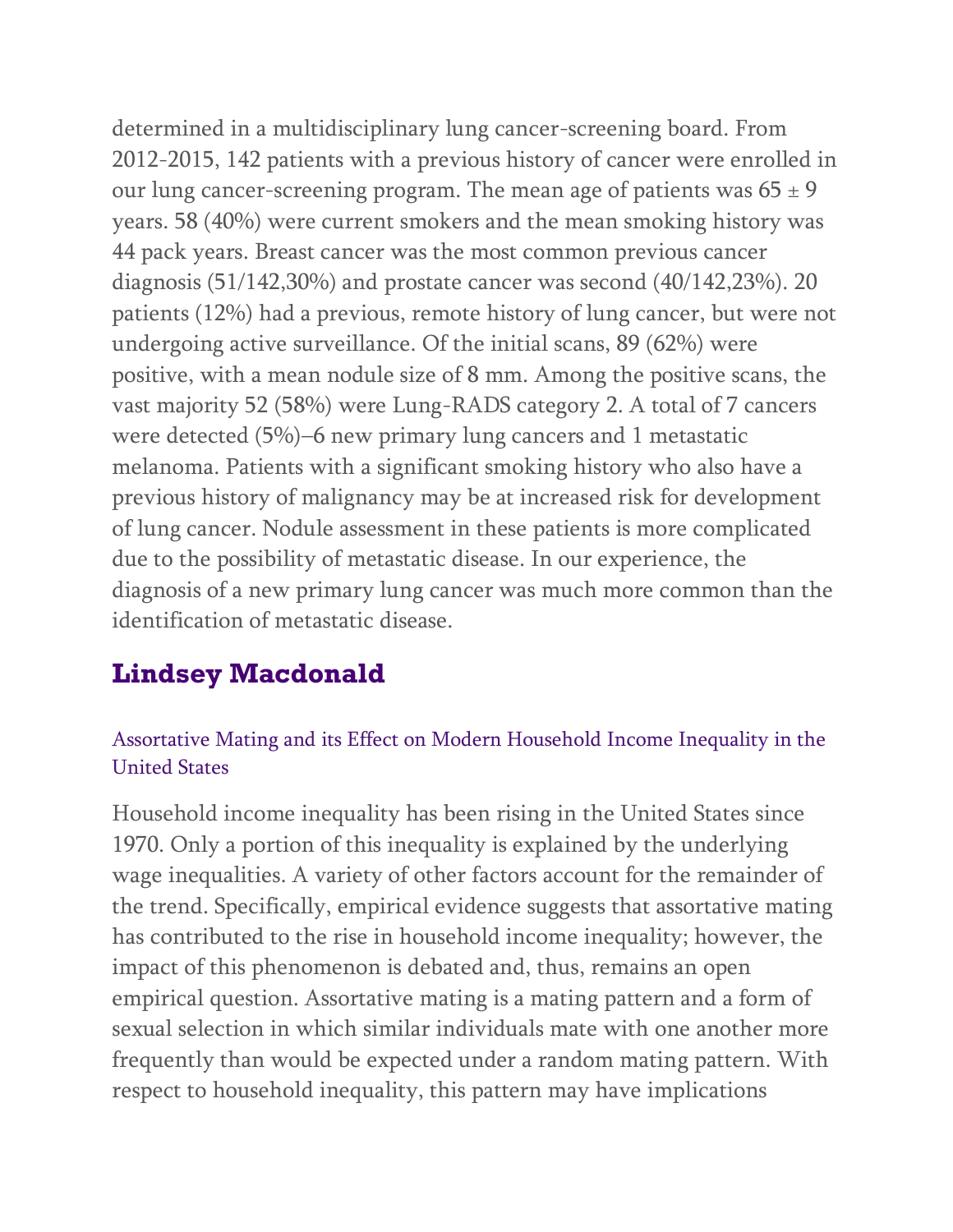through individuals with similar education levels being more likely to marry or cohabitate. To explore this potential relationship, we perform an empirical analysis using data from the American Community Survey for the years 2010-2014 that includes regression of husband's education level to that of their wife's. We then construct two contingency tables, one for the distribution of pairs by education level and another for the distribution of pairs by random matching. The distributions are then employed to create corresponding Lorenz Curves and the calculation of associated Gini Coefficients. This permits determination of the degree of household income inequality that can be attributed to this sorting of spouses.

## **Jessica Martineau**

#### Tantra and Unification: A Study of the Hymn to Kali

This paper focuses on "left-hand" tantric ritual practices that are situated within a Hindu theological and philosophical framework. Tantra (lit. weave) as a body of texts and practices foregrounds the importance of sadhana (ritual visualizations and initiations). "Left-hand" refers to a specific type of Tantra that incorporates often forbidden activities (e.g., sexual visualization) into sadhana. The paper explores concepts regarding the cosmos that are intrinsic to understanding tantric practices and texts. Concepts include but are not limited to the three gunas or qualities that are present in all things; Siva (efficient cause of the universe) and Sakti (animating female energy) as dualistic, omnipresent, and paradoxically unified; and, the balance between Purusa or consciousness and Prakrti or nature/matter. The ultimate goal is to analyze the connections between these concepts of the cosmos in relation to devotional practices and imagery of the Goddess as presented in the "Hymn to Kali" and a commentary on it; I will show how the structure and content of the text focuses on unification between (in terms of the panel abstract as a whole, "inclusion" of) a devotee and (in) the Goddess, in the process of visualizing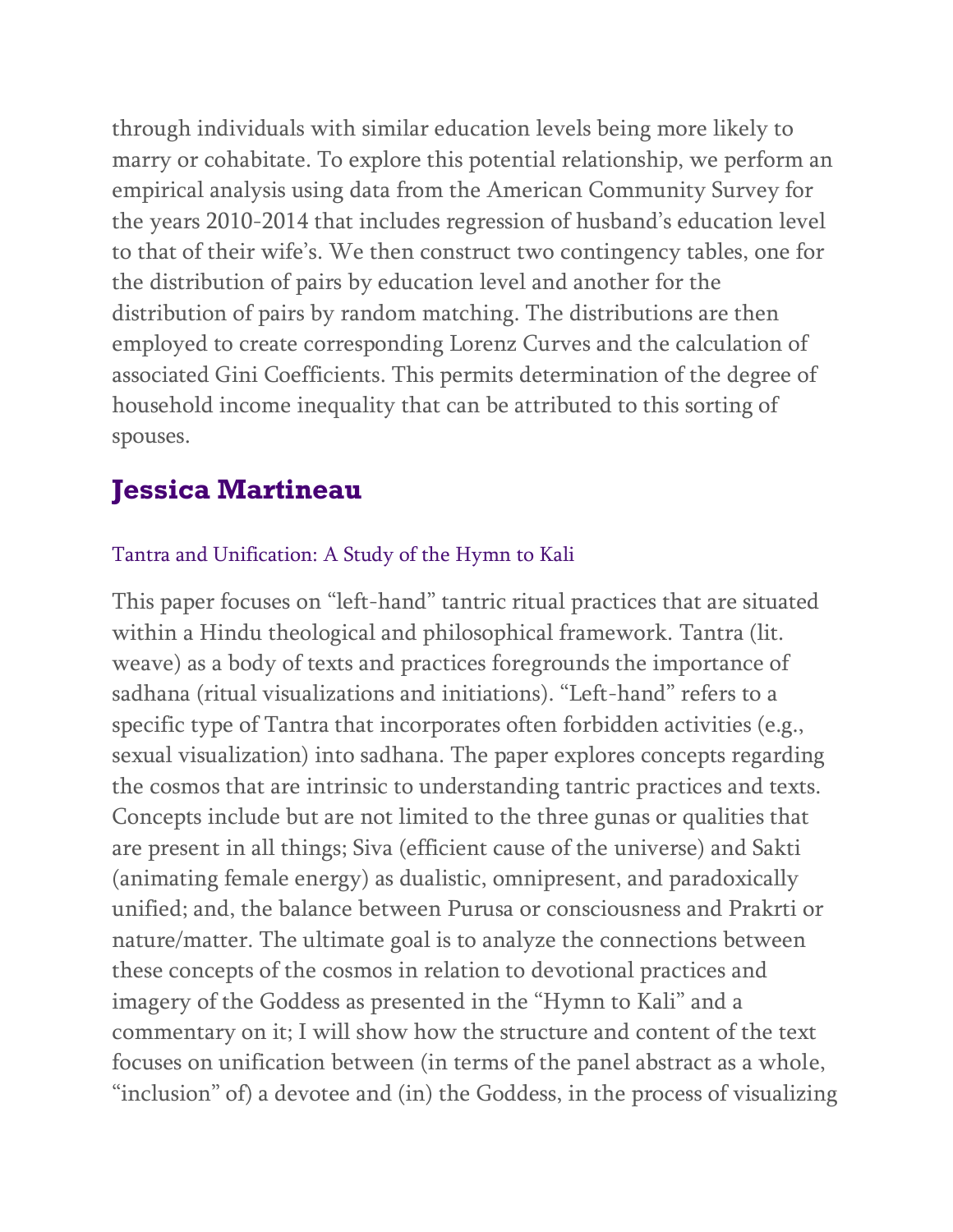a transition from destruction to compassion, based on particular understandings of the gunas, etc. Evidence from field research is not a component of this paper, but I will suggest avenues for further research in that regard.

## **Justine Mata**

### The Phylogenetic Relationships of Bursatella Leachii Subspecies and Their Sister Group Stylocheius

Aplysiidae or sea hares have an important value in the field of biology. For example, neurobiologists examine their large neuronal system to better understand memory and learning, and ecologists examine their defense mechanisms through the toxins they secrete. These toxins have the potential to be used in the medical field, for example, some chemicals from sea hares have been important in cancer research. Sea hares contain around 80 species; however, their relationships between one another are not entirely clear. Bursatella leachii has a circumtropical distribution and is hypothesized to have around seven subspecies. However, this has not been tested yet. Additionally, the relationship of B. leachii to other sea hares has not been resolved. Here, a phylogeny of B. leachii was reconstructed to test the B. leachii subspecies hypothesis and to understand how B. leachii is related to other sea hares. Genes from B. leachii specimens were amplified using polymerase chain reaction. The genetic information was then used to reconstruct the phylogenetic relationship of B. leachii and other sea hares. The preliminary results show that B. leachii is a monophyletic group that is sister to Stylocheilus sea hares. Within B. leachii there is some evidence that subspecies exist, but population genetic methods may be required to determine them. B. leachiii is an important species to study as a purple fluid secreted by the species has been shown to contain a protein with anti-HIV properties. Understanding the phylogenetic relationships of B. leachii is of medical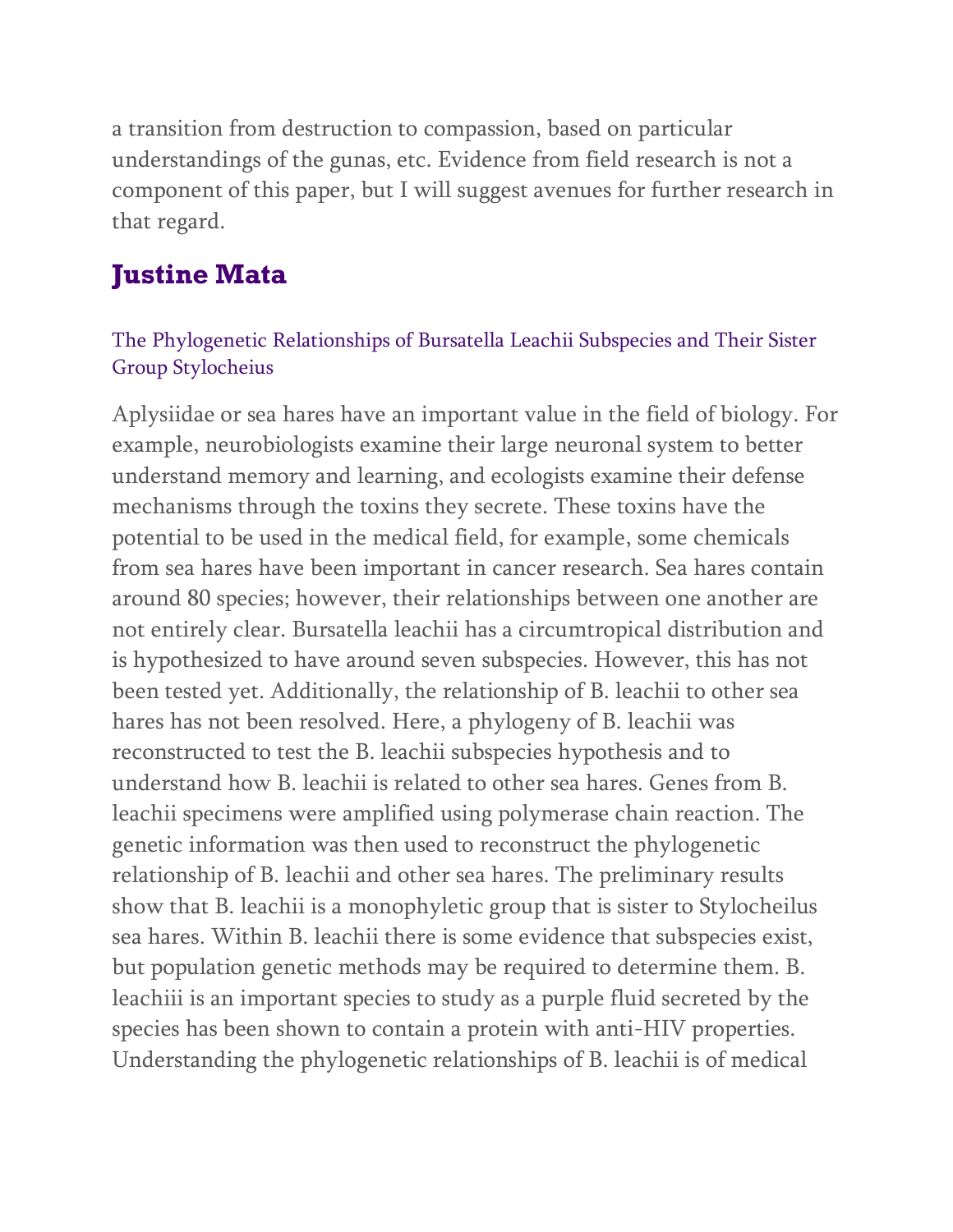importance as it potentially provides alternative sources for anti-HIV proteins and expanding HIV research.

# **Collin McDowell**

### Understanding the Context and Ramifications of Hong Kong's Umbrella Revolution

This paper describes the short-term effects of the 2014 Umbrella Revolution on the political and social atmosphere of Hong Kong. Additionally, the paper offers insights into the future of Hong Kong's government, activist groups, and relationship with mainland China. The protests, which were led by activist groups consisting primarily of high school and college level students, had the effect of politicizing the youth and revitalizing the notion of political participation in Hong Kong. However, the use of force by the police during the Umbrella Revolution, especially when considered in light of the more recent Mong Kok Fishball Riots, strikes a worrisome note about the future of political discourse in Hong Kong. The paper is based primarily upon research and personal interviews compiled one year after the event of the Umbrella Revolution, including opinions from a number of sources involved with the protests, such as professors, businessmen, and protesters.

# **Alyssa Mendez**

### Teacher Perceptions of Inclusive Education

As public schools within the United States are facing pressure to alter the general education classroom setting into a more accommodating learning environment for students of all abilities, teachers are hesitant to undergo such a transition. Many advocates for inclusive education insist that the integration of students with special needs and typically performing students can be a mutually beneficial learning experience. Current literature concerning inclusive education of children with disabilities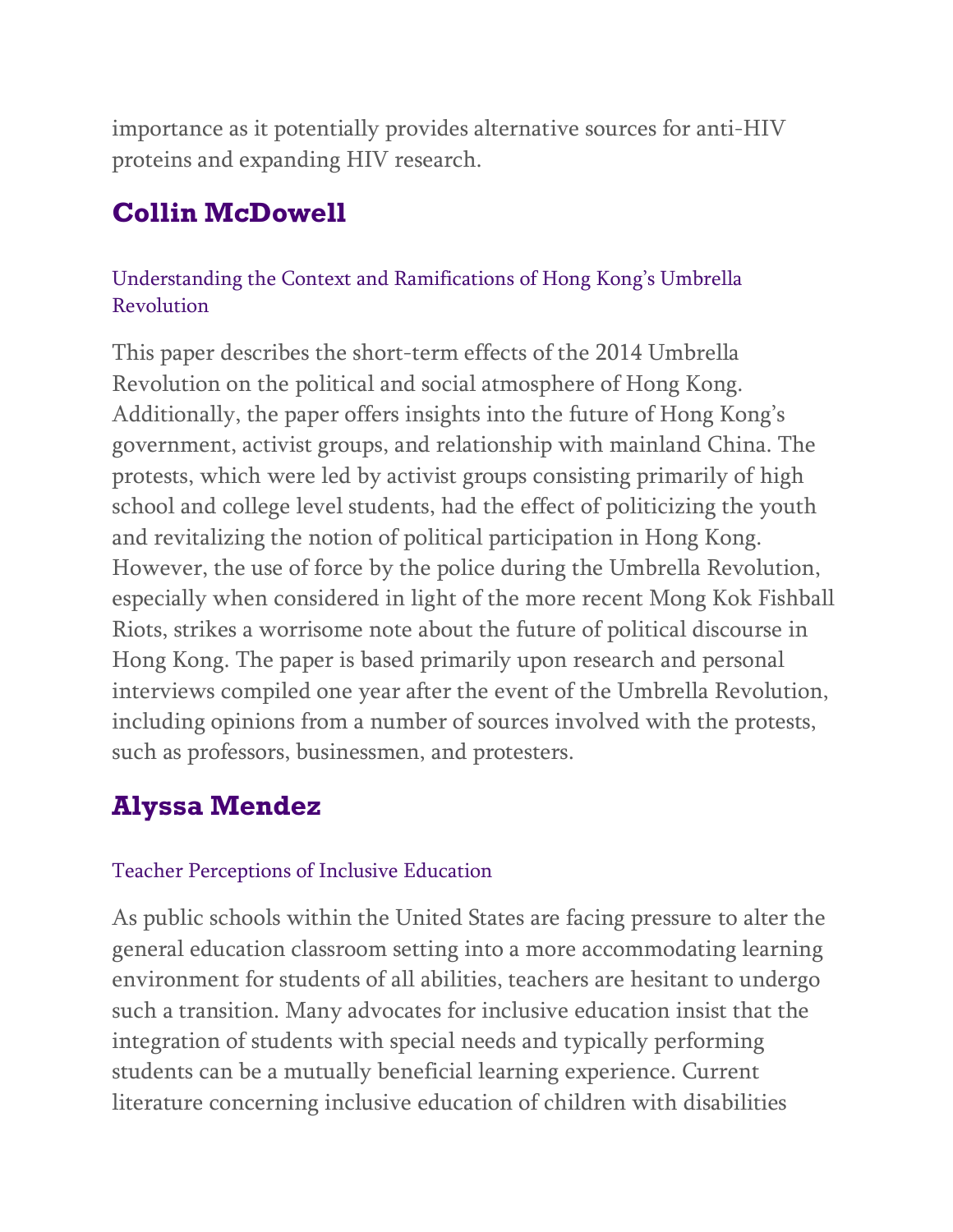makes two dominant arguments: teachers' differing attitudes towards the efficacy of inclusive education within in a general education classroom setting, and the overrepresentation of racial/ethnic minority students, who are often referred into segregated (non-inclusive) special education programs. However, we do not know how the race/ethnicity of special education students impacts how teachers perceive the efficacy of including these students in a general education classroom setting. This study utilizes a combination of quantitative and qualitative methodology, comprising surveying and interviewing a sample of twenty-seven special education and non-special education (general education/multiple subject) public school teachers. The survey questions concerned teachers' experiences and views involving classroom inclusion as a feasible and beneficial option for both special needs and typically performing peers. In addition to the surveys, teachers were invited to partake in an interview to supplement their survey responses in more depth. After reviewing the responses, it was evident that an overall lack of time, academic training, experience with students with special needs largely contributed to teachers' confidence (and lack thereof) with inclusive education. Teachers of color were also more likely to acknowledge the abundance of minority students within special education. Almost every teacher indicated that all students deserve a right to a quality education despite any disabilities. However, as the responses suggest, a quality education is not feasible for all students, particularly when the teacher does not feel confident in his/her training. This study revealed that this particular sample of general education teachers do not feel as though they can successfully accommodate the academic needs of students in special education due to this lack of training and experience. The benefits of inclusive education continue to be obscured behind teachers' self-proclaimed lack of confidence and inability to provide a proper education for all students. An effort to properly educate and train these teachers may reduce this lack of confidence.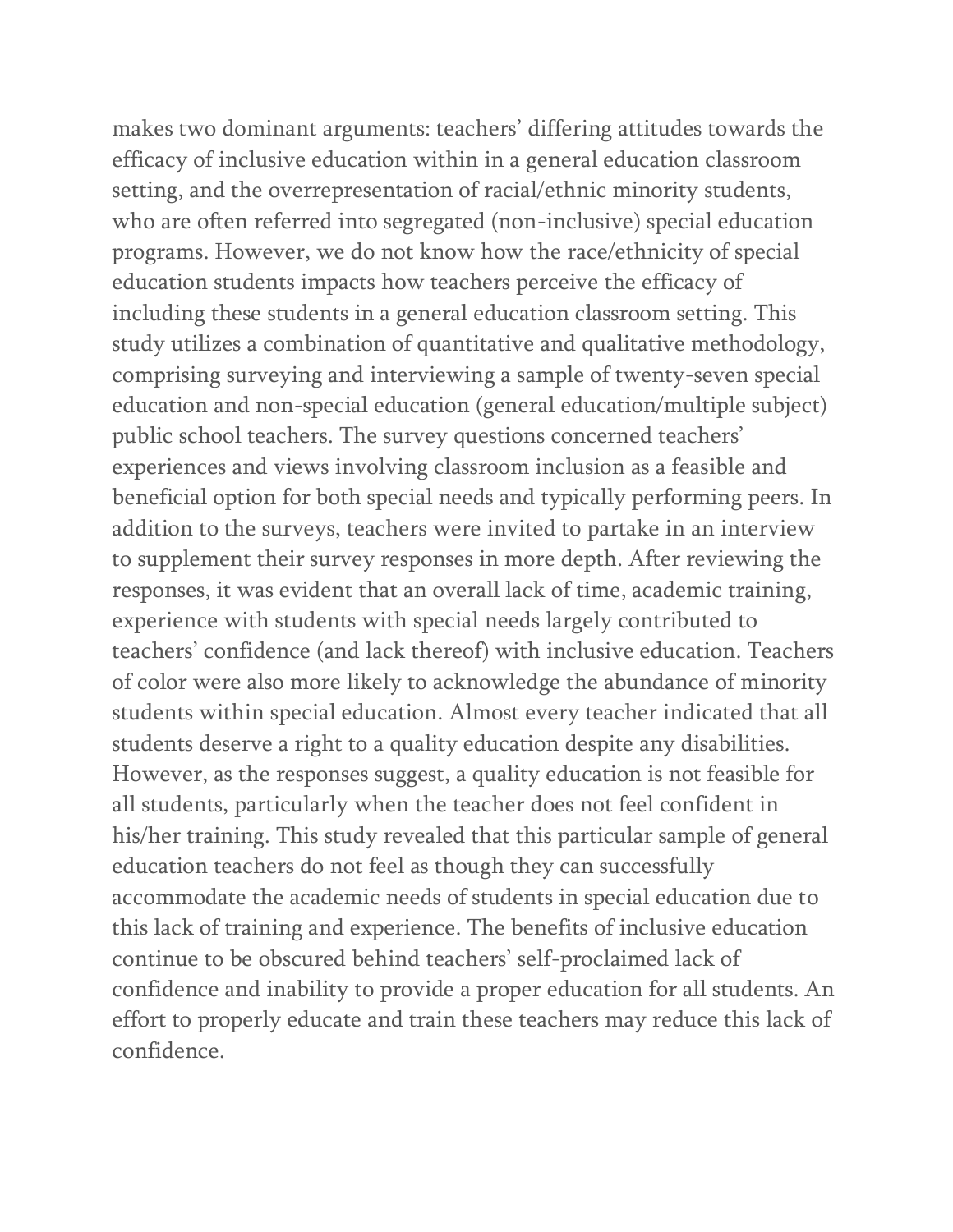## **Alyssa Mendez**

#### Art and Madness in Victorian Photography

I examined two sets of photographs; one set by art photographer Julia Margaret Cameron, and one set by doctors Hugh Welch Diamond and James Crichton-Browne. As photography became a distinguished medium in the Victorian era, the camera became celebrated for its ability to represent truth, a means to capture the literal exterior of a scene or individual. However, Julia Margaret Cameron, a renown British photographer, admitted to utilizing her camera to faithfully record what she interpreted as one's "inner being", or soul. Cameron stated that through photography, she was able to simultaneously record the features of the outer-being as well as the greatness of the inner-being. But how can a camera concurrently record the greatness of the inner, as well as the outer? This notion seems both contradictory and difficult to understand, as an individual's internality is not visible through a single, stagnant image. Interestingly, early psychiatric professionals of the Victorian period also assumed that the camera could authentically capture the inner being, in particular, the mental instability of madness. Through their photographs, Dr. Hugh Welch Diamond and Dr. James Crichton-Browne explored the physiognomy of their patients quite faithfully, in an attempt to make a connection between the individual's physical appearance (the exterior) and their mental health (the interior). These photographs of patients were taken in order to create medical documentation as well as diagnostic purposes. My paper displays how Julia Margaret Cameron and two doctors, Dr. Diamond and Dr. Crichton-Browne utilize the camera to "record" both the interiority and exteriority of their subjects. However, I conclude that in pursuit of capturing the inner being, these photographs veer away from "truth" as the photographers focus their attention on items of clothing and manipulation of their subjects' appearance. I ultimately question the legitimacy of the doctors' intentions behind these photographs and argue that the so-called inner-being that the doctors are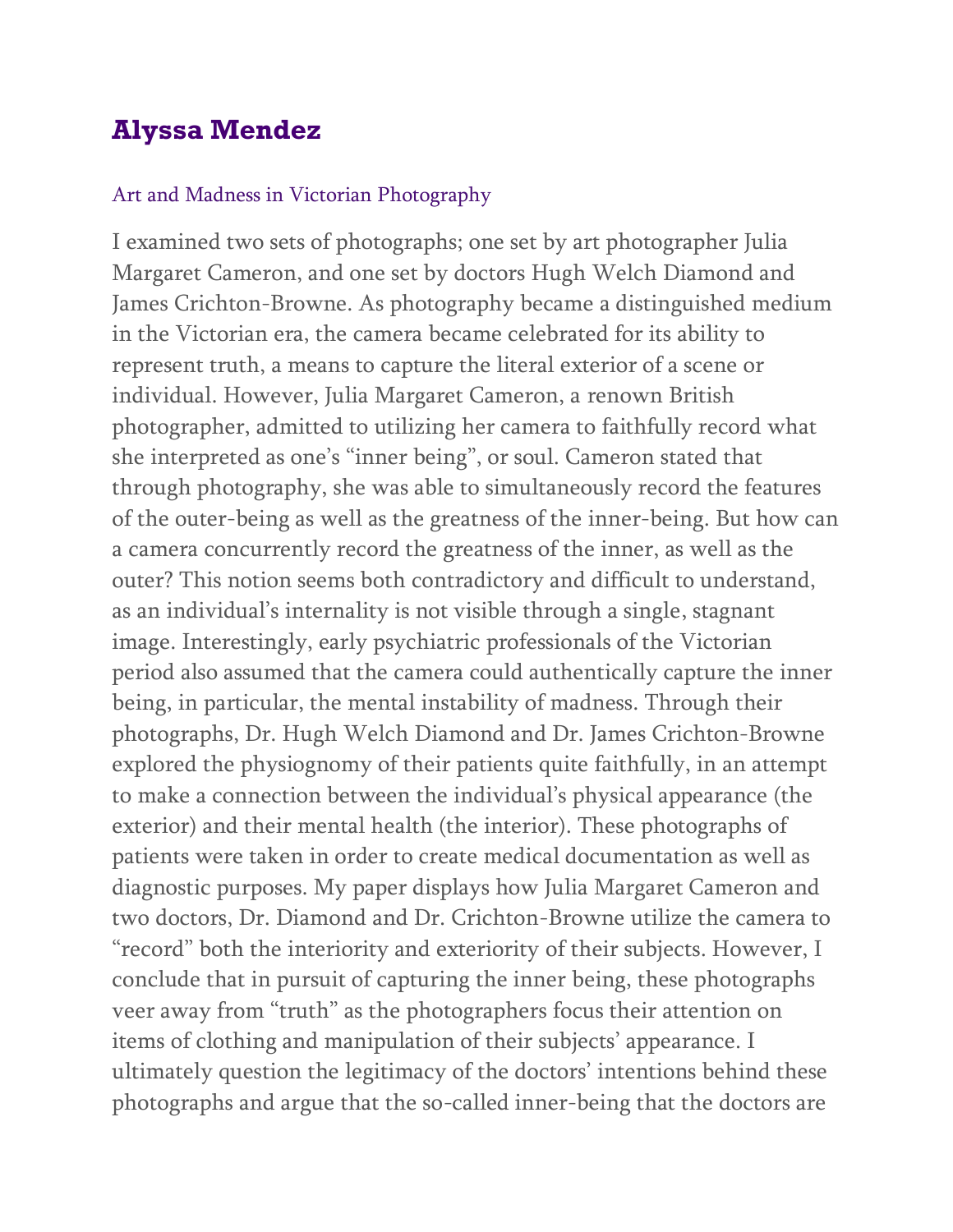capturing is nothing more than notions that are in the heads of the photographers that they purposefully attribute to their subjects.

### **Sarah Meuwissen**

### Evaluation of Long-Term Effects of Chlorpyrifos Oxon and Diazionon Oxon on Differentiating PC-12 Cells

Organophosphate (OP) pesticides are a widely used and readily available class of pesticides used for protecting crops and livestock. OP pesticides gain their toxicity by inhibiting acetylcholinesterase (AChE), which leads to hyperstimulation at the cholinergic synapse. Hyperstimultation affects neuronal development, function, and survival. Toxicity of Chlorpyrifos oxon (CPO) and Diazinon oxon (DZO) were determined by exposing rat pheochromocytoma (PC-12) cells to a range of concentrations (10  $\mu$ M, 5  $\mu$ M, 1  $\mu$ M, .1  $\mu$ M, and .01  $\mu$ M). MTS assays were conducted to determine the cell viability and effect of these toxins. Once EC50 levels were determined, stage specific toxicity for DZO and CPO were conducted with sub-lethal concentrations at 0, 24, 48, and 72 hours. Data revealed that DZO (100  $\mu$ M) demonstrated no impact on the longevity of PC12 cells at any stage of differentiation. CPO (100 µM) reduced cell survival at later stages of cell development. By understanding the toxicity of CPO and DZO, we can better understand the neurotoxicity of these contaminants and their possible implication on neurodegenerative diseases.

# **Reneé Miller**

### The Changing Faces of Death in America: Shifting Trends in American Funerals

Scholars have long noted the changing culture of funeral practices in North America and our cemeteries serve as a historic record of death and mortuary practices in America. Advances in technology and cultural diffusion have changed the landscape of the American funeral industry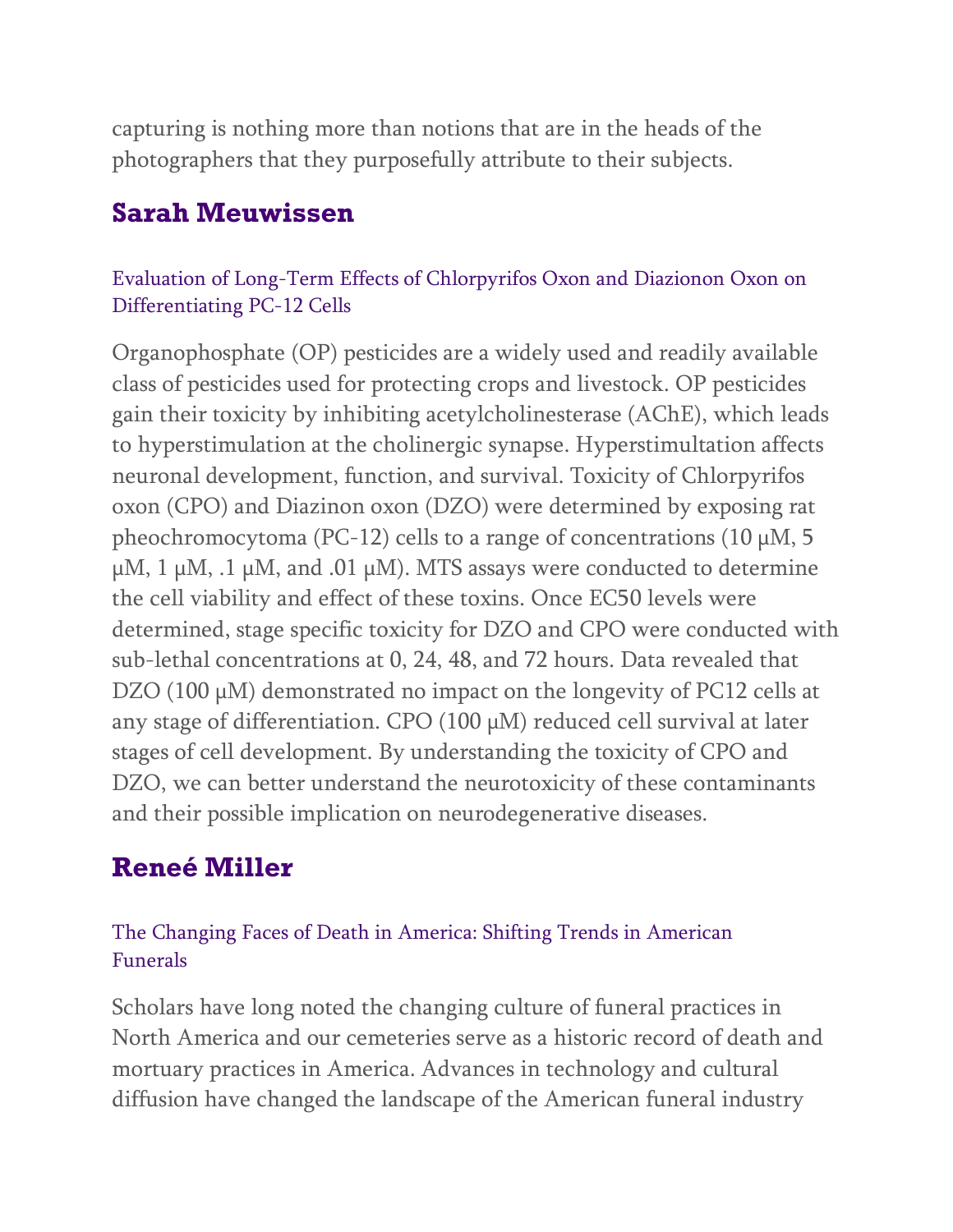and the progression and choices of mortuary practices and beliefs have evolved tremendously. The American culture surrounding death practices is in constant evolution and most Americans are unaware of the multitude of choices for the disposal of our body postmortem. Cremation has become a popular choice in recent decades after the Roman Catholic Church lifted its ban on cremation in 1963. According to a 2011 poll in the publication U. S. Catholic, 48% of 151 Catholics surveyed said they preferred cremation over traditional burial despite their belief that the body is needed for their eventual resurrection from the grave. Have changes in American death practices shifted due to the diffusion of practices from our diversity of cultures? Or have our practices changed due to other social factors such as economics or environmental concerns? This paper explores these questions while analyzing the technical advances made in the funeral industry, researching surveys and data on burial patterns and mortuary trends, and my field notes from several Southern California memorial parks. It is important to understand the issues and choices involved in our funerary practices as we all will complete this cycle of life at some point. American funerals have become a multi-billion-dollar industry and according to the Public Broadcasting System's 2013 statistics, Americans spend 20.7 billion dollars a year on over 2.4 million funerals and their associated practices. My first assertion and hypothesis was that our economic downturns and recessions were the reason why more Americans are going with cremation due to cremation being half the cost of traditional burials. However, research and survey findings lend evidence to support that those individuals who choose cremation over burial are generally well-educated, from the upper class, and environmentally aware (Laderman 2003: 200). It is true that over the past few decades Americans have had to consider the ecology of death in a crowded country as well as its effects on the environment and my research indicates a growing trend in American death practices for "green" burials and "eco-friendly" burials.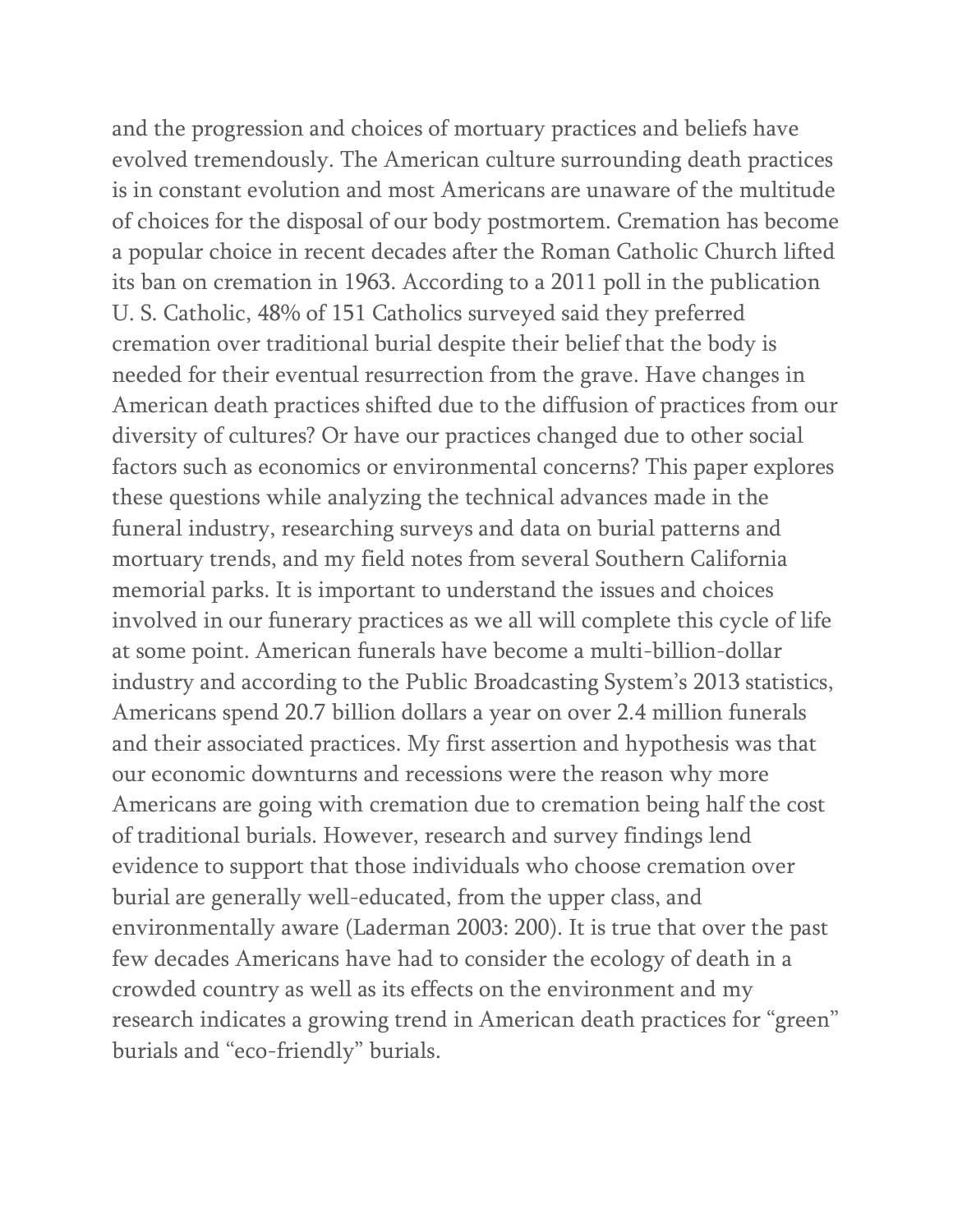# **Jasen Missailidis**

#### Living Up the Aging Process

Current research shows that having meaning in the later stages in life leads to living longer, happier, and healthier lives. When elderly people have things that bring meaning into their lives, a specific kind of importance is latched to them. Having meaningful characteristics among the later stages in life provides elderly people with a desire to continue performing those characteristics which leads to living longer, happier and healthier lives. Therefore, it is the purpose of this study to provide an answer as to which aspect of meaning predominantly gives elderly people the determination needed to keep living. Finding this conclusion is important because it will help the overall well-being of elderly citizens by providing them an answer as to which aspect of meaning they should strive to achieve. The steps taken in this study which helped to come up with a conclusion included; asking a sample of elderly citizens to rank the top four aspects of meaning that currently provide their lives with the determination needed to stay alive, as well as a rationale for their answers, then all answers were combined and ranked to find the top three most predominant answers throughout the participants. My findings concluded that family, friends and faith were the top three characteristics of meaning among participants. I found that family was the most important aspect among participants because it was the reason for their existence. Friends were found to be the second most popular answer because they are what keeps them socialized and as a result is their way of feeling like a part of society. My findings concluded that faith was the third most answer because it provided them with routine beliefs and practices to follow among their daily lives. Results throughout the study remained consistent and it is clear that we must hold onto things that are important to us. This study shows that in the end all that matters is the simple aspects of life because they provide a positive well-being and overall reassurance.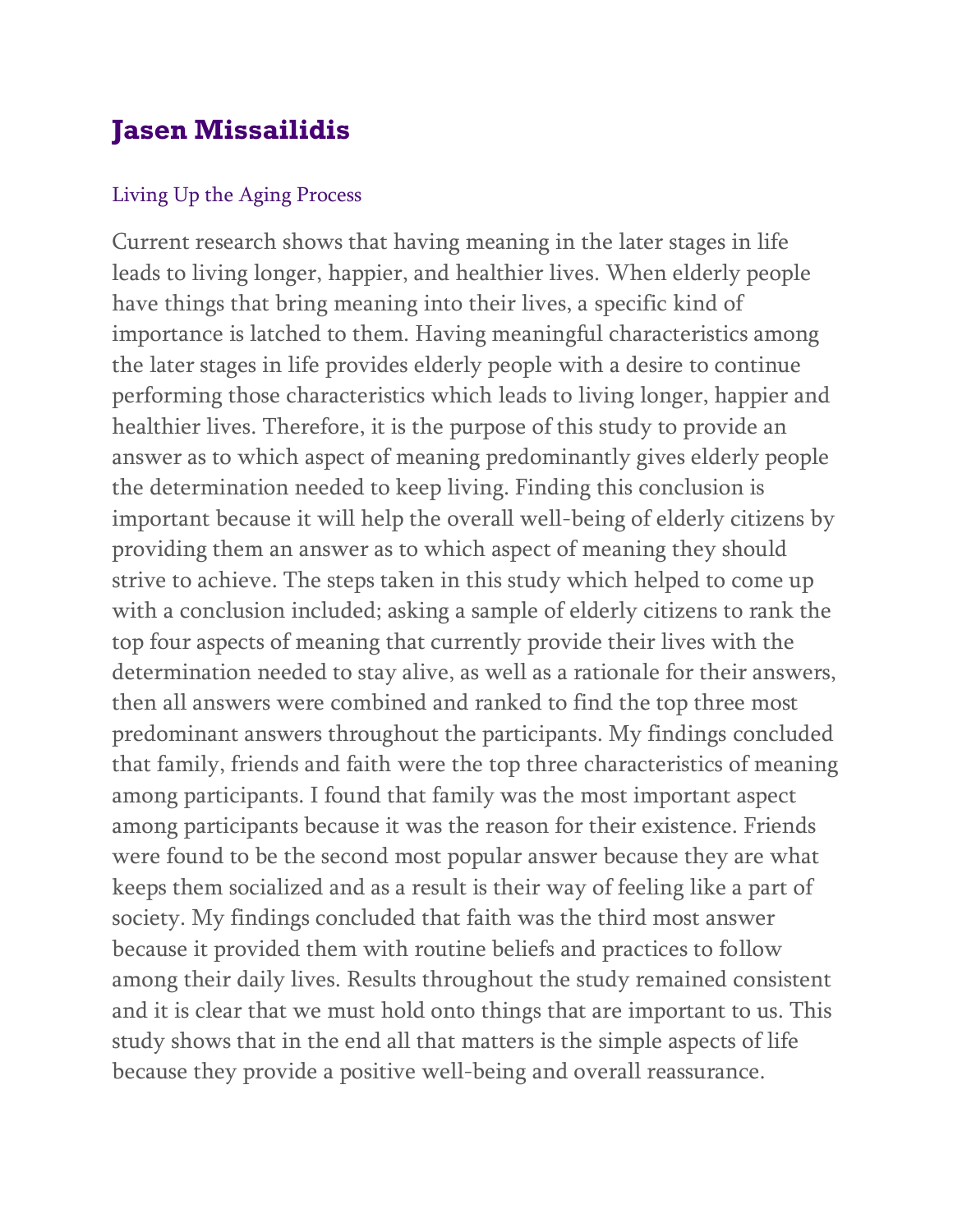# **Cynthia Montoya**

#### The Sexual Socialization of Millennials: Are We Talking About Sex?

Current research on sex-related information available to millennials has focused primarily on the impact of socializing institutions and relationship dynamics on adolescent and adult sex practices, and the gender-biases embedded within the sexual socialization of adolescents. However, little research has been done on the various individuals, both within and outside of the nuclear family unit, and social and technological mediums through which millennials share and receive sex-related information. In the age of technological innovation, does the Internet provide millennials with an alternative means with which to access sex-related information that has otherwise been limited due to factors such as race/ethnicity, religion, socioeconomic status, and gender-bias? "Millennials" is loosely defined as a person born after 1980 and approaching adulthood during a time of rapid technological change and the rise of mass media. This study consists of a 25-question short-answer survey distributed to 100 college students, 64 females and 36 males, ages 18-24. While recent literature emphasizes the importance of influences from parents, siblings, peers, and cultural factors, this study compiles all of the aforementioned variables to create a preliminary order of sexual socialization, which reflects how millennials rank various influencing factors on their sexual educational and practices. Consistent with the literature, millennials appear to perceive parental influence to be a significant influencing factor on their sexual behaviors. However, millennials more commonly seek peer communication through personal or online interactions, and the overwhelming majority of millennials appear to value these peer discussions more than any other source of sexual socialization. Despite the fact that the majority of sex-related information in mass media remains gender-biased, most individuals insist that they received unbiased information. Future research should focus on peer-influenced sexual socialization and the dynamics of these relationships that may supplement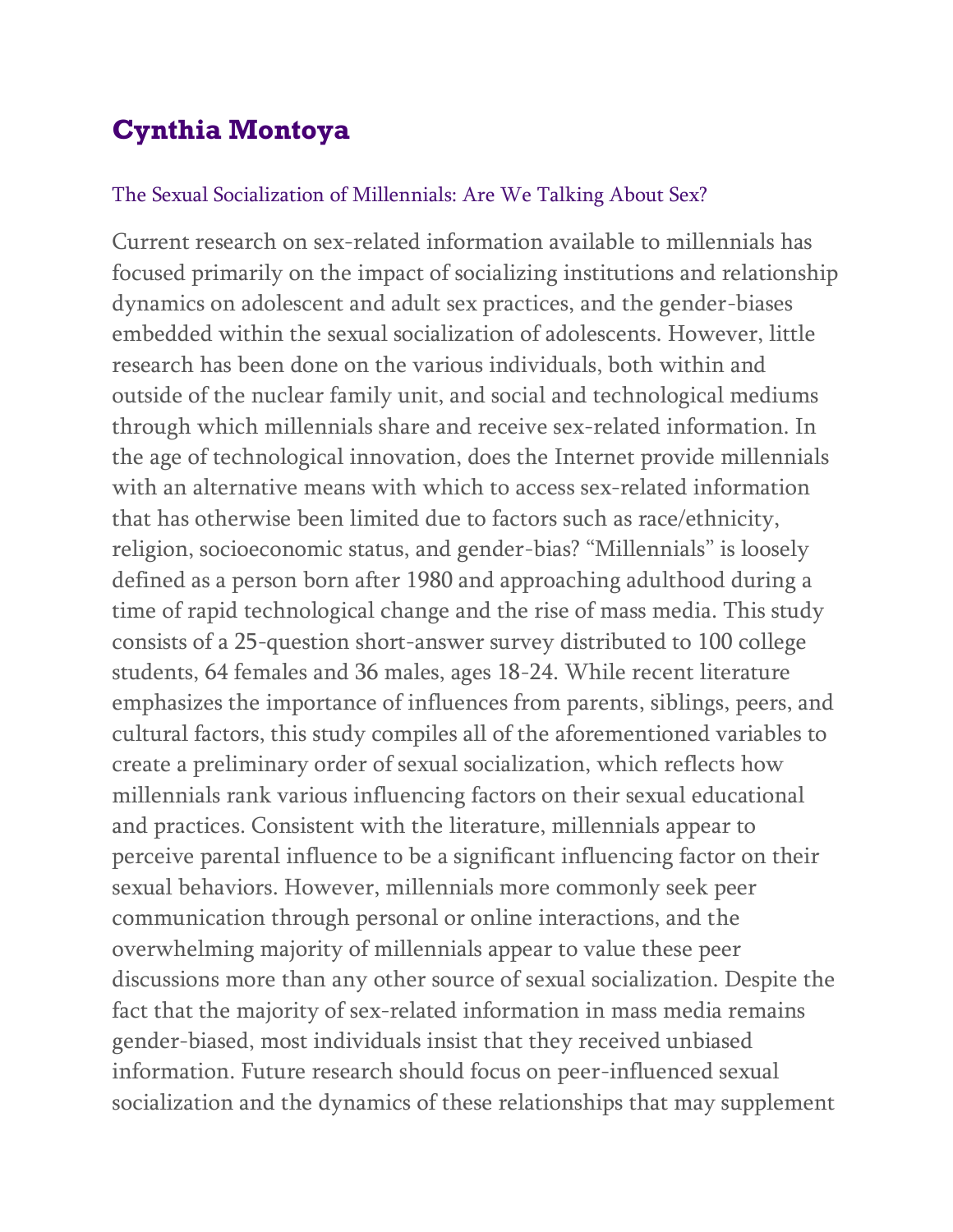the limited and biased sources of sex-related information available to today's adolescents.

# **Katya Murillo**

### Refugee Camps in Jordan: A Gendered Look at the Lives of Palestinian Refugees

Socially constructed gender roles generally vary from culture to culture. While many gender norms do transcend borders, the particular roles a man or a woman is accustomed to having at home might shift as he or she is forced to flee his or her home and community. Though a substantial number of families and communities who encounter forced migration seek refuge in their own country—becoming labeled internally displaced persons—a number of them may find themselves in refugee camps outside of their native land. Currently, there are an estimated five million refugees living and "looked after" in about sixty camps in the Middle East; of those five million refugees, Jordan hosts 664,000 refugees, many fleeing the Israel-Palestine conflict. In this paper, I will focus on and analyze the struggles faced by Palestinian refugees in Jordan through a gender-based lens as they transition from their homes to refugee camps. I will also examine whether the roles Palestinian women in the camps have now differ from those they had prior to residing in Jordan.

# **Yvett Navarro**

### Role of Mutated Cardiac Ion Channels and Serotonin in SIDS and the Correlation between Ethnicities: A Meta-Analysis

Sudden infant death syndrome, SIDS, is defined as an unexpected death of a newborn younger than one year often due to random or inexplicable causes. Certain risk factors have been known to be associated with SIDS such as loose bedding, sleeping on the stomach and sharing a bed with an infant. Approximately six published research articles were researched that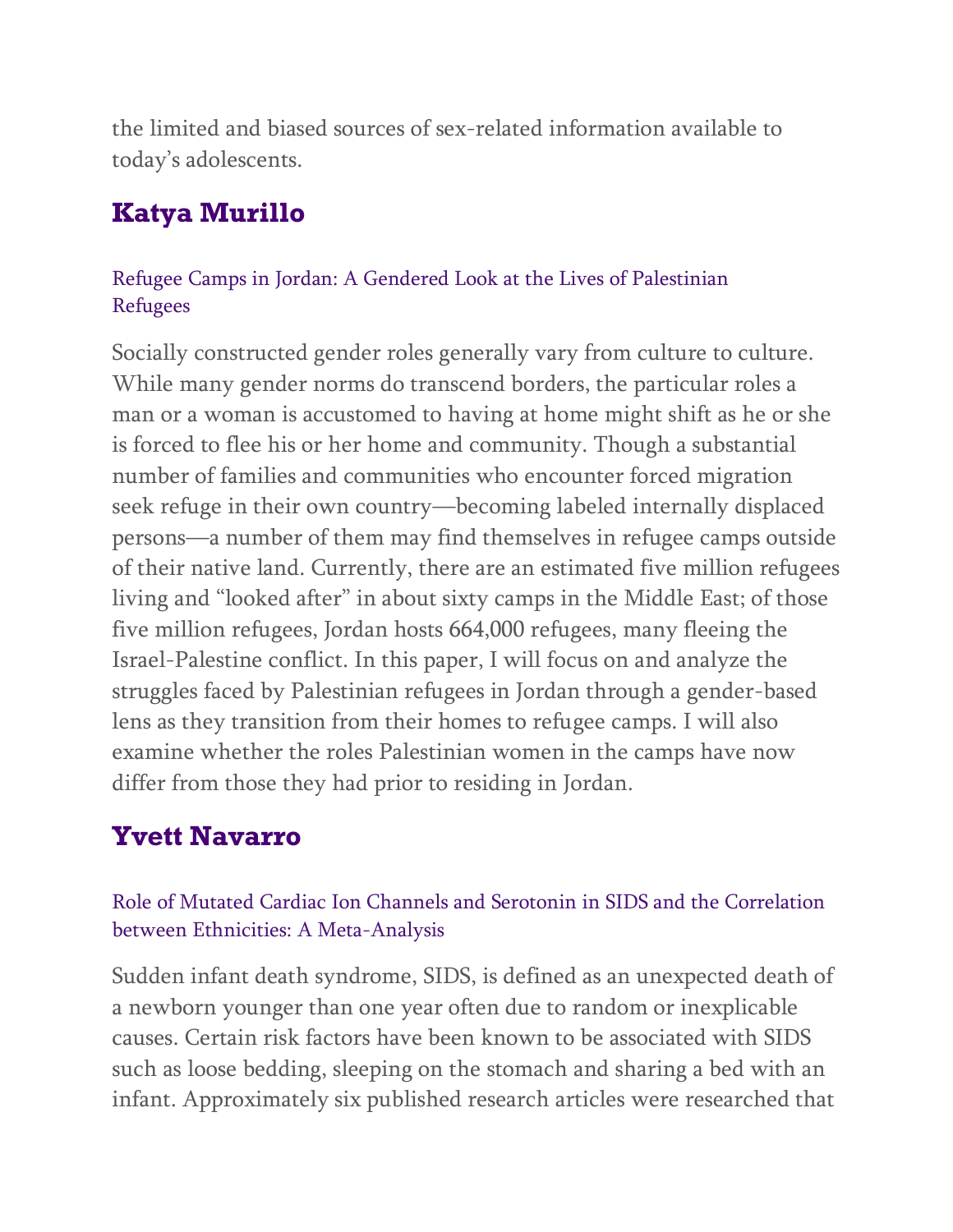focused on the specific biological reasons for SIDS. These papers were selected based off certain criteria such as proof of data, relevance of data, time period of research, location of information studied, factors influencing results, and the overall relevance to the SIDS victims. Other criteria include causes such as mutation in the gated ion channel and abnormalities of serotonin which helps regulate sleep. Studies concluded that 20.2% of SIDS victims displayed a mutation in any of the eighteen cardiac ion channel genes. Other studies looked at the levels of serotonin, (5-hydroxytryptamine [5-HT]) and determined that lower levels were found in the case of SIDS victims. Compilation of studies also showed that black and American Indians are at a higher risk for SIDS than non-Hispanic whites, Asians and Pacific Islanders. Meta-analysis of the six articles conclude that both serotonin and ion gated channels play a role in SIDS.

## **Phoebe Neuburger**

#### Immigrating to The U.S. for A Better Future

In this paper, the question I ask is, "Why immigrants are leaving their home country to come to the U.S, and what they are hoping to find when they arrive here?" Immigration is currently a hot topic right now and I want to know the reasons why many immigrants are leaving. I will first give background information on immigration that includes both the definition of an immigrant and refugee. An immigrant differs from a refugee because an immigrant chooses to resettle to another country, while a refugee is forced to and has no other choice but to leave his or her country. I will focus on two specific cases: Mexico and El Salvador. Both have similar issues and problems, e.g. drug violence, gangs that forced many people to leave. By comparing these two countries, I will better understand what was going on from1970 to the present. I will then focus on my personal story, as well as conversations I had with two adults from the Whittier Adults School; one was from Mexico and the other was from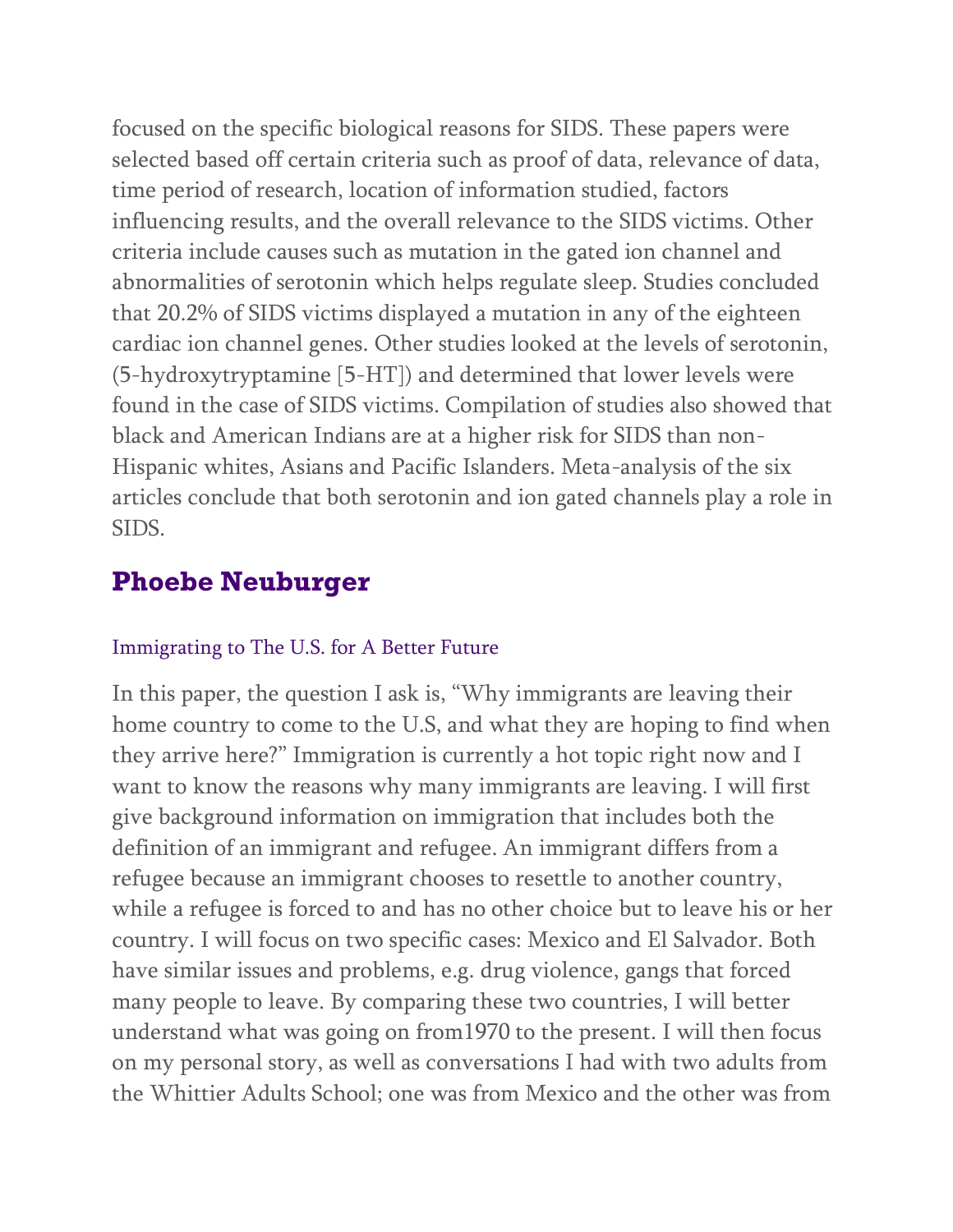El Salvador. Literature shows that many immigrants come to the U.S. to become a citizen, and to be able to send money home to their families. Others come in the hope of better job opportunities and the U.S. offers many families a better life than in their native land. Living in the U.S. offers a better education for children, and a stable government. To support my research, I will be starting off with the general information about the history of immigration, I will then focus on specific individual stories such as my own reason for immigrating to the U.S. and conversations with two adults from Mexico and El Salvador to support my thesis. I will be using online articles and books to support my project. My preliminary findings are that many immigrants left El Salvador due to economic hardship and political instability, repression, and violence due to the Civil War. Immigrants from Mexico fled to the U.S. due to the labor demands in the U.S. and political unrest in Mexico. I also found that after the Great Recession hit the U.S. many Mexicans are now leaving and coming back to Mexico.

### **Marissa Ochoa**

#### A Comparison of Southern California's Arroyo and Red Willows to South Africa's Cape Silver Willow Under Drought Conditions

In both the Northern and Southern hemisphere, Mediterranean climates are equally affected by intense drought conditions. Drought sensitivity is one of many major factors that regulate distribution of willow species in riparian communities. The purpose of this study was to determine the effect of severe drought on dominant willows in riparian communities in the Angeles National Forest of Southern California and Dwarsberg Trout Haven of South Africa. The species studied were Arroyo Willow and Red Willow, in Southern California, and Cape Silver Willow, in South Africa. Vulnerability curves were used to estimate P50 values and pre-dawn and midday xylem water potentials were measured at both sites. Curves are indicators of drought sensitivity and water potentials measure water-stress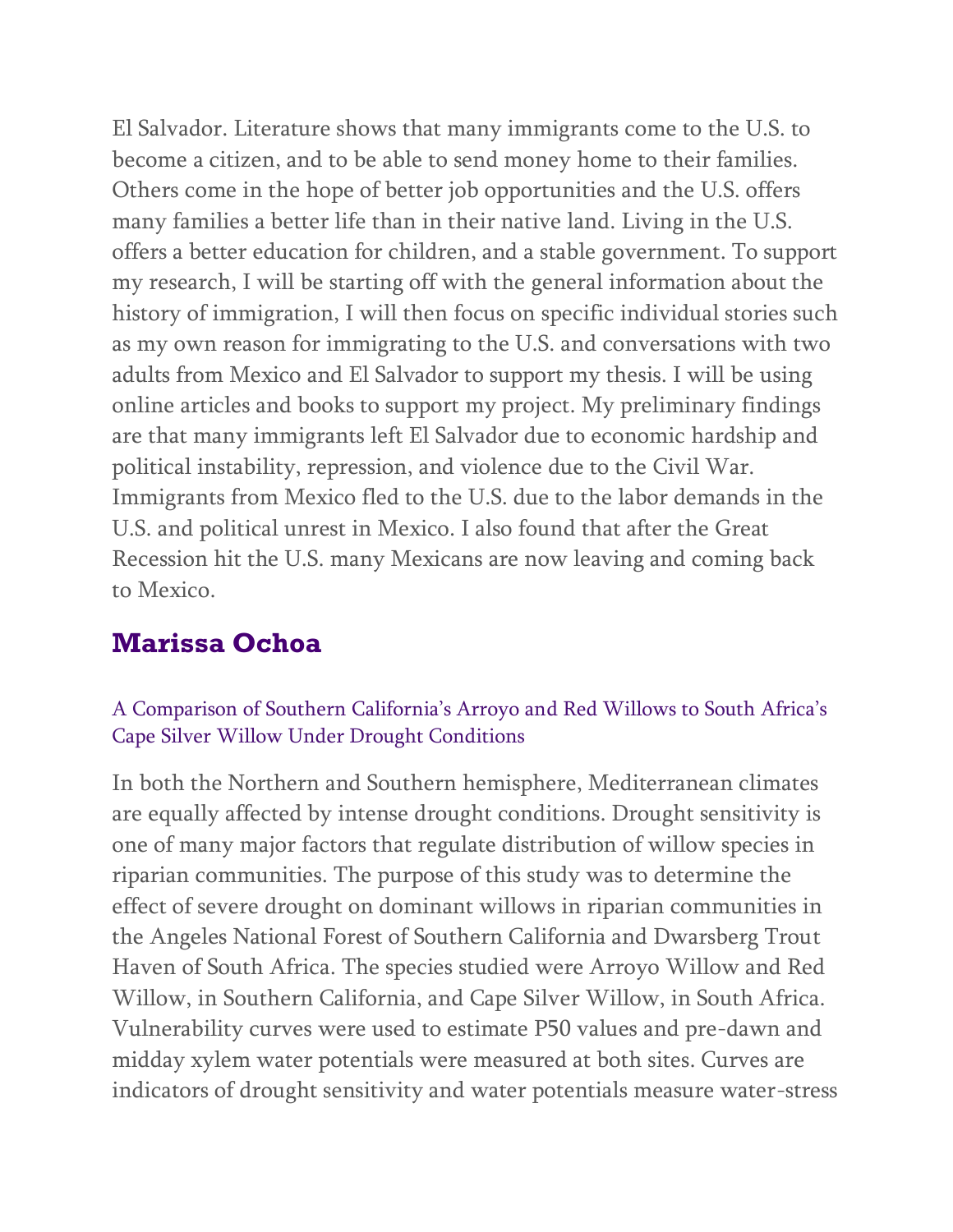conditions. P50 values for Arroyo and Red willows averaged -3.0 and -3.5 MPa while Cape Willows averaged -3.7 MPa. Midday water potentials in the Southern California ranged from -2.4 – -2.7 MPa, while South African willows ranged from  $-1.5 - -2.3$  MPa. Preliminary data on stomatal conductance, which measures rates of gas exchange, and leaf weights have been taken in South Africa while additional analysis is underway in Southern California.

### **Anthony Osherow**

#### The Gendered Life of Women in the Soviet Union during World War II

Unlike most Western societies during World War II, the women of the U.S.S.R. played very active roles as combatants, after initially playing stereotypical roles as women. This paper will not only analyze the active roles they played as combatants, but the author will also look at their critical roles in societal development as women who kept the war machine going at home by looking at the pre-war and post-war contexts, as well as the contexts of the war itself. State propaganda drew women into the war, initially to keep Soviet society going and then eventually to defend their country as more soldiers were needed due to heavy losses against Nazi Germany. By drawing on various literature reviews, including academic journals and historical books, the author will reveal the gendered aspects of the war as a continuum in both Soviet society and in combat, despite Soviet policies that allow for non-discrimination and equal treatment of women. By analyzing and critiquing the historical contexts of women in Soviet Union during World War II, the author will address how women were always gendered in both Soviet life and in combat, even when they were needed and were necessary for the survival of the U.S.S.R.

### **Andrea Perez**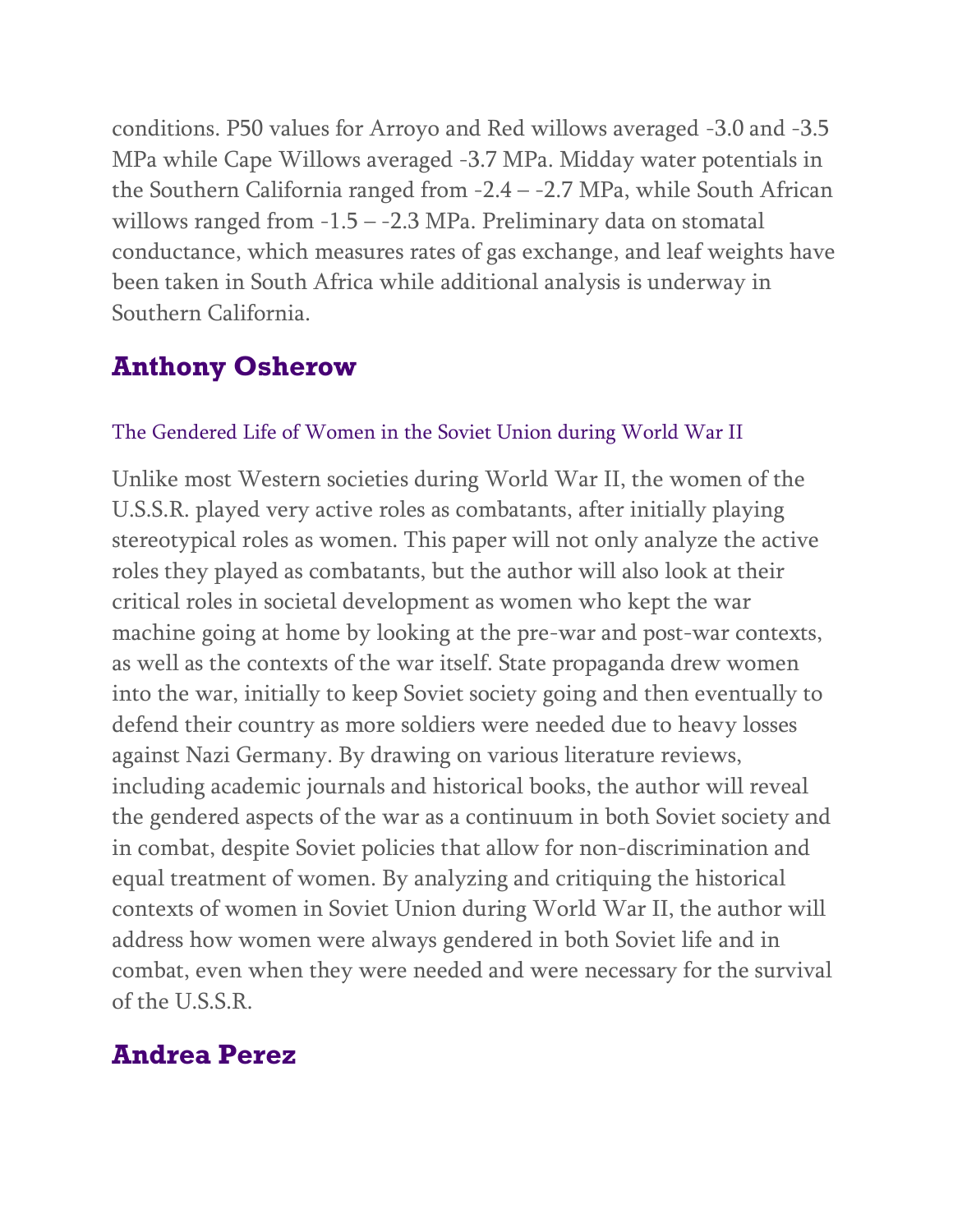#### The Mothers of East Los Angeles and Latina Activism: A History of Maternal, Spiritual, and Community Organizing

The Mothers of East Los Angeles (MELA), is a grassroots organization founded in May of 1985 and led by local Latina mothers. The birth of MELA was a response to former republican Governor George Deukmejian's political efforts to construct a new prison in East Los Angeles. From 1985 through 1992, the Mothers of East Los Angeles endured a seven-year fight against the state of California's proposal to build a sixth prison in their community. Roughly twenty years after the Chicano Movement, las madres embraced traditional roles as Latina mothers to liberate their community, rather than themselves, from state oppression. Through organizing tactics learned from other movements that embrace maternal, spiritual, and community activism, MELA challenged state politics and won. In order to understand the concepts of maternal, spiritual, and community activism, literature from various disciplines written by historians, sociologists, cultural theorists, and feminist scholars are necessary. Other texts pertaining to the history of the feminist movement, labor movement, Chicano movement and religious organizations, provide background to the organizing strategies that MELA utilized during their seven-year fight. By synthesizing these texts, I am able to understand MELA's organizing strategies in a historical context. The purpose of this essay is to construct a historical narrative of MELA based on their actions and organizing tactics, their experience against the proposed state prison, and the complexities of identity, culture and history; and contextualize them into a larger history of the Mexican-American experience, the East Los Angeles community, and most importantly, Latina activism. The Mothers of East Los Angeles embraced the power of their maternal identities to advocate for their community. Through maternal, spiritual, and community organizing, they successfully halted the creation of a proposed prison in East Los Angeles, and thus liberated their community from institutional oppression. As a result, las madres became politically visible to their community, local politics, and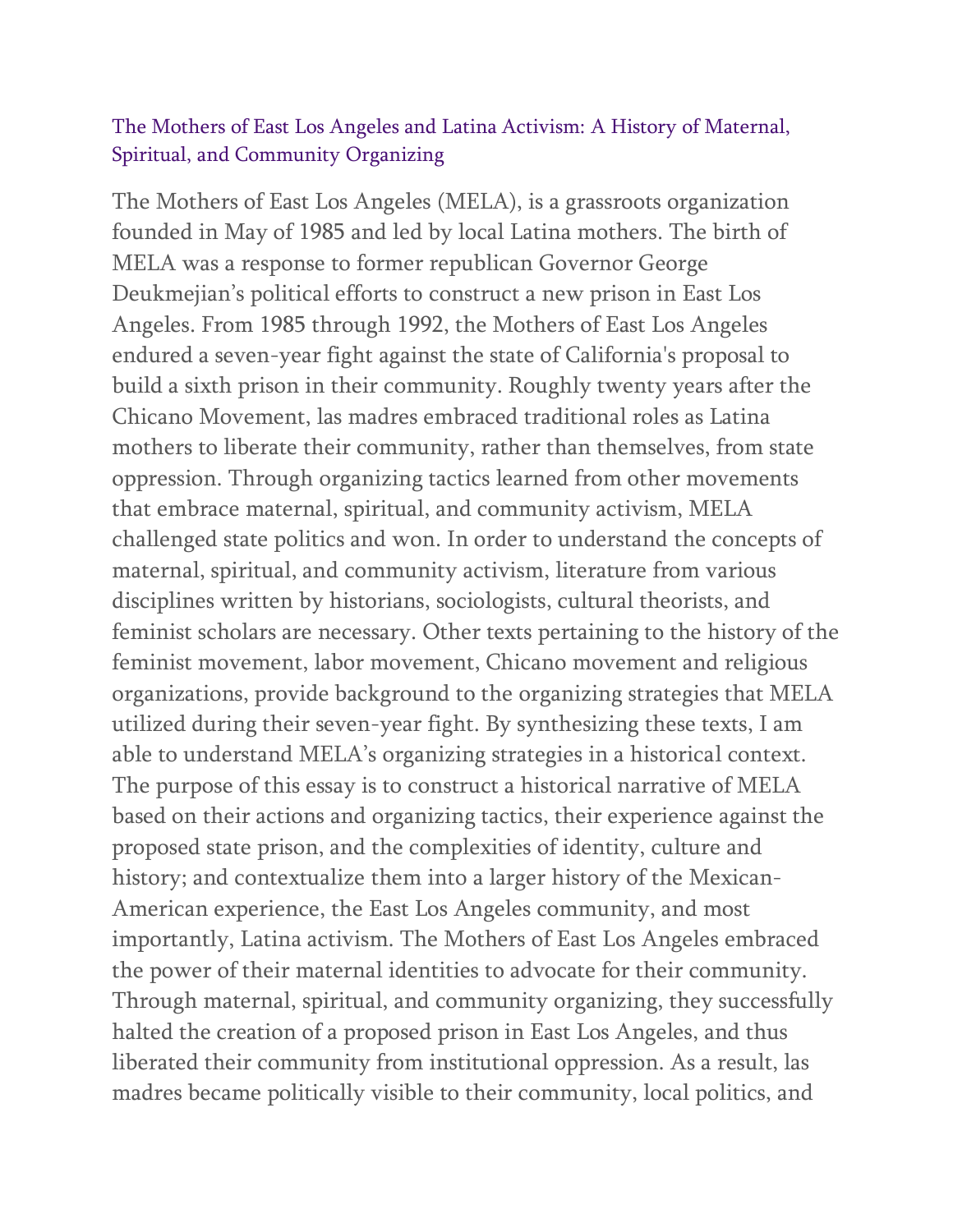other movements. After its successful campaign in discontinuing the construction of a sixth prison in East Los Angeles, MELA proves the significance of Latina activism in communities like East Los Angeles. Today, modern Latina grassroots organizations and movements embark on their activist journeys by learning from those before them and building on a history that now no one will forget.

### **Lillian Petruzzi**

#### Proposition 30 & Tax Arbitrage: The Effects on Prices and Yields of Tax-Exempt Bonds

On November 6, 2012, California's voters passed Proposition 30 which increased income taxes, for a seven-year period, of individuals earning more than \$250,000 per year (or couples earning over \$500,000 per year), effective with the 2012 tax year. Fama (1977) and Skelton (1983) find that nearly all tax-arbitrage in tax-exempt bonds is undertaken by financial institutions and, consequently, the tax rates of those institutions are the tax rates which determine the prices of those tax-exempt bonds relative to the prices of taxable bonds. Because Proposition 30 only changed individual income tax rates, this theory of arbitrage pricing implies that the change in individual tax rates would have no effect on bond yields in California relative to the yields on tax exempt bonds in other states. Quarterly returns of the Vanguard California Intermediate-Term Tax-Exempt Fund Investor Shares, Vanguard Intermediate-Term Tax Exempt Fund Investor Shares, and Vanguard Intermediate-Term Treasury Fund Investor Shares from 2006-2015 are examined to test the alternative theory that California Proposition 30 resulted in higher prices on taxexempt bonds issued by California entities and, thus, all else constant, lowered their rates of return. That would indicate that arbitrage undertaken by individuals determined the returns of tax-exempt bonds from California relative to the returns of tax-exempt bonds issued in other states. To account for changes in interest rates, two variables are created.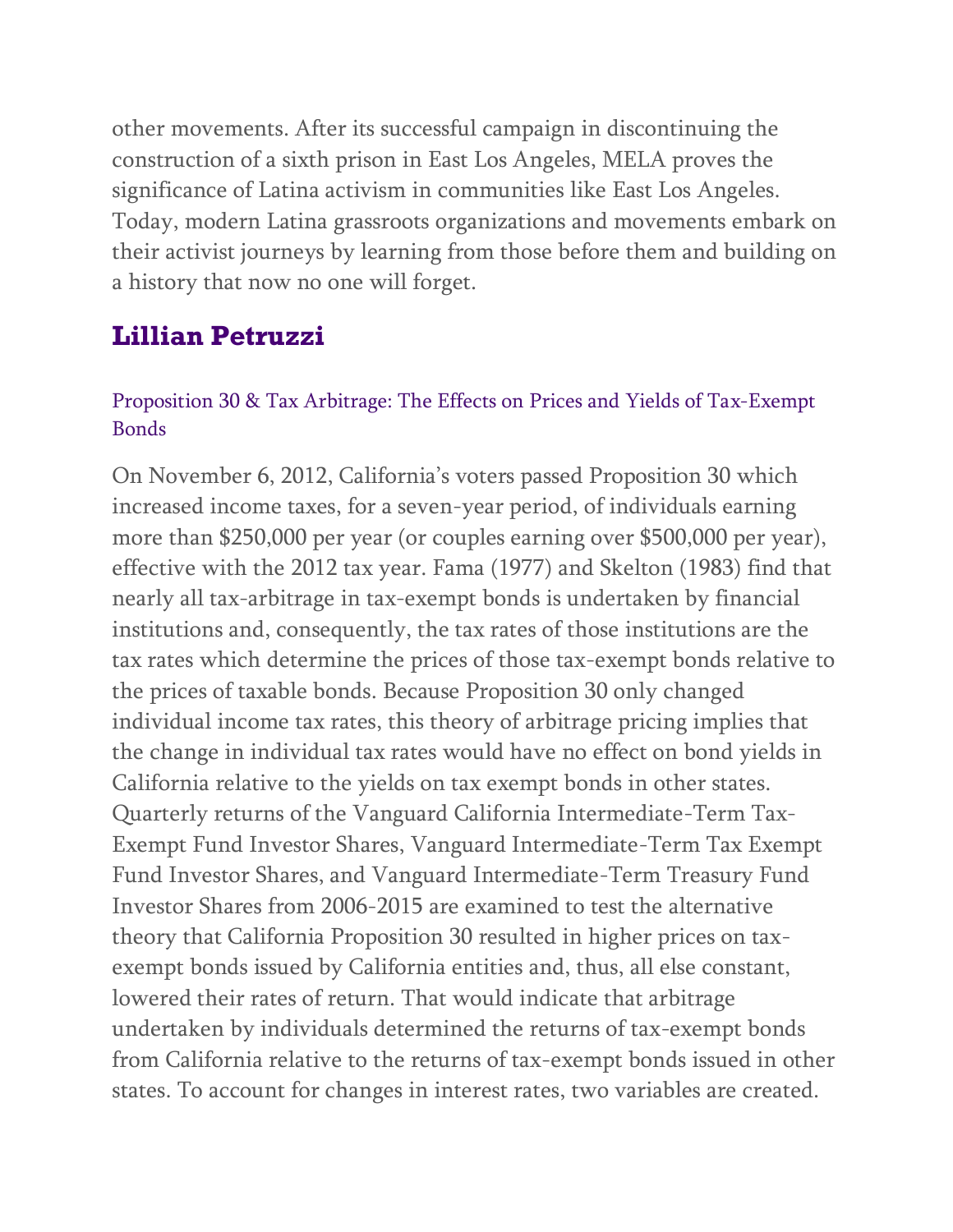The first shows the returns on Vanguard's California tax exempt intermediate term bond minus the returns on Vanguard's US Treasury intermediate Term bond fund, and the second represents Vanguard's general tax-exempt intermediate term bond fund less the return on the US Treasury intermediate Term bond fund. A dummy variable is also created to identify the period prior to the quarter in which Proposition 30 was passed. The coefficient of this dummy variable identifies the validity of my hypothesis.

## **Mirka Pojoy**

### Family Factors and Immigrant Students' Academic Performance: A Comparative Study of Asian and Hispanic Students

There has been rapid growth in immigration to the United States during the past three decades. Accompanying this increase has been the rise in the number of children from immigrant families that attend schools in the United States. This uses data from the Children of Immigrants Longitudinal Study and regression analysis to examine the relative impact of family related-factors on the academic achievement of Hispanic and Asian immigrant students. Second generation students reported on their own academic attitudes and behaviors. Parents also reported on their own attitudes and behavior. In addition, course grades were collected from school records. Family cohesion, parent-child conflict, parents' educational aspirations, students' educational aspirations, and present living standards were the primary factors explored in relation to grade point average (GPA). Findings show that family income levels and parentchild conflicts are important predictors of immigrant students' grade point average (GPA). When the empirical models were estimated separately for Asian and Hispanic student cohorts, different patterns emerged. The results indicate that different family emotional factors affect these two groups' GPA. These psychological factors are important in understanding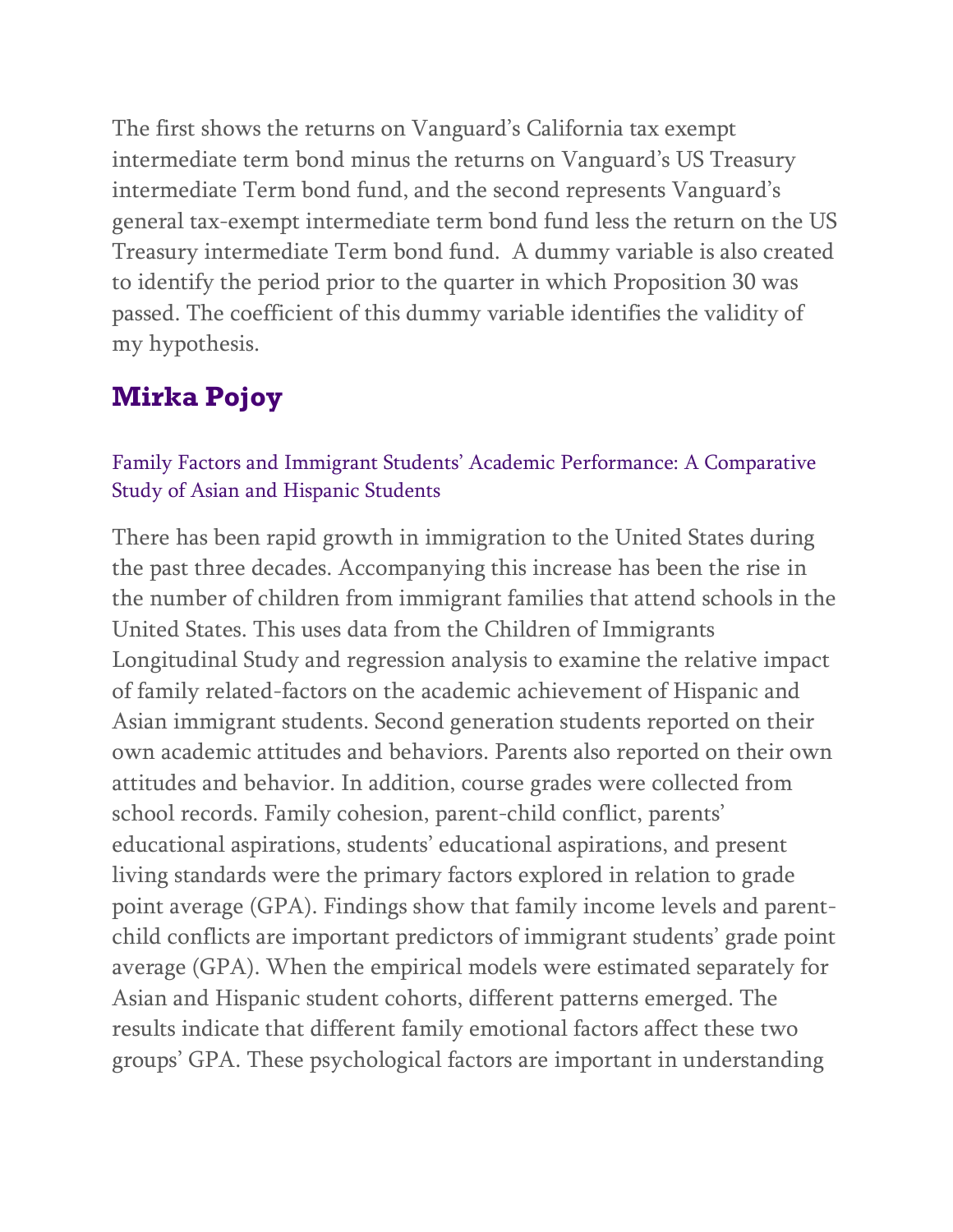the variation in academic performance among the second-generation immigrant students.

## **Aimme Real Arrayga**

#### Taking a Stand: Women's Influence on Immigration Policy

Immigration is a source of hot debate globally and within the United States. As nations attempts to address the issue of immigration within their respective country, we not only see different approaches to immigration policy being taken, but we also see organizations and activist groups take up different approaches to advocate for their issues. This paper will be looking specifically at women and how they are influencing immigration policy. Women are often discounted when discussing immigration policy and yet, not only are they often the most affected, but they are also very much involved in advocacy work. I will be focusing on the various ways in which women are going about influencing policy, how their goals and approaches might differ, and whether these might clash/ hinder each other. As scholarly migration work and policy makers have significantly overlooked women's experience & response to immigration, the ultimate goal of this paper is to highlight the work women have done and the role they play in influencing immigration policy.

## **Caley Rittman**

#### Community-Based Organizations and the School-to-Prison Pipeline

Students coming from low-income, underserved communities need more support than the public-school system can provide. The school-to-prison pipeline has resulted in inequitable discipline and special needs placements due to zero-tolerance policies. Implemented throughout the public-school system, regardless of the circumstances, force predetermined punishments, which have become increasingly harsh,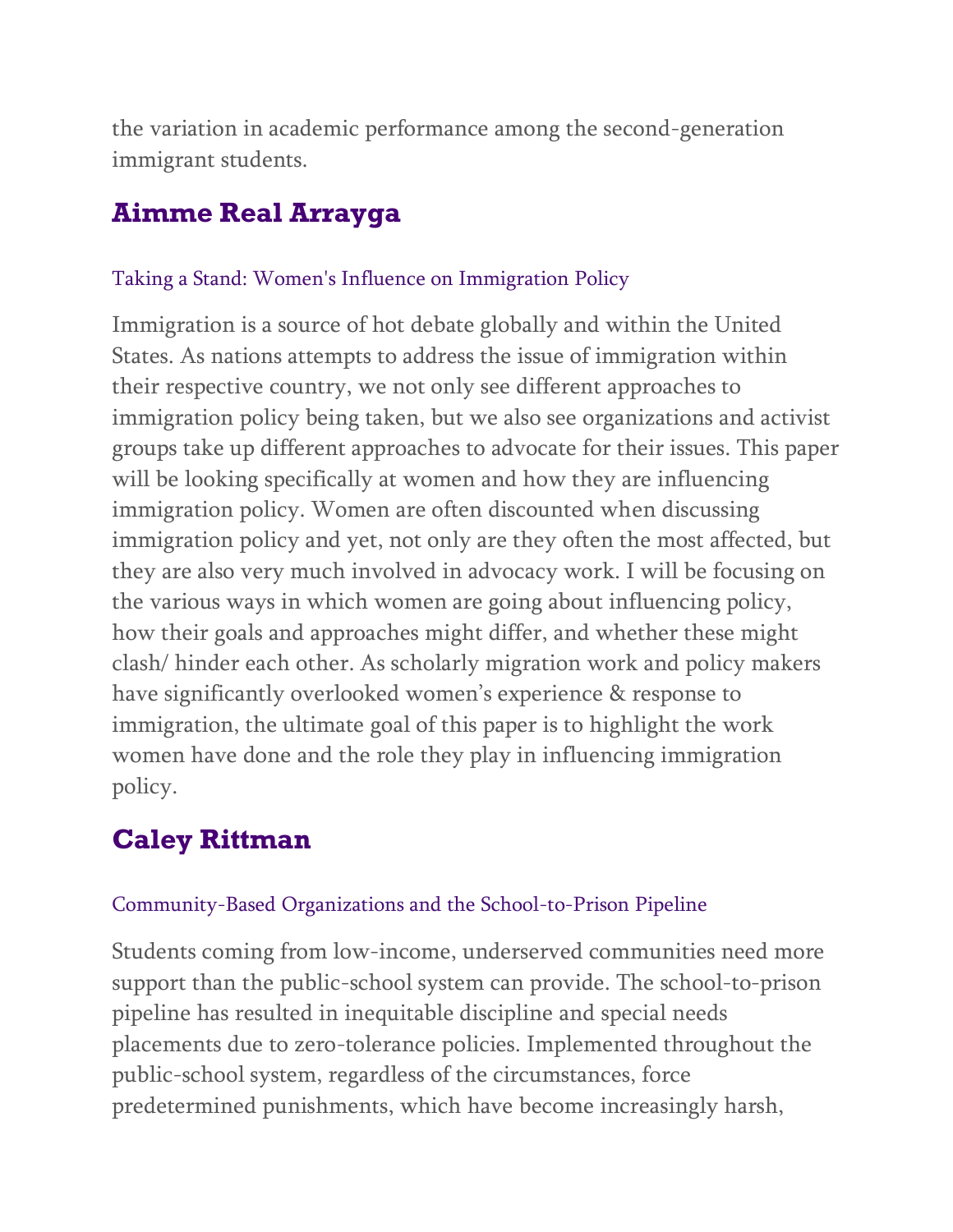especially towards students of color and students with disabilities. Due to inadequate resources allocated toward public education, the No Child Left Behind Act has acted as a race to the top, by schools receiving funding based on successful test scores. This has created the increased pushout of students based on low-performing test scores, thus the environment of schools transforming into the grounds for incarceration. This funneling of students from schoolhouse to jailhouse has been called the school-toprison pipeline. Since the public educational system is failing students, families and further future generations, community-based organizations are stepping into save the system's shortcomings. Through interviewing representatives of eight community-based organizations in California, and collecting seven surveys, this article examines the effectiveness of their work based on suggestions from previous scholarly research. This article attempts to answer how community-based organizations, as a grassrootssocial-movement is assisting with end of the school-to-prison pipeline. Findings indicate a focus on graduation, as well as holistic support from the surrounding community, family, and school systems. Although there is a severe lack of funding and support from within the public education system, community-based organizations thrive on philanthropic donations, and share similar goals, which aim towards working with student's individual goals, supporting them with direction to gaining a college degree, and promoting family and community support. The execution of the goals from the community-based organizations is essential to providing equal educational opportunities to transform the public education system, into less-centralized spheres of power by serving all children regardless of social and cultural capital accumulated in their youth to further expand upon their life choices to allow for better future opportunities beyond prison bars.

### **Susan Rosett**

Poverty and Food Security: How Income Affects Access to Food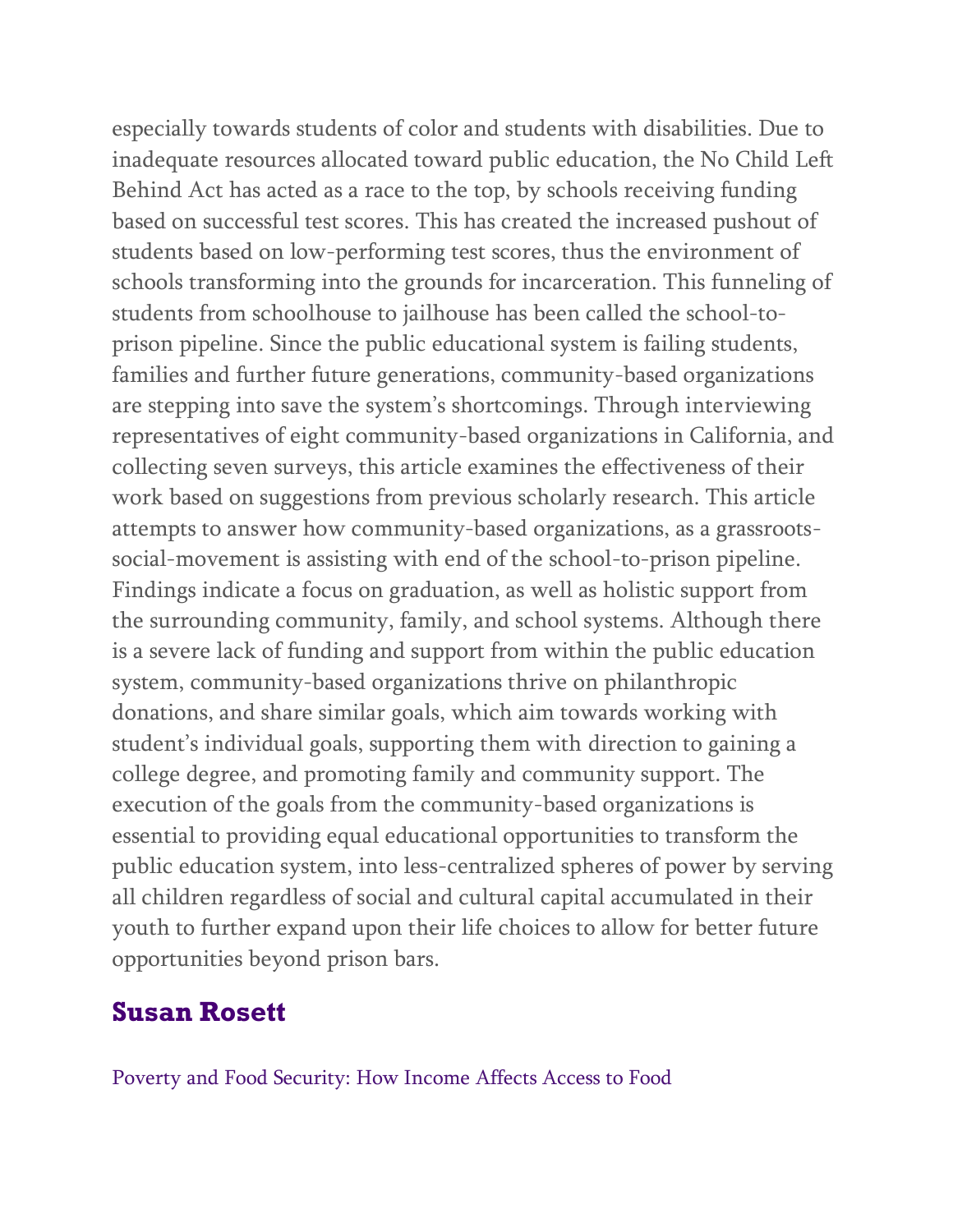This study investigates the relations between income, food security, and hunger. Despite the general high standard of living in the United States, surveys show that access to sufficient amounts of food continues to be an issue for low income families. This study adds to our understanding by examining data from the 2010 Current Population Survey (CPS) and its Food Security Supplement, which provides both measures of food security and several other important variables that have been identified by prior studies to be drivers of food security. The 2010 reference period is important as it immediately follows the financial crisis of 2007-08 and the corresponding recession of 2007-09, significant economic events that likely exacerbated food security issues. Utilizing the Ordinary Least Squares (OLS) regression technique, the relation between food security and income is estimated while controlling for several key explanatory variables provided (e.g., education, race, family structure, and participation in Federal food programs). The results illustrate that income affects food security. More specifically, the analysis reveals that income has a significant positive correlation to food security, while income squared has a significant negative correlation with food security. This non-linear relationship suggests that as income increases so too does food security until a certain income level is achieved, beyond which food security is no longer affected by additional increases in income. Using both OLS and logit specifications, additional results reveal similar relations between the income and the likelihood of going hungry during the year.

## **Magnolia Salinas**

#### Investigation of Soil Bacteria with Antibiotic Properties Against Known Resistant Bacteria

Antibacterial resistance is a growing issue that has affected countless health care facilities and bares a huge problem for future antibiotic treatments. As pathogens continue to evolve and grow at a faster rate than new antibiotics can be produced, existing antibiotic treatments will soon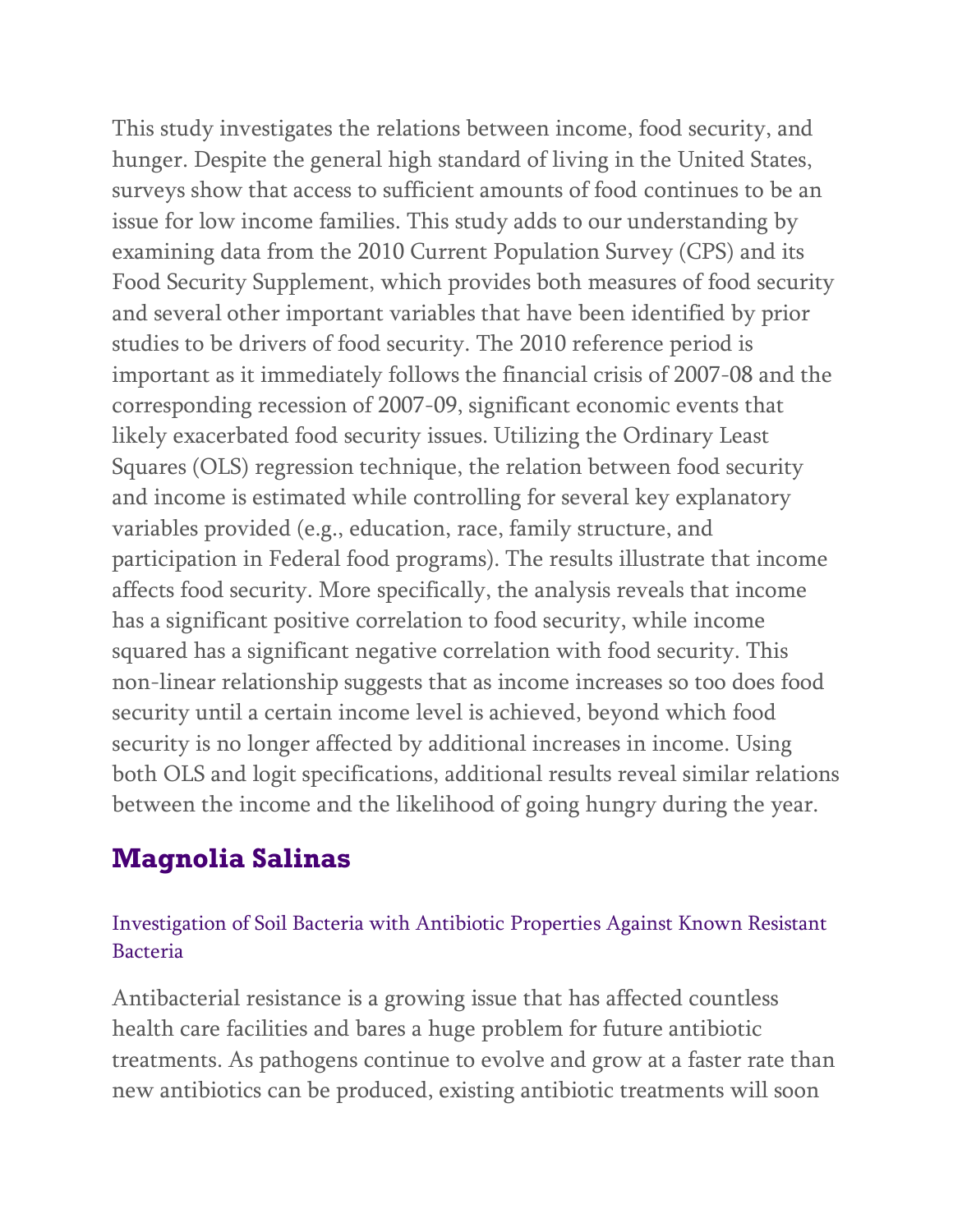have little to no potency against them. Interestingly, a few studies have demonstrated potential sources of stronger, naturally produced antibiotics, which are derived from bacteria strains found in the natural soil environment. Therefore, this study focuses on finding bacteria species that may produce antibiotics against known antibiotic-resistant bacteria, Staphylococcus aureus. Additionally, we focus on the expression of genes HIF-1a, RecA, and LexA, which are known to affect the pathway of the Fenton reaction that induces cell death, using PCR. Briefly, bacteria samples were collected from soil in a local garden, grown on LB agar plates overnight, and formed colonies were inoculated in various nutrient broths over 11 days for enrichment. Enriched bacteria samples were then spotted on a lawn of Staphylococcus aureus and assessed for the development of a zone of inhibition, indicating antibiotic activity. Lawns of Escherichia coli were used as the positive control, as this bacterium is known to have low antibacterial resistance. Our preliminary findings, demonstrate the ability of soil bacteria to produce antimicrobial products against S. aureus, as demonstrated through the formation of zones of inhibition. Future PCR tests will determine if genes responsible for antibiotic properties are present in the soil bacteria.

# **Sayal Shahi**

### Aang San Suu Kyi – Her fight for Democracy

This research paper will examine the involvement of Ang San Suu Kyi, a social democratic stateswoman, politician, human rights activist, president of Myanmar's National league for Democracy party and a noble prize winner in her fight for the democratization of Myanmar. It will argue that regardless of Suu Kyi being under house arrest for decades, her presence and peaceful resistance to military ruled Burma (now Myanmar) influenced the Burmese people to lead a movement for a democratic country. It will briefly look into Myanmar's political history and the country's struggle for democracy while focusing on Suu Kyi's major role in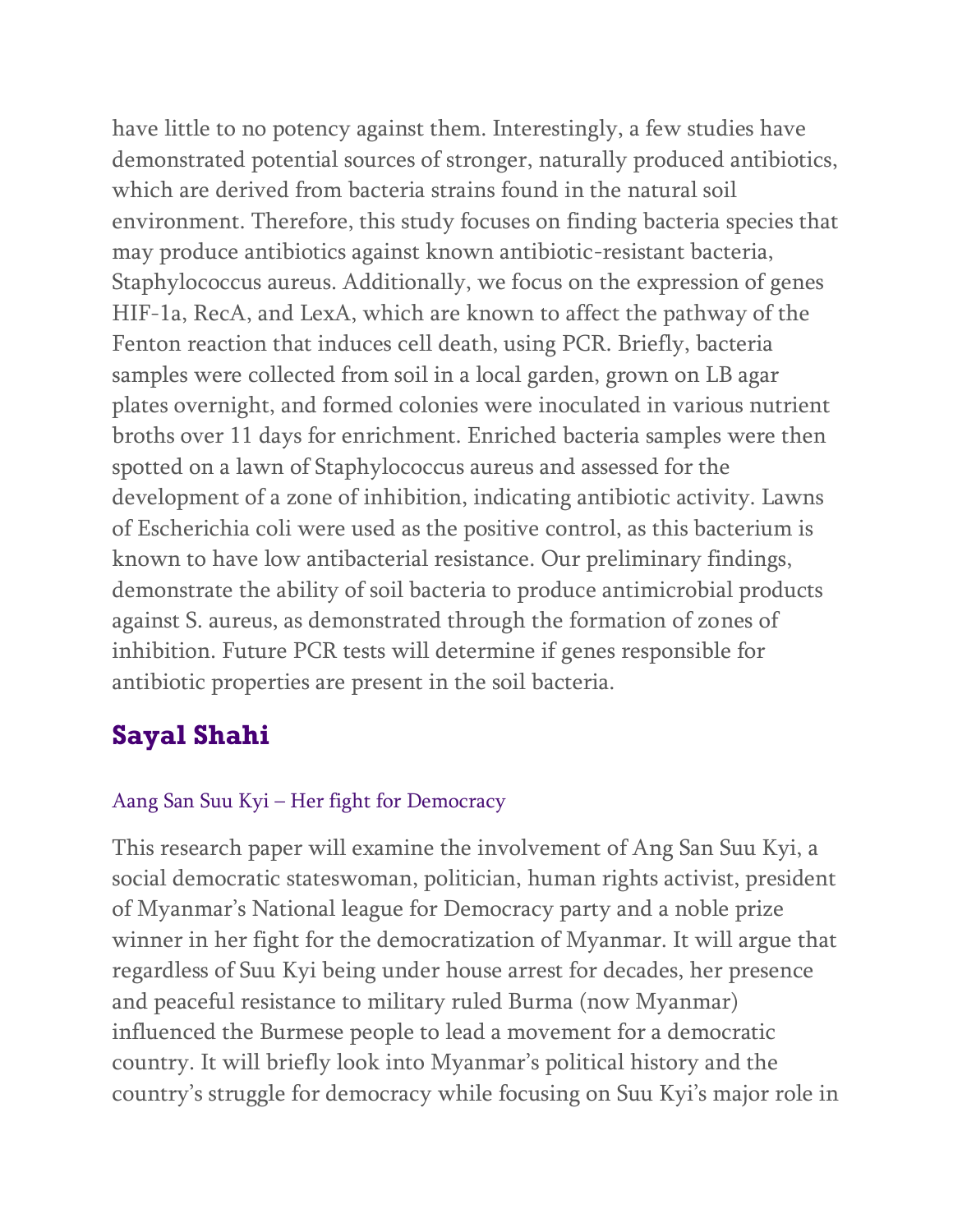advocating for human rights and freedom. It will look into Suu Kyi's journey from the very beginning of her struggle until the first openly held election in 2015 at Myanmar. It will briefly illustrate her personal life including her childhood, her father and her marriage, while focusing on her decision to comeback to Myanmar and her leading the non-violent movement for democracy. It will also look into her influence by other non-violent activists such as American Civil right movement leader Martin Luther King Jr. and the India's freedom fighter Mahatma Gandhi.

## **Nathan Silva**

#### Cultural and Gender Specific Aggression in Childhood

This literature review examines the relationship between a child's culture and their level of aggression in childhood. Other areas of interest include gender specific aggressive actions focusing on key terms like physical aggression and relational aggression. Past research suggests that children from Europe, Asia, and North America all express their emotions through aggression differently, with much of their behavior stemming from mimicking their parent's actions. Children in China respond positively in school to punishment, hazing, and aggression from their parents at home. Conversely, in Europe and North America aggressive actions from parents to children results in negative school performance. This literature review also analyzes the many systems in a child's life (primarily focusing on home, school, family, and friends) and the effects they have on a child's aggressive behavior. Bronfenbrenner's Ecological systems theory outlines the effects of systems on a child's development, emphasizing the role of environment. I apply Bronfenbrenner's systems theory to the topic of aggression while also combining and comparing multiple scholar's perspectives including Vygotsky on cultural and gender specific aggression. The overall question this paper intends to shine light on is how children express aggressive behavior and why they do. Are the reasons biological, environmental, cultural, or a combination of all? Strengths of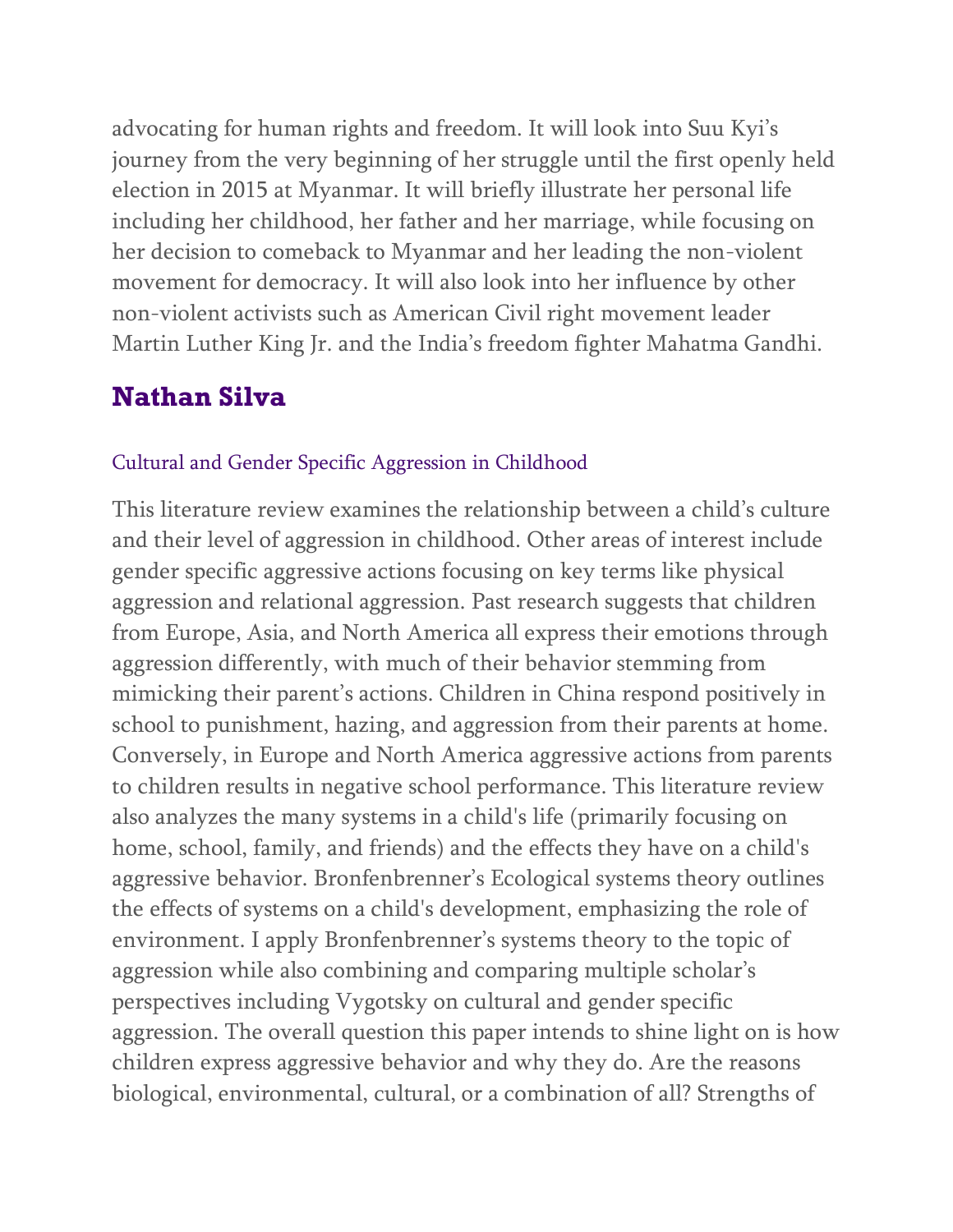this this topic include new research and conclusions constantly being published, and also the credibility of the researchers who are producing the work. Limitations include small sample sizes in many studies and not knowing the degree of randomness in the selection of participants. Results show males being more physically aggressive while females use predominantly relational aggression. If a child is brought up in a culture or environment where they observe or experience aggression towards them, they will act out with aggressive actions in one or many of the systems in their life.

## **Christine Spellman**

#### Examining the Role of Parenting in Childhood Anxiety

Childhood anxiety disorders, characterized by excessive symptoms of fear, worry, and negative mood states, are the most common psychological disorder of school-aged children. Persisting symptoms of anxiety may lead to academic difficulties, low self-esteem, peer conflicts, and depression among children, often carrying over into adulthood. As childhood anxiety is associated with negative effects, discovering risk factors that contribute to anxiety may play a role in prevention and treatment processes. Multiple studies conducted suggest a direct correlation between parenting styles and behaviors and the onset of childhood anxiety. The current literature review seeks to examine several parental factors linked to childhood anxiety such as parental control, warmth, and modeling anxious behaviors. As discussed in several studies, parental control may be a lead factor in the persistence of anxiety in children, as controlling parenting is associated with lack of independence and the inability to cope effectively during times of heightened stress. Reduced warmth is another factor found to be in connection with anxiety, suggesting that the less warm and responsive parents are to their child, the less likely the child is to communicate their feelings regarding their symptoms. Numerous studies also suggested a linkage between parents who model anxious behaviors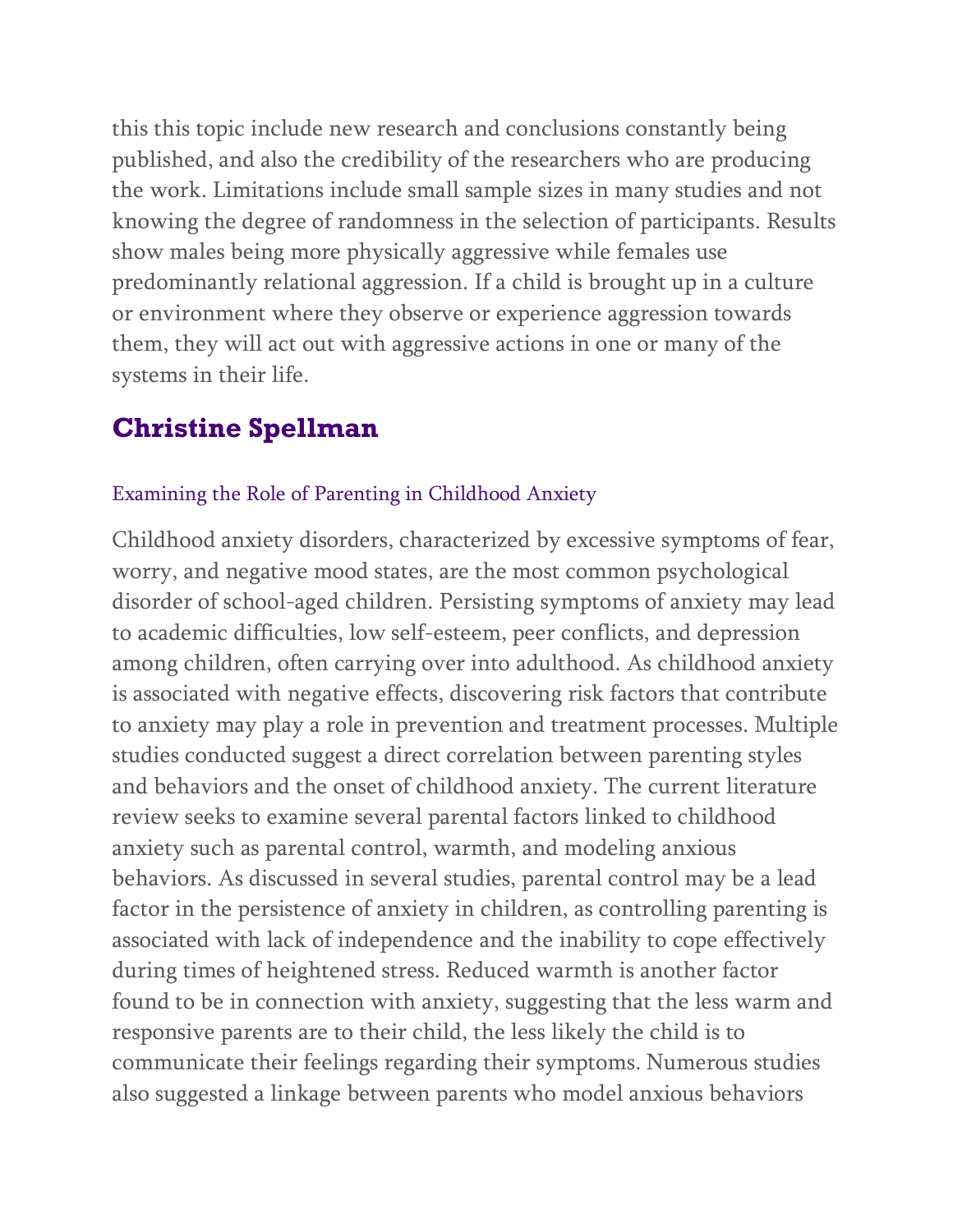and childhood anxiety, as constantly voicing caution or discussing outcomes as unresolvable or catastrophic may lead the child to believe they have no way of developing coping strategies during situations that may arise. The findings suggest that parental involvement in treatment for childhood anxiety disorder made overall impacts on symptom reduction. Further examining the role of parenting on symptoms of childhood anxiety may increase the effectiveness of treatments and provide additional insight on prevention strategies.

# **James Suri**

### Challenging Socially Constructed Gender Norms: Nelson and Winnie Mandela

Women have an undeniable role in war and conflict. However socially constructed gender stereotypes take this role away from women and instead turn the differences between men and women into something binary. I plan on comparing Nelson Mandela to Winnie Mandela during the conflict in South Africa. The fundamental question I will be examining is why did Winnie resort to violence while Nelson took the peaceful route? In order to answer this question, I will rely on biographies of both their lives and scholarly articles written on them. Of course, by using secondary sources we can only examine what scholars believe about these two figures. This project will be normative as opposed to empirical, as I will be using my research to help deduct why Nelson and Winnie acted in the ways that they did. In order to analyze this data, I will find the key phases in their lives that led them to shift either towards violence or towards peace. I think that it will be interesting to use Nelson and Winnie Mandela as they were both part of the same conflict in the same historic period, they were husband and wife, they both challenged gender norms, and both switched positions on how to reach peace.

# **Shirley Thao**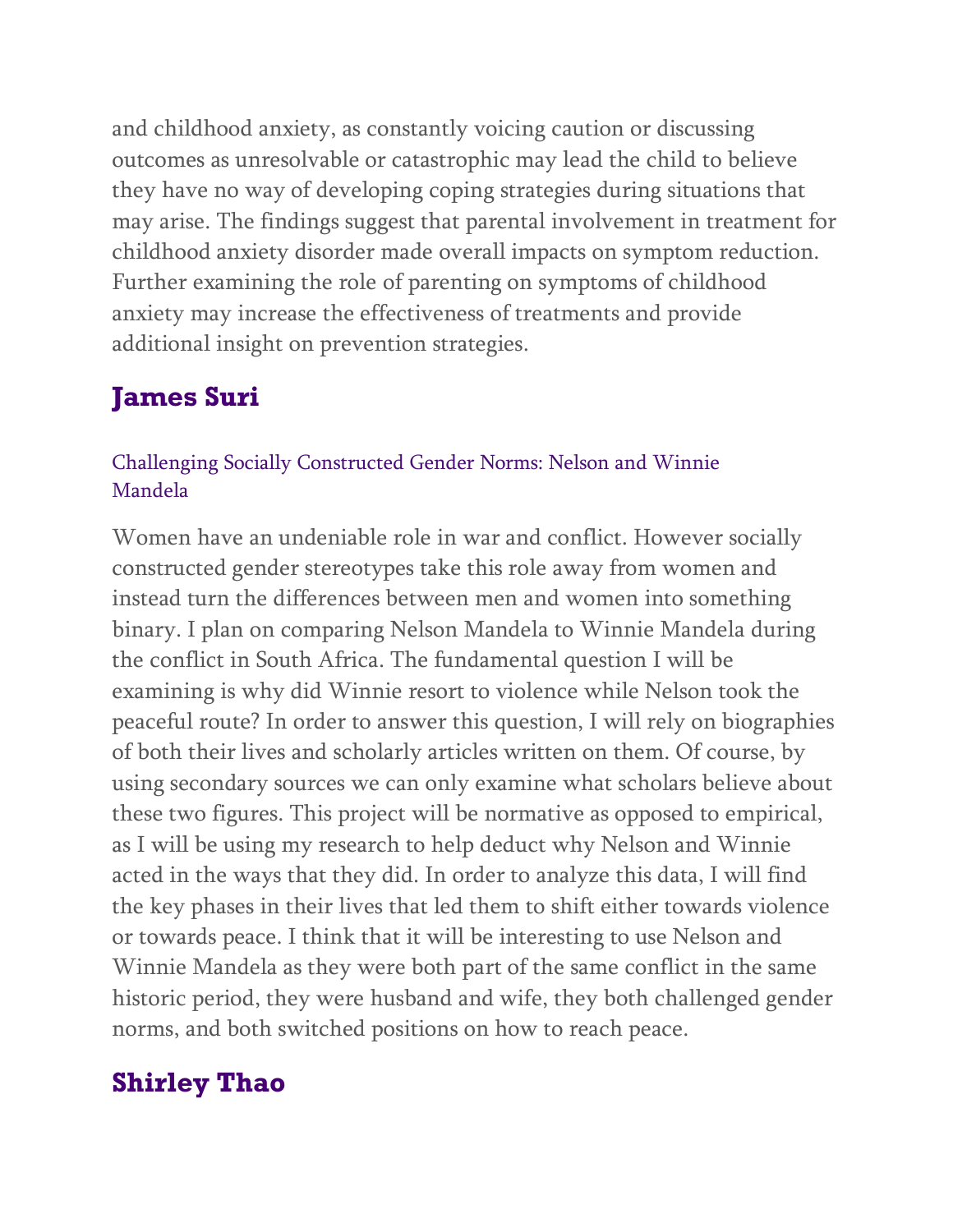#### Hmong Literature in Diaspora: Narrative Strategies, Cultural Preservation, and Reconciling with Trauma

The mass migration of the Hmong to the United States was catalyzed by the communist occupation of Laos, the United States' withdrawal from South East Asia, and the Hmongs involvement as "collaborators" with the Americans during the Vietnam War. The Hmong, an ethnic minority living in the mountains Laos, were quickly caught in the crossfires of war as conflict in nearby Vietnam escalated. After Laos's fall to communism, thousands of Hmong, many of whom were former guerilla fighters alongside the Americans began the migration from Laos into the refugee camps out of genocidal fear. It has been 41 years since the first of the Hmong began arriving in the United States; in that time a generation of Hmong Americans have come into their own and are beginning to claim a space in literature. This new generation, growing up in America, has access to education, to a writing system, and the freedom to tell their stories without communist and colonial persecution. My research looks at the rising area of Hmong Literature and how its emerging writers are utilizing narrative to reconcile with the trauma of diaspora as autoethnography. Specifically, my work examines the narrative strategies of contemporary Hmong writing and its juxtaposition with the oral traditions of the generations that came before. I look at the formation of Hmong Literature through a survey of writings across genres that are from the perspective of 1.5 generation and 2nd generation Hmong Americans. Through this research I will frame Hmong American Literature as one that begins in a historical moment and attempts to reconcile with the trauma of refugeeism through the act of storytelling.

### **Nicoletta Torre**

#### The Bosnian War's Impact on Women

Women play a huge role in war and peace because they have agency just like men. The line between the private and public sphere has become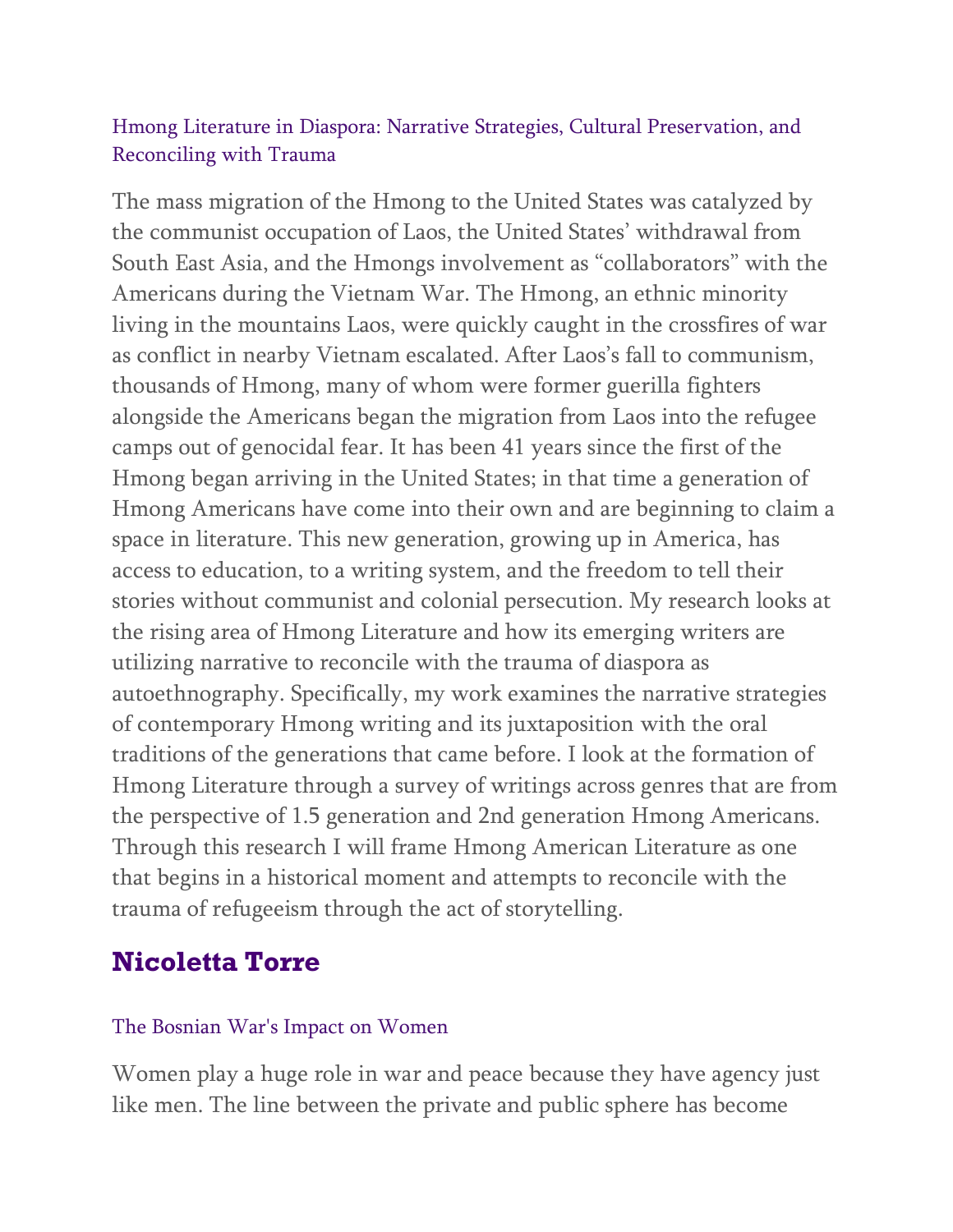blurred and women are becoming more involved rather than taking on traditional roles. Women in war, especially during the Bosnian War, have been subjected to many war crimes such as rape and even the struggle to be represented or participate in negotiations for peace. Women involved in the Bosnian War were taken advantage of by men through measures such as rape, assault, or other forms of violence. Raping and sexually violating a woman, has been used as a weapon of war, creating serious trauma and issues for the women involved. In addition, these war crimes have made women's political involvement incredibly difficult, but the women in the Bosnian War are motivated to be seen and heard. Women have played many different roles in the Bosnian War, but each role was impactful to the conflict. Whether women did nothing, became politically active, participated in the conflict or fled from the scene, their role was extremely significant. This paper will demonstrate the struggles and impact of the women involved in the Bosnian War. A woman being subjected to rape is a huge factor for the Bosnian War and this paper will show how women were affected from these war crimes plus other types of violence. In addition, it will show women's decision to participate or flee from the scene. This paper will exemplify how significant and traumatic the Bosnian War was for women and how they coped with the difficulties of the war.

## **Christopher Torres**

#### Hedonic Pricing Model of Used Cars, 2011-2012

With a more recent concern on the impact of CO2 emissions on global warming and the environment, there has been a relatively strong focus on reducing reliance on fossil fueled transportation. The National Program for greenhouse gas emissions and fuel economy standards was developed by the EPA to improve the national mpg average to 54.5 mpg by 2025 and is projected to cut 6 billion metric tons of greenhouse gas emissions over the lifetimes of vehicles sold in model years 2012- 2015. This program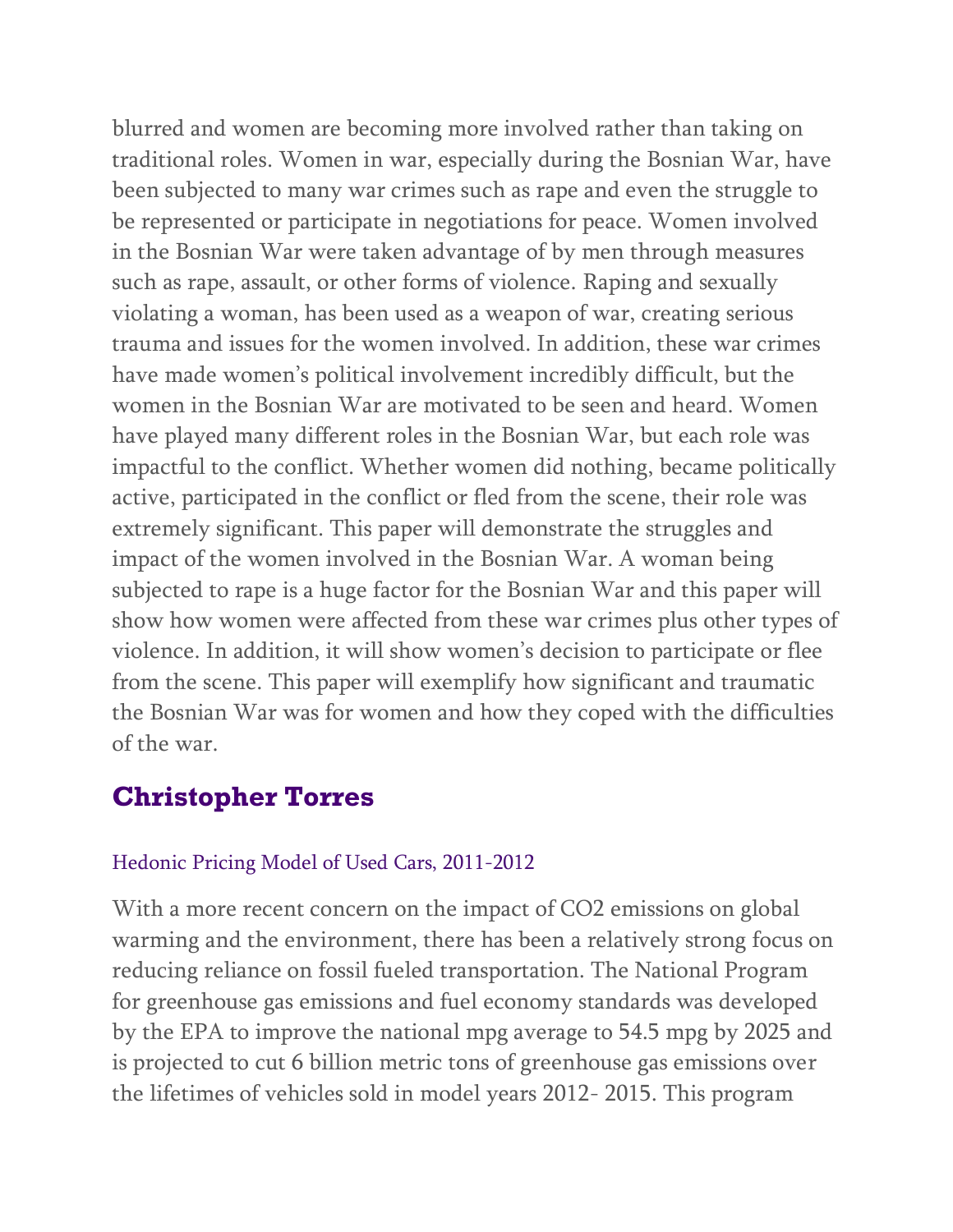applies to light duty cars and trucks in two phases: 2012- 2016 (first phase) and 2017- 2025 (second phase). Light-duty vehicles are currently responsible for nearly 60% of greenhouse gas emissions. In the US, the National Highway Traffic Safety Administration (NHTSA) has set standards to increase Corporate Average Fuel Economy (CAFE) levels, which will improve fuel and energy efficiency. In this paper, fuel consumption is used a measure of energy efficiency and will be the focus variable. The data set used in this paper was created using official MSRP of each vehicle observation of the top five selling vehicles according to Edmunds.com. The data will be used to estimate the model and to determine the extent to which fuel efficiency impacts the vehicle's MSRP. By running a semi-log regression model, the percent increase in MSRP for more energy efficient vehicles can be determined. The variables in the regression are as follows: MSRP, fuel consumption, miles on odometer, engine size, horsepower, gross weight, fuel capacity, and six dummy variables. The dummy variables are commercial segment (car classification used for purposes such as description, categorization, and regulation), vehicle brand for the top five selling models of the years 2011 and 2012 (Ford, Toyota, Chevrolet, Honda, and Nissan), number of seats, extra equipment (air condition, navigation system, and Electronic Stability Control), drive system, and the number of gears in the gearbox.

## **Christopher Turcios and Edwin Bennett**

Development of Quantitative Assay for Measurement of Fibrolase Activity of Fibrinolytic Enzyme Extracted from Agkistrodon Piscivorus Conanti Venom

In the past, many fibrinolytic enzymes have been extracted from various snake venoms and have had implications as serving as potential treatment for myocardial infarction and cerebrovascular insults. However, there must be a means of quantifying the fibrolase activity so as to report data beyond observation. We have approached this issue by aiming to develop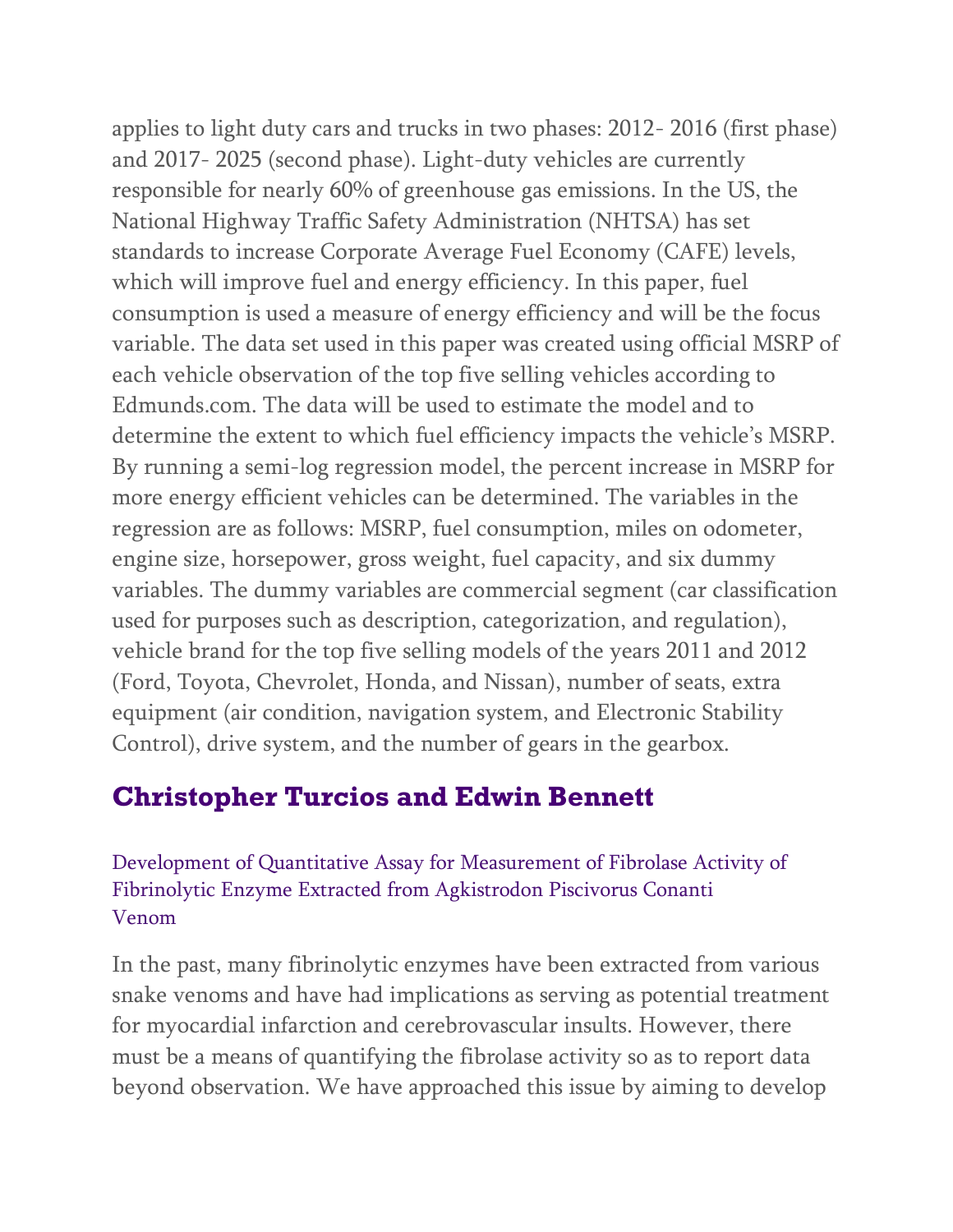a quantitative assay for the fibrinolytic enzyme found in Florida Cottonmouth (agkistrodon piscivorus conanti) venom. Thus far, we have partially purified the snake venom. During our purification process we have employed hydrophobic interaction chromatography utilizing 0.1 M HIC and HIC B buffers at pH 6.8 as well as hydroxyapatite chromatography utilizing .5 M HAP A and HAP B buffers first at pH 6.8 and then as a pH gradient of 5.7 and 8.0, respectively. Using Bradford assays we were able to collect 32 fractions (peaks 1), and finally we divided the fractions into 3 samples (Samples 0, 1, 2) based off peaks 1, 2 and 3. The Fibrin Plate Assays supported that the fractions collected contained activity as the fibrolase enzyme digested the synthetic fibrin polymer leaving a hole in the once solid matrix. Our gel electrophoresis results showed thick band density of the major band around 23,000 daltons which corresponded to the molar mass of related fibrolase enzymes signifying a generous amount of protein. Over time, the amount of miscellaneous, minor bands showing up decreased therefore supporting that our purification was increasingly successful. After the first chromatography step we determined that we specifically obtained 0.83 mg/mL of protein whereas thereafter we had on average 0.32 mg/mL for the 3 divided samples. This decrease in protein concentration leads us to believe that the purification has been successful, however, this will be ultimately determined in the subsequent development of the quantitative assay.

## **Olivia Valdes**

### The Effects of Social and Mass Media on the Psychological Development of Adolescents

The media's effect on the psychological development of adolescents is a new topic that has been studied and yielded multiple results. This literature review is focused on how the media influences adolescents, or children in the second decade of life, because of how impressionable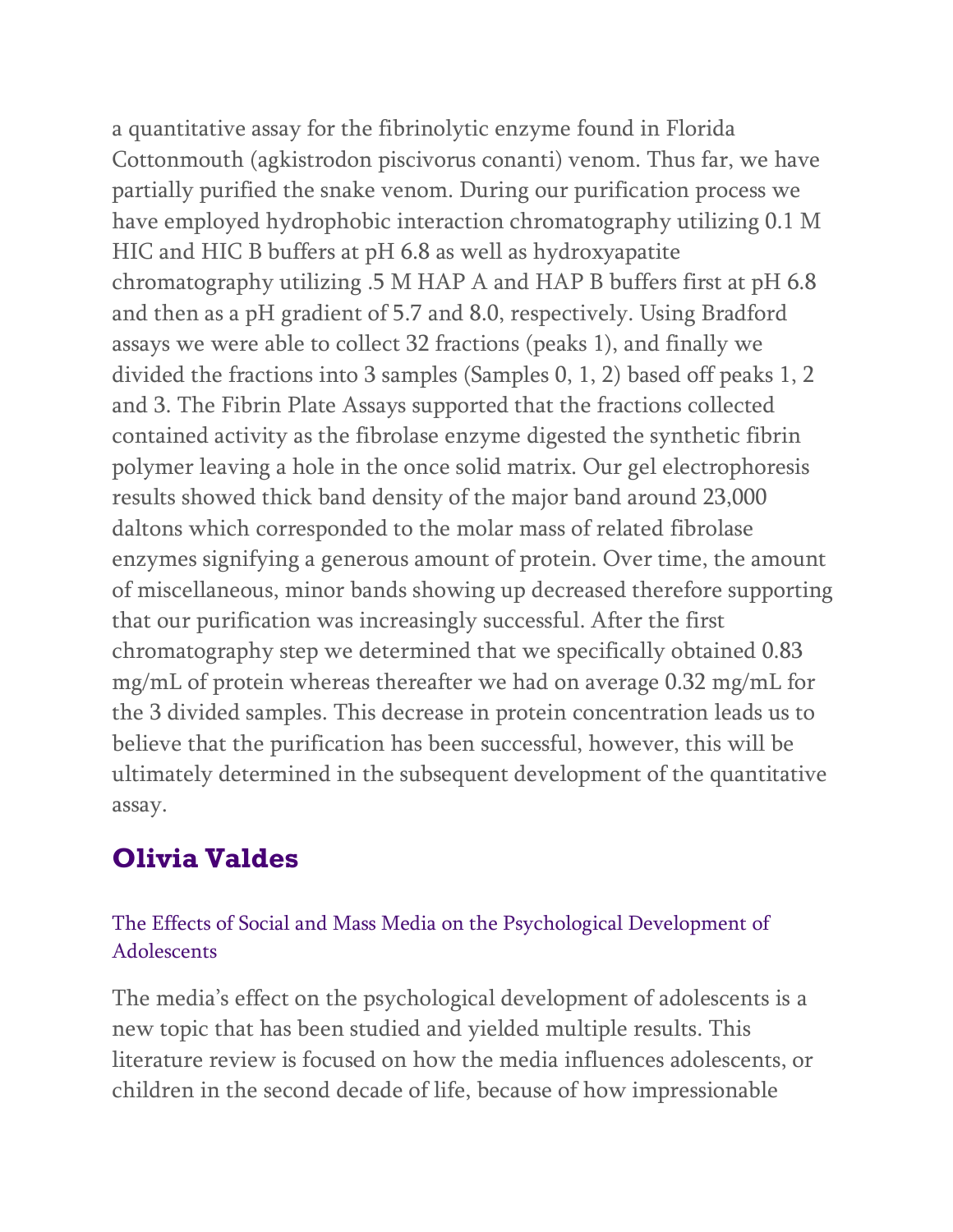humans are at this stage in life. As the physical effects of adolescence are occurring earlier in life for children in industrialized countries, the media is affecting psychosocial development earlier and is becoming increasingly important as technology expands. The media is one piece of the bigger puzzle of psychological development. Although the media does not typically lead to the development of eating disorders, it does influence poor body image, disordered eating habits, and competition between peers during adolescence. Differences between genders have been studied and it is suggested that males and females are both affected by the medias influence in regard to body image and life satisfaction. Culturally, Caucasian females seem to be influenced the most by the media in regard to body image, but other races and ethnicities have been affected as well. Different types of media and their effects are described as well as intervention and media literacy programs. According to interviews, adolescents know the media depicts unrealistic body ideals, but many still aspire to be "perfect" and will participate in risky behavior to do so. The psychological wellbeing of adolescents is incredibly important and media outlets should be aware of the power they hold.

## **Andres Vega**

#### Identity of Women in Contemporary Japan

This paper will focus on several aspects that are related to Japanese women in present day Japan while looking at different areas that aid in promoting their identity to be equal to their male counterparts. Over the past 140 years, the Japanese nation has undergone drastic measures uplifting the status of women, which we can now see in contemporary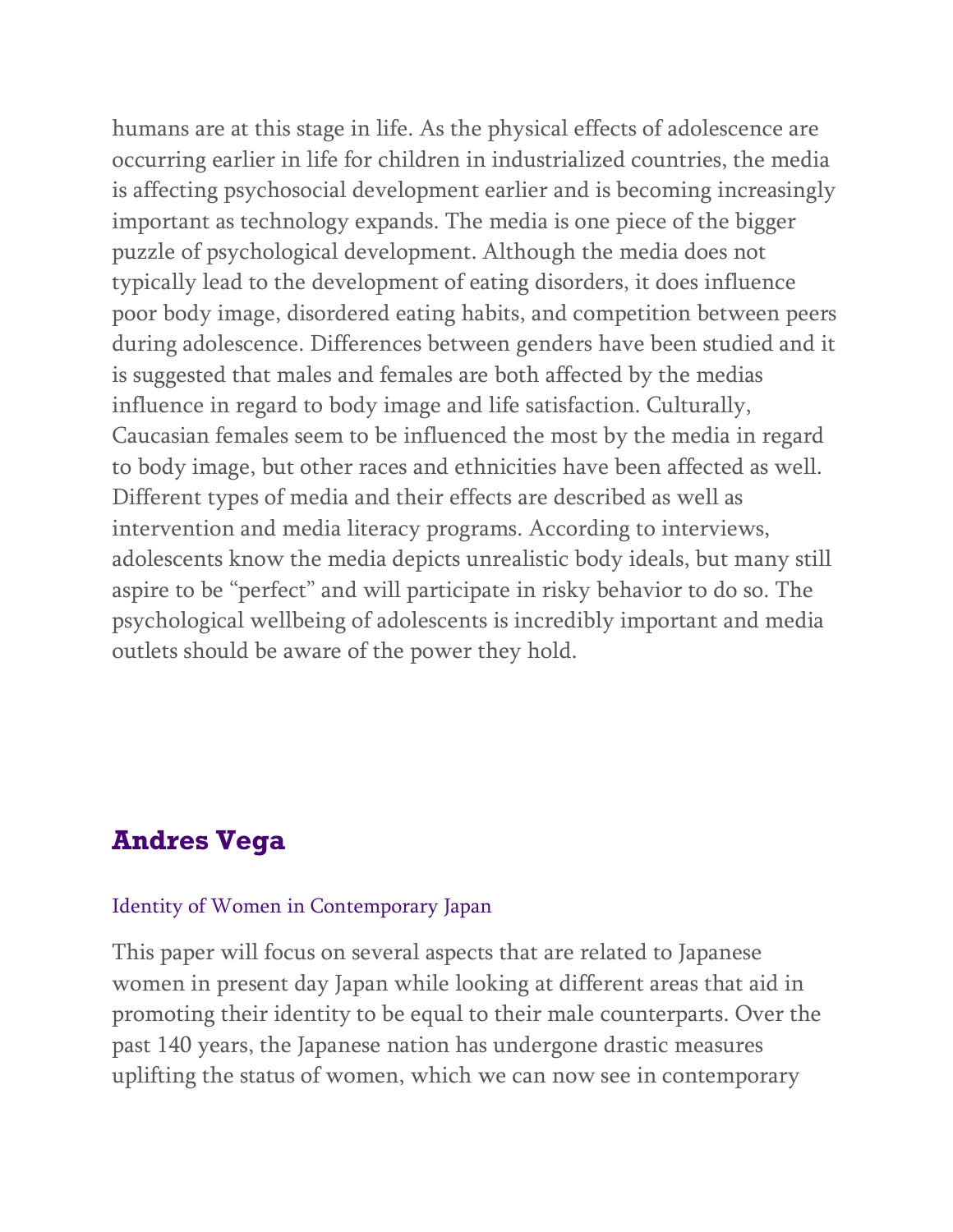society. Women have dedicated their lives to uphold the current status quo in almost every sector of society, presenting a competitive environment for all genders. For example, Japanese women's identity in the education sector has significantly been transformed by allowing them to participate actively in several areas such as politics. The position of women in the education sector had previously been undermined by the Japanese culture that emphasized women participating primarily in household- related activities, what we think of as the "private" sphere. However, with the introduction of laws to the country, such as the right to access and acquire education in any institution across the nation, women in Japan have significantly been empowered by this. They are competing with their male counterparts in different positions. The different roles imposed on the Japanese women in the contemporary society in various areas of activism and politics thus offering an interesting paradox. The most recent data shows that majority of women in Japan have engaged in politics thus occupying different positions in the ruling government. Lastly, women have had an upper hand in the economic sector of Japan by getting involved in various activities such as large scale and small-scale businesses. This is observed in the commercial sector in Japan where the labor provision by women became the key to the nation's economic success.

## **Lisardy Velasco**

What About Us? A Student Perspective on the Accessibility of Community College Transfer Resources

The purpose of this research project is to analyze the perception students have towards the accessibility of transfer resources at three community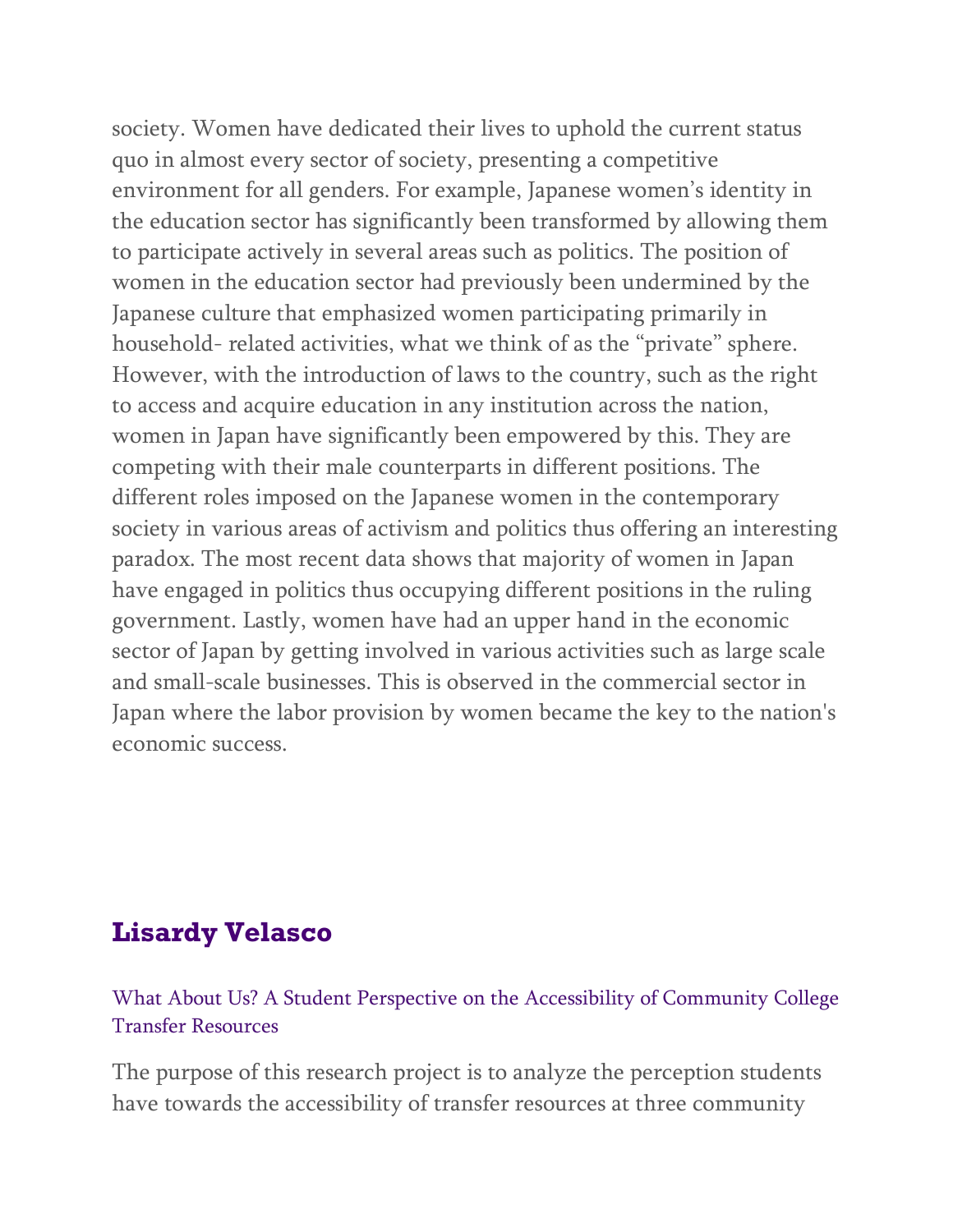colleges located in greater Los Angeles. It is understood that community colleges serve underrepresented students attempting to transfer to traditional four-year institutions. However, the majority of students who are attempting to do so are not successful. The combined transfer rate from the community colleges participants attended to the CSU and UC systems is 3.34% (The California State University & University of California, 2016). Due to the current statistics, this research project attempts to provide an answer as to why community college students are not transferring at greater rates. I hypothesize that current students perceive transfer resources, such as advisors, as tools that are not easily accessible. This topic needs to be given attention because it is currently impacting historically disenfranchised communities such as Latinos, African Americans, and Asian Americans which make up the ethnically diverse population of Los Angeles. A survey was administered adjacent to the community college participants attended. Participants were randomly selected individuals who identified as current college students. The data collected contradicts my original hypothesis, which was that there was a lack of accessibility to transfer resources. Data shows transfer resources are accessible; however, students are not meeting with transfer advisors because they lack the proper knowledge of the differing roles of these institutional agents. This research project contributes to the awareness of the challenges community college students continue to face as they attempt to transfer to traditional four-year institutions. Additionally, this research highlights current transitional programs of community colleges that are working to increase transfer rates so that students can further their education at a traditional four-year institution.

# **Julia Vergara**

Purity in the Special Period Era of Cuban Tourism as depicted in '7 días en la Habana'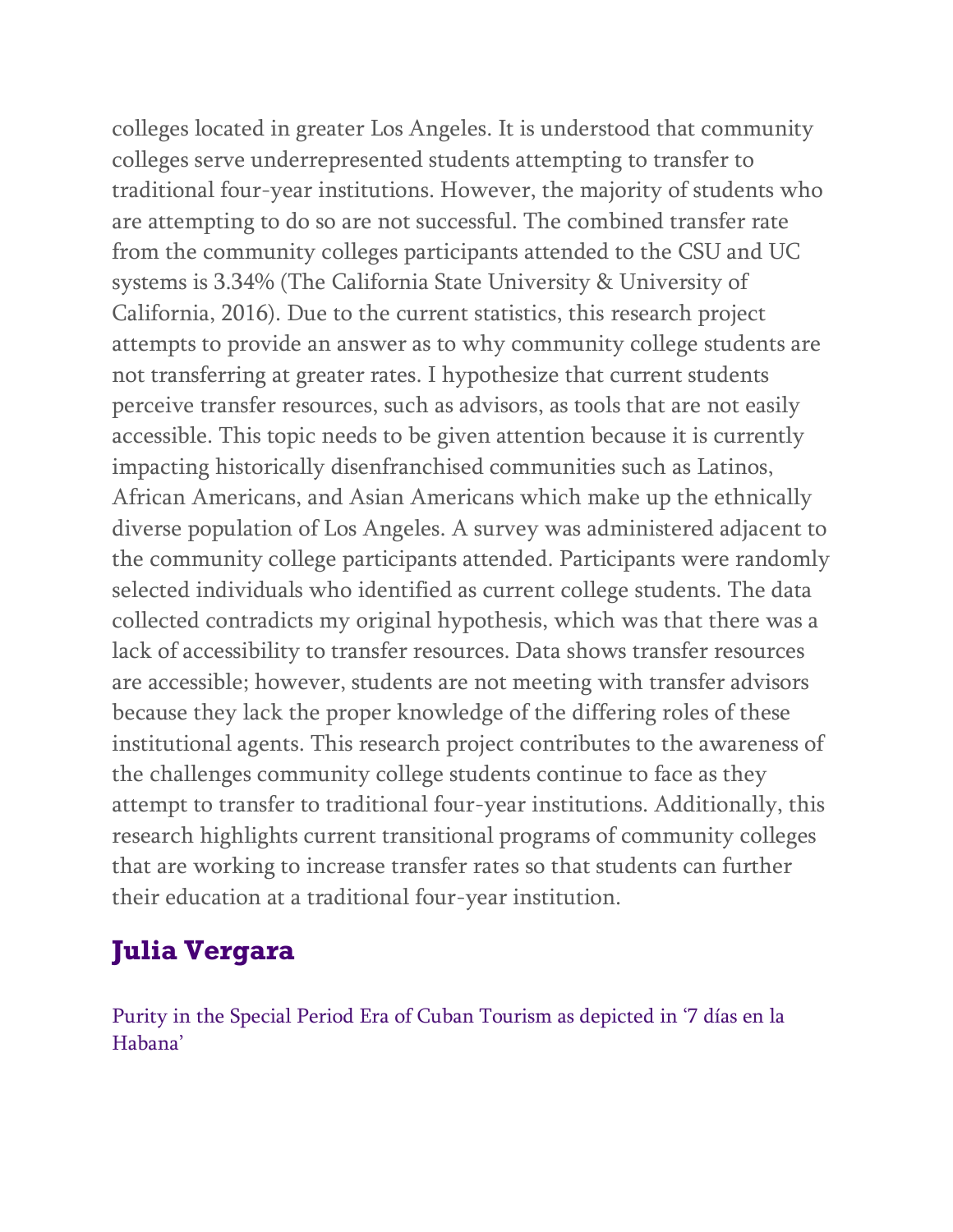Cuban Studies scholars like Alejandro de la Fuente and Megan Daigle have published work critiquing the legitimacy of Fidel Castro's claim of achieving gender and racial equality through the Cuban Revolution of 1959. As economic conditions worsened under the Special Period, the Cuban government was forced to adopt some market orientated measures, including the legalization of the dollar, quickly appealing to more international tourism. Afro-Cubans are in the margins of this economy because of the continuant construction of blackness as backwards, and women become subject to the foreigners' pleasure and consumption. My research discusses how Afro-Cubans inability to participate in a gendered and racialized tourist industry has led to the use of black market activities related to tourism, and how this functions as a form of resistance to their exclusion from the island's main source of economy. My research explores how these contradictions and resistances play out in contemporary Cuban literature, film, and other types of cultural productions. For the purpose of this presentation, I will be focusing on a scene directed by Julio Medem in the 2012 film "7 días en la Habana." This scene follows the story of Cecilia, a young mulatta woman and her relationship with a Spanish man who promises to help her leave Cuba to pursue a professional singing career. I will be discussing how notions of cleanliness and purity relate to Cecilia and the narrative of the mulatta in the Special Period.

## **Mihailo Vuja**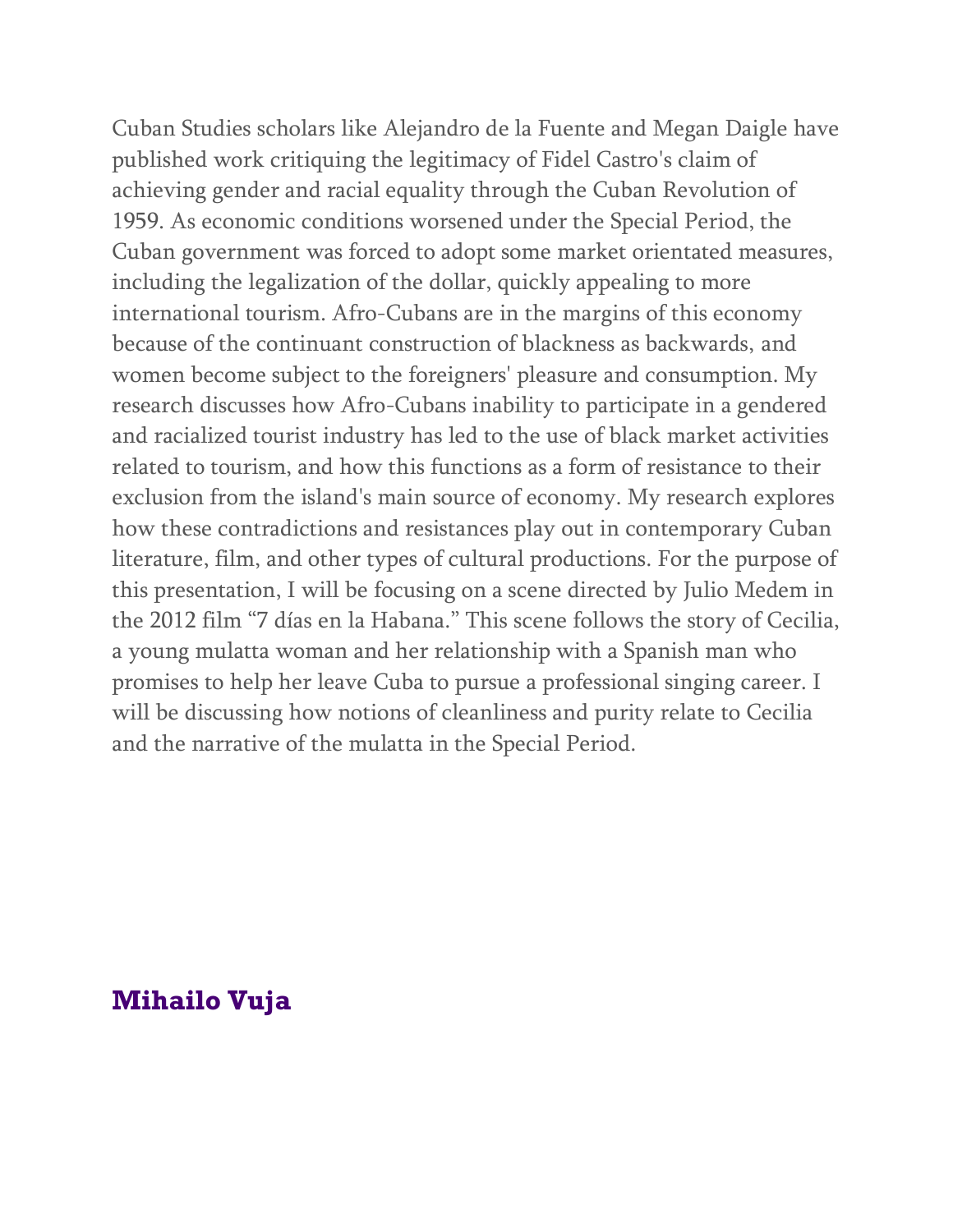### Political Tendencies Stimulated by Educational Attainment: Examining the Relationship between Political Views and Education Levels in the United **States**

Two increasingly important questions in political circles are "Who are the voters?" and "What relationships exist between individual characteristics and political activities and preferences?" A considerable number of prior studies have examined the close relationship between education and political participation. Interestingly, these research projects can be categorized into two cohorts based on their findings: some researchers have established that higher levels of education are correlated with more frequent political participation and particular voting preferences while others have not found these relationships to be significant. As such, there remain open empirical questions that this paper addresses. More specifically, this work focuses on a potentially causal relationship between educational attainment and whether an individual holds more liberal or more conservative political views. The posited relationship is examined using survey data for the United States that was collected by the Pew Research Center's 2014 Global Attitudes Project. Through the rigorous use of regression analysis – specifically, the estimation of a series of linear probability models, binomial Logit and Probit models, and Ordered Logit models – this research identifies significant variation in the relationship between education levels and individual political preferences.

# **Charity Watson**

### A Woman's Work: The Presence of Women in the Algerian War of Independence from France

In the Algerian struggle for independence from France during the 1950s and1960s, women were mobilized by both countries to play important roles during that time. The mobilization happened on different scales and through various means for both countries. The primary goal of this research is to examine the role of the Muslim Algerian women involved in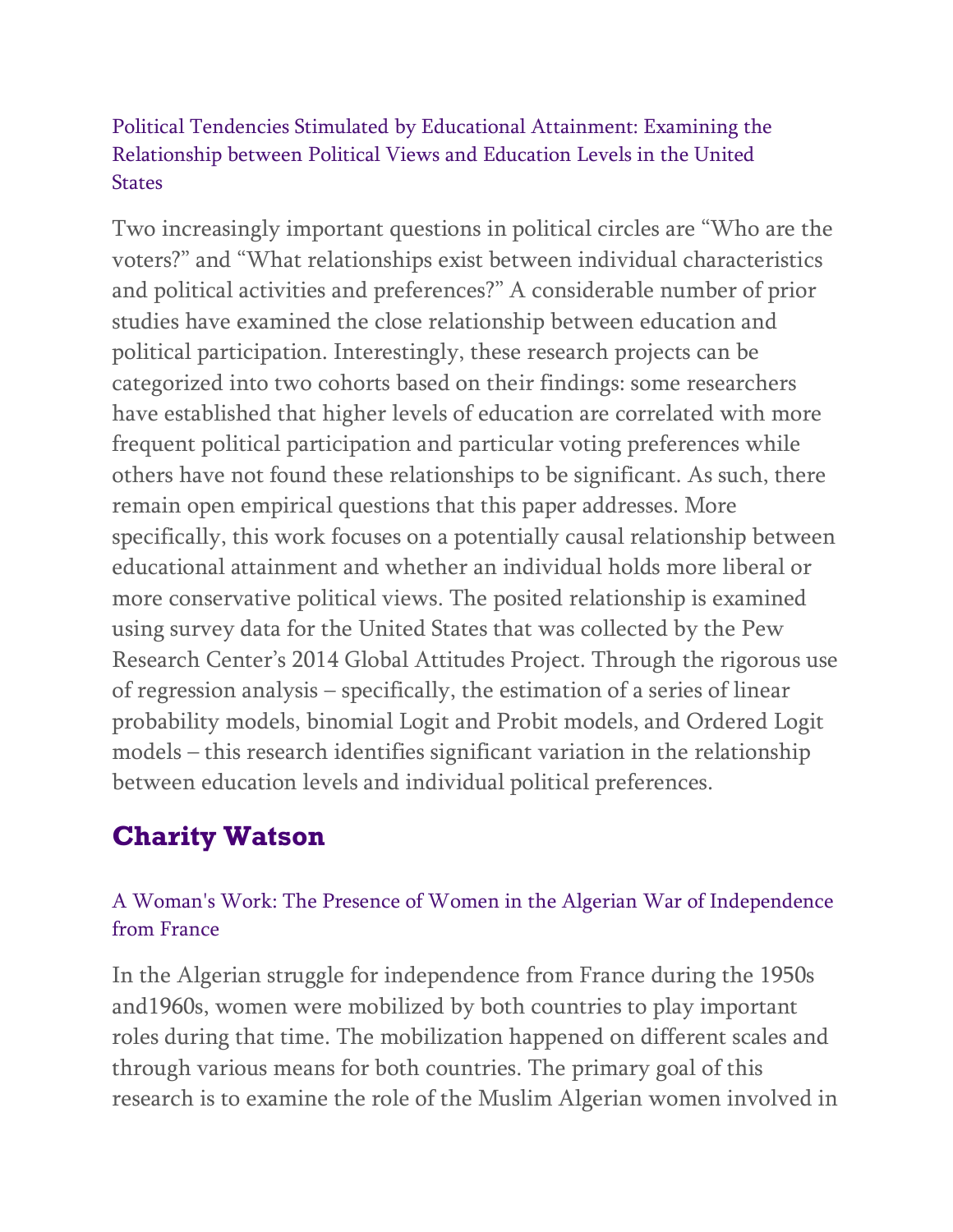the fight for independence in comparison to the roles of the French women fighting on the side of France. In doing so, I will explore the influence of religion in both nations followed by an exploration into the conditions and treatment of Algerian women and French women, while also examining the roles they played during conflict. Next, I will identify the conditions that caused Algerian women to be used more frequently and given larger responsibilities than their French counterparts. Finally, I will conclude with a look into the effects of war on the French and Algerian women and their roles after independence was gained.

## **Sasha Weller**

#### Genetic Modification of E. coli

The purpose of this research is to find mechanisms for gene expression under various environmental conditions. The presence of genes cheA, cheB, H858 and urvc1 in E. coli are suspected contributors to its resistance to high concentrations of alcohol and bleach. The phenotypes these genes express in the structure of the flagella, pili, fimbrae and cell wall are hypothesized to enable it to survive in these harsh conditions. We hypothesize that once expressed, these selected genes will enable E. coli to survive harsh conditions of high concentrations of bleach and ethanol. In addition, E. coli was grown in two separate environmental conditions; E. coli was grown at 37°C in an incubator and 37°C in a shaker to test for motility gene expression. Our results shown via PCR indicated the expression of the cheA and the suppression of cheB, H858, and uvrc1 in E. coli grown in the incubator. These results demonstrate that this artificial selection could accurately represent what occurs in nature.

### **Diana Yoon**